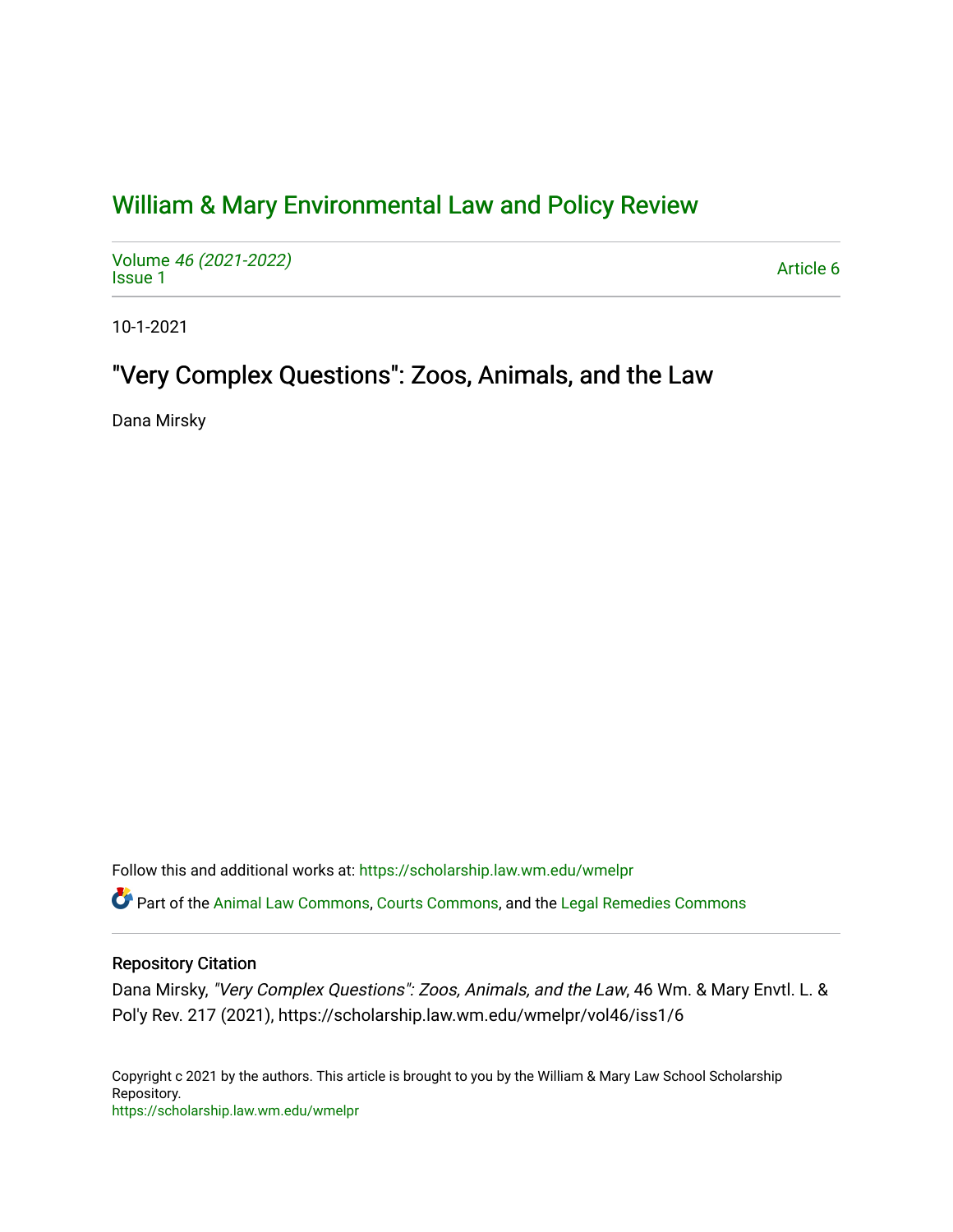## **"VERY COMPLEX QUESTIONS": ZOOS, ANIMALS, AND THE LAW**

## DANA MIRSKY\*

#### **INTRODUCTION**

In Sulawesi, Indonesia—forty-five thousand years ago, an artist painted what is now the world's oldest known cave painting—a life-size image of a wild pig.<sup>1</sup> Forty thousand years later, the elite of Hierakonpolis, Egypt, housed elephants, hippos, and baboons in the world's oldest known zoo.<sup>2</sup> Today, individuals keep exotic fish, reptiles, and birds as pets while zoos and aquariums display some of the largest and rarest animals on the planet.<sup>3</sup> The human fascination with wild animals is clearly not a new phenomenon, but how and why we keep wild animals have evolved over time.<sup>4</sup> Zoos in particular have changed dramatically just over the past few decades. Once filled with bare, concrete cages and focusing exclusively on human entertainment, the American zoological industry now

<sup>\*</sup> JD Candidate, William & Mary Law School, 2022; MSc Animal Welfare Science, Ethics & Law, University of Glasgow, 2018; BA Biological Sciences, Mount Holyoke College, 2012. The author would like to thank her family, friends of all species, and the *ELPR* staff for their support and assistance during this process. In particular, she would like to thank Kristin Cruise for the extensive and extended use of her bookshelf. She would also like to acknowledge the tireless efforts of trainers and zookeepers everywhere and hopes that they will continue to advocate not only for their animals but also for themselves.

<sup>&</sup>lt;sup>1</sup> Agence France-Presse, *World's 'Oldest Known Cave Painting' Found in Indonesia*, GUARDIAN (Jan. 13, 2021, 3:11 PM), https://www.theguardian.com/science/2021/jan/13 /worlds-oldest-known-cave-painting-found-in-indonesia [https://perma.cc/5VH8-TMGS]. 2 Roger Atwood et al., *Top 10 Discoveries of 2009*, 63 ARCHAEOLOGY 20, 25 (2010).

<sup>3</sup> *See Pets and Other Animals*, CDC, https://www.cdc.gov/healthypets/pets/index.html [https://perma.cc/MJ44-NTJJ]; *see, e.g.*, *Ocean Voyager Built by the Home Depot*, GA.AQUAR-IUM, https://www.georgiaaquarium.org/gallery/ocean-voyager/ [https://perma.cc/VVP3 -TB95] (last visited Nov. 3, 2021) (describing the aquarium's Ocean Voyager exhibit as "one of the largest single aquatic exhibits in the world" and "specially designed to house whale sparks, the largest fish species in the world"); *Help Center*, SAN DIEGO ZOO, https:// zoo.sandiegozoo.org/help-center [https://perma.cc/WUY7-SEVS] (last visited Nov. 3, 2021) (describing the zoo as having 100 acres with over 3,000 animals, including the only platypuses currently outside of Australia).

<sup>4</sup> *See* Eugene Hargrove, *The Role of Zoos in the Twenty-First Century*, *in* ETHICS ON THE ARK: ZOOS, ANIMAL WELFARE, AND WILDLIFE CONSERVATION 13, 13 (Bryan G. Norton et al. eds., 1995).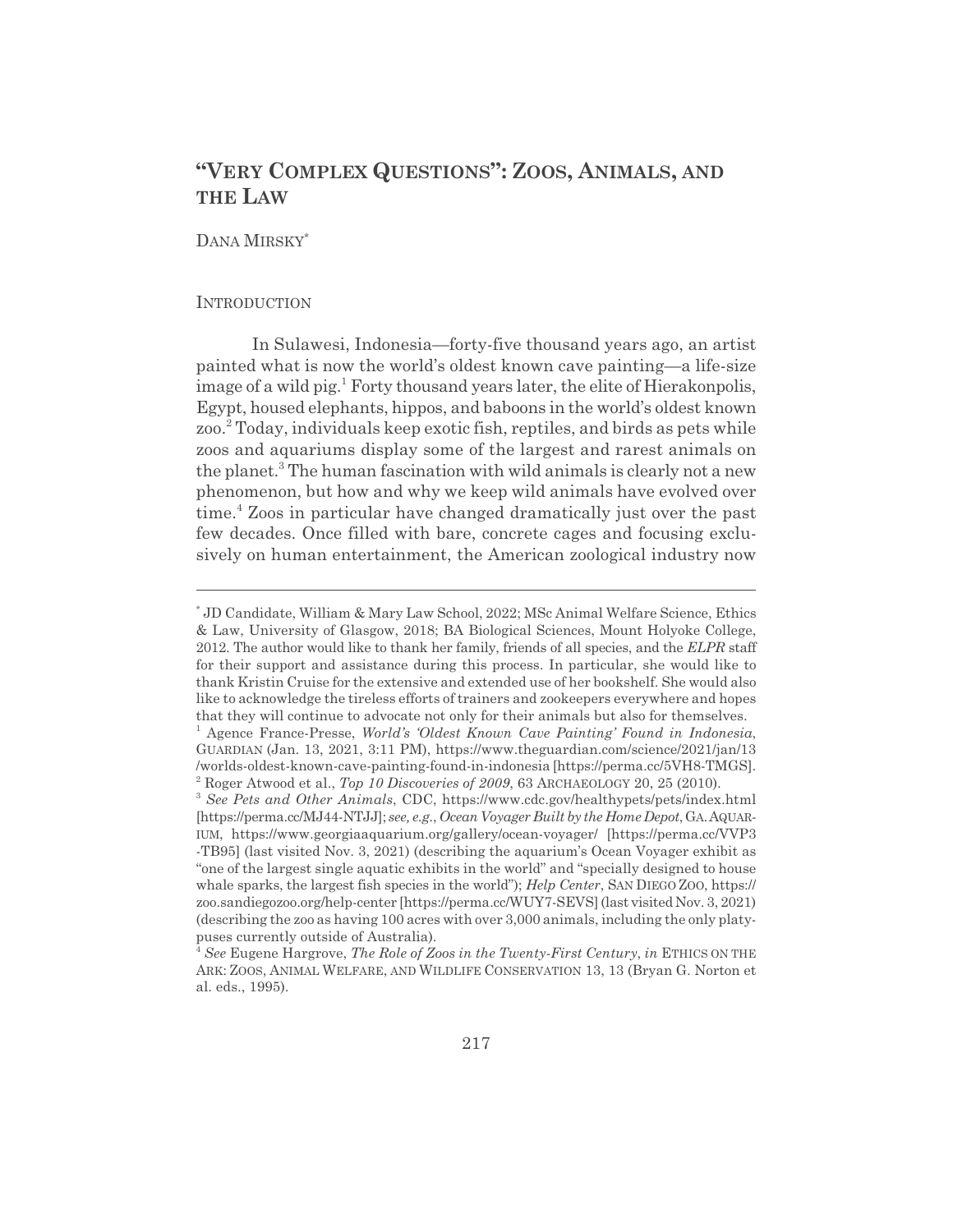prides itself on prioritizing animal welfare.<sup>5</sup> Many zoos now house animals in naturalistic habitats and work hard to educate the public about conservation and wildlife issues in addition to contributing directly to global efforts to preserve endangered species and their environments.<sup>6</sup>

Although zoos and aquariums remain popular destinations, $^7$ public backlash in response to the perceived welfare issues associated with keeping larger and more intelligent species in human care has escalated in recent years.<sup>8</sup> In addition to boycotts, social media campaigns, and sensationalized documentaries,<sup>9</sup> zoo and aquarium facilities

<sup>5</sup> *See, e.g.*, *About Us*, ASS'N OF ZOOS & AQUARIUMS, https://www.aza.org/about-us [https:// perma.cc/Q38S-LRJN] (last visited Nov. 3, 2021) (zoo accrediting organization touting "the highest standards for animal care and welfare" in its facilities); *Virginia Zoo in Norfolk*, VA. ZOO, https://zootix.norfolk.gov/ [https://perma.cc/8SEL-A4TP] (last visited Nov. 3, 2021) (listing "leadership in . . . animal welfare" as part of its mission).

<sup>6</sup> *See* Keri Phillips, *The Ethical Evolution of Zoos*, REAR VISION (Oct. 21, 2015, 12:14 PM), https://www.abc.net.au/radionational/programs/rearvision/the-ethical-history-of-zoos /6869776 [https://perma.cc/M6XZ-HQNM]; *Zoo*, NAT'LGEOGRAPHIC,https://www.national geographic.org/encyclopedia/zoo/ [https://perma.cc/D266-CD3Y] (last visited Nov. 3, 2021); ASS'N OF ZOOS &AQUARIUMS, *supra* note 5; Maynard et al., *Mission Impossible or Mission Accomplished: Do Zoo Organizational Missions Influence Conservation Practices?*, 39ZOO BIOLOGY 304, 304–05 (2020).

<sup>&</sup>lt;sup>7</sup> The Association of Zoos and Aquariums reports more than "183 million annual visitors in the US and over 200 million worldwide." *Visitor Demographics*, ASS'N OF ZOOS &AQUARI-UMS, https://www.aza.org/partnerships-visitor-demographics [https://perma.cc/PP3M -SZLJ] (last visited Nov. 3, 2021).

<sup>8</sup> J. Weston Phippen, *Do We Need Zoos?*, ATL. (June 2, 2016), https://www.theatlantic.com /news/archive/2016/06/harambe-zoo/485084/ [https://perma.cc/YM5V-3KST].

<sup>9</sup> *See, e.g.*, Brian Clark Howard, *Schoolchildren and Musicians Boycott SeaWorld in "Blackfish" Flap*, NAT'LGEOGRAPHIC (Dec. 21, 2013), https://www.nationalgeographic.com /news/2013/12/131220-seaworld-blackfish-boycott-field-trip-musicians-animals/ [https:// perma.cc/73M3-4QN4] (discussing SeaWorld boycotts in response to the "Blackfish" film); *Freedom for Animals*, FACEBOOK, https://www.facebook.com/freedomforanimals/ [https:// perma.cc/P43M-7CVL] (last visited Nov. 3, 2021) (Facebook page for an organization "campaigning against the use of animals in entertainment"). The three most famous documentary-style productions within the last fifteen years are most likely: THE COVE (Participant Media 2009) (a documentary about modern dolphin hunts in Japan); BLACKFISH (Manny O. Prods. 2013) (a film purporting to depict the problem of keeping orcas in human care); and, most recently, TIGER KING (Netflix 2020) (a documentary series focused on self-proclaimed "Tiger King" Joe Exotic, his large cat collection, and conflicts with other "big cat" owners). All of these movies have been subject to criticism, some directly from the zoological community. Critics of THECOVE denounced the film's implication that most zoological facilities continue to collect animals from the wild and are therefore partially responsible for the Japanese dolphin hunts, even though the United States banned the collection of marine mammals from the wild in 1972 with the passage of the Marine Mammal Protection Act. *See, e.g.*, Roger Moore, *SeaWorld Rejects Condemnation by 'The Cove'*, ORLANDO SENTINEL (Aug. 5, 2007, 3:00 AM), https://www.orlandosentinel.com/entert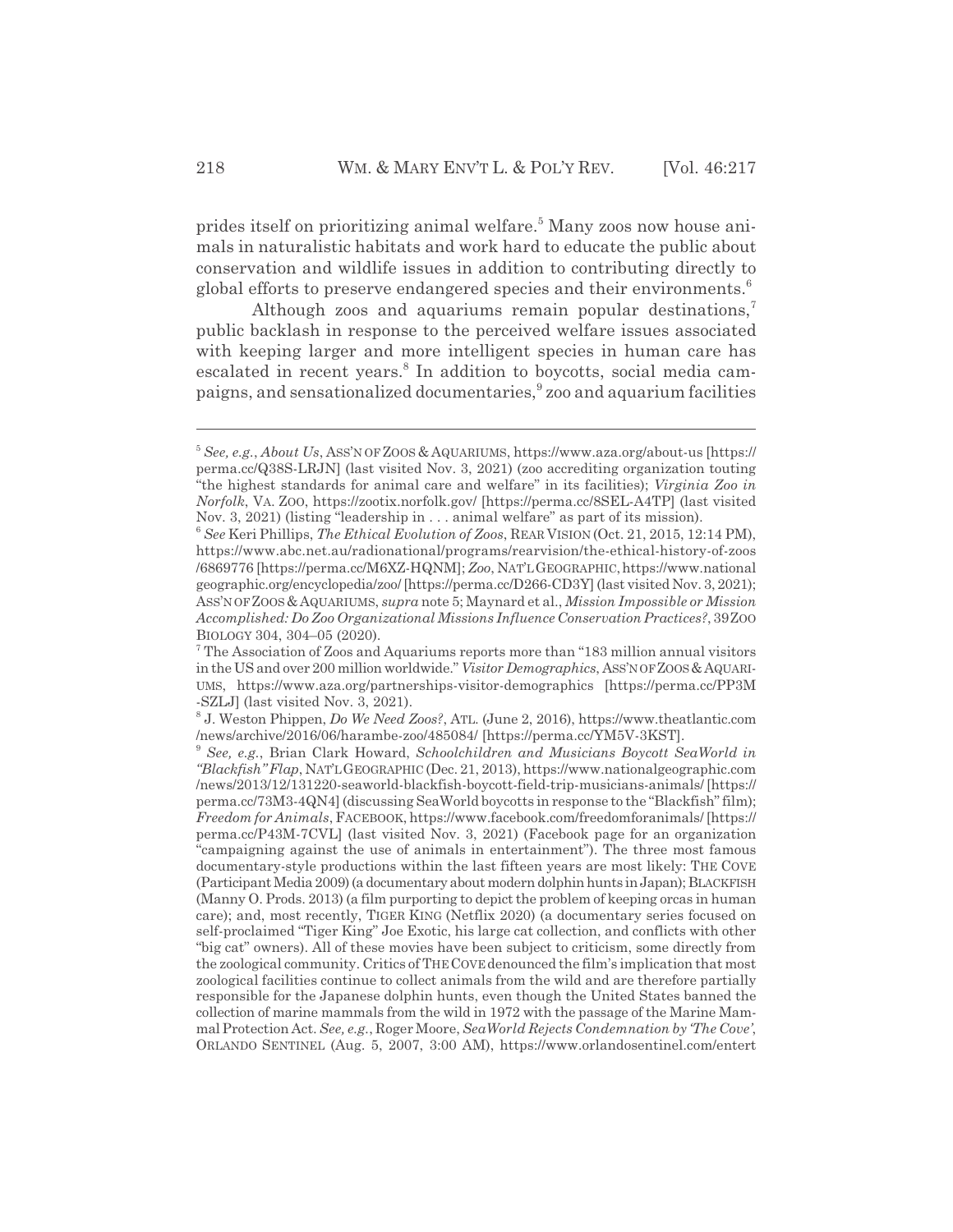also face a variety of legal challenges. This includes both legislation<sup>10</sup> and litigation; animal rights<sup>11</sup> groups regularly bring zoos and aquariums to court, often seeking to, *inter alia*, expand the legal scope of animal rights or prove animal mistreatment in a particular facility.<sup>12</sup>

Several federal statutes confer a variety of protections on animals both in and out of zoos.<sup>13</sup> However, the structure and nature of these statutory schemes make lawsuits concerning alleged animal mistreatment

ainment/orl-story-the-cove-condemns-marine-parks-story.html [https://perma.cc/564Q -U9TA]; Katharine Mieszkowski, *Dolphins Are Dying to Amuse Us*, SALON (Aug. 7, 2009, 7:16 AM), http://web.archive.org/web/20110127093300/https://www.salon.com/news/envi ronment/feature/2009/08/07/the\_cove\_dolphins [https://perma.cc/Y3AC-LU6M]; 16 U.S.C. § 1362(13); *see* discussion *infra* Part I. As part of litigation related to BLACKFISH, SeaWorld prepared a document of more than thirty pages explaining the film's misleading and inaccurate messaging, and several former SeaWorld trainers interviewed for the film have since spoken out against it. *See* Defendants' Motion in Limine at 32:7–9, Baker v. SeaWorld Ent., Inc., 423 F. Supp. 3d 878 (S.D. Cal. 2019) (referring to *Blackfish Analysis: Misleading and/or Inaccurate Content*, SEAWORLD, http://da15bdaf715461308003-0c725c907c2d63 7068751776aeee5fbf.r7.cf1.rackcdn.com/adf36e5c35b842f5ae4e2322841e8933\_4-4-14-up dated-final-of-blacklist-list-of-inaccuracies-and-misleading-points.pdf [https://perma.cc /3RPB-KT98] (last visited Nov. 3, 2021)); *see also* Eric Davis, *Blackfish Exposed by Former SeaWorld Trainer*, MICECHAT (Jan. 9, 2014), https://www.micechat.com/53915-blackfish -exposed/ [https://perma.cc/N4YV-PB6J]; Eric Davis, *More Blackfish Backlash—Tilikum's Trainer Dives In*, MICECHAT (Jan. 13, 2014), https://www.micechat.com/54370-blackfish -backlash/ [https://perma.cc/ER3X-5PYC]. TIGERKING received criticism not only for not focusing more on the plight of the animals at Joe Exotic's facility or the problems associated with private ownership of large exotic animals, but also for the ways it generalized zoos and sanctuaries. Rachel Nuwer, *Why 'Tiger King' Is Not 'Blackfish' for Big Cats*, N.Y.TIMES (July 15, 2021), https://www.nytimes.com/2020/04/09/science/tiger-king-joe-exotic-conser vation.html [https://perma.cc/WN5B-CGKQ]; Rachael Bale, *Key Facts That 'Tiger King' Missed About Captive Tigers*, NAT'LGEOGRAPHIC (Apr. 1, 2020), https://www.nationalgeo graphic.com/animals/2020/03/captive-tigers-joe-exotic-tiger-king/ [https://perma.cc/PPR9 -VQN5]; Stephanie Schuttler, *Review of the Tiger King Zoo: Joe Exotic Didn't Love His Animals*, DR. STEPHANIE SCHUTTLER (Oct. 8, 2020), https://stephanieschuttler.com/don't-let -joe-exotic-fool-you-he-didnt-love-his-animals/ [https://perma.cc/CX4T-BPCP]; *see* discussion *infra* Part I regarding the issue of zoos versus sanctuaries.

<sup>&</sup>lt;sup>10</sup> *See, e.g.*, CAL. FISH & GAME CODE § 4502.5 (West 2016) (California ban on display, import, or breeding of orcas); Rachel Garner, *Nosey's Law Makes Way More Than Circuses Illegal in New Jersey*, WHY ANIMALS DO THE THING (Jan. 10, 2018), https://blog.whyanimalsdo thething.com/post/169541780402/noseys-law-makes-way-more-than-circuses-illegal [https://perma.cc/9SGU-HNYZ] (explaining how a New Jersey ban on circuses also affects zoos); Rachel Garner, *Legislation Breakdown: H.R. 1380 "The Big Cat Public Safety Act"*, WHYANIMALSDOTHETHING (Sept. 19, 2020), https://www.whyanimalsdothething.com/hr -1380-the-big-cat-public-safety-act [https://perma.cc/CNG3-Z592] (discussing the effects a bill concerning big cat protections would have on zoos).

<sup>11</sup> Animal *rights* is a concept distinct from animal *welfare*. *See* explanation *infra* note 104.

<sup>12</sup> *See* discussions *infra* Parts II, III.

<sup>13</sup> *See* discussion *infra* Part I.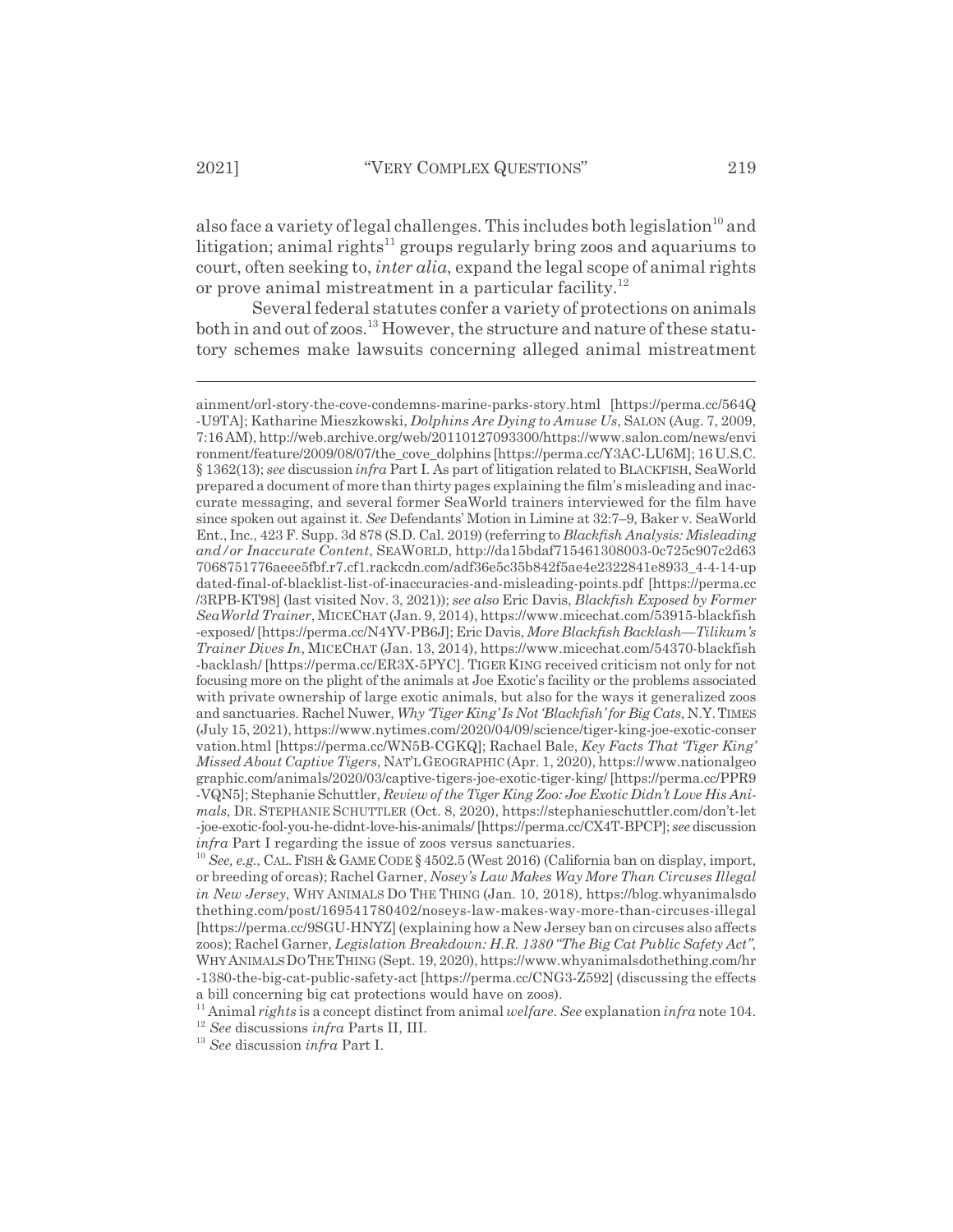challenging for courts as well as attorneys. In addition, animal facilities such as zoos, aquariums, and sanctuaries—do not regulate or even define themselves or each other consistently. Misleading or inaccurate—but popular—ideas about the best so-called solutions for animals in zoos only add to the confusion. This Note uses both court cases and the example of the real-life "Free Willy"14 to explore this unique intersection of the legal system and the zoological industry, looking in particular at what courts and zoos can do if a facility does not adequately care for its animals.

Plaintiffs in these animal mistreatment cases generally ask the court to order the transfer of the animals in question—often specifically to a sanctuary rather than a zoo; typically, plaintiffs also alternatively request that the court at least order the defendant facility to somehow remedy its treatment of the animals.15 On a few occasions, courts have granted such relief, requiring a facility to either surrender the animals or make specific animal husbandry changes.16 One particular request for the transfer of one or more killer whales, or orcas<sup>17</sup> to a "sea pen"—has *not* yet been granted.<sup>18</sup> A sea pen is an offshore area—often a bay or partially enclosed area on a coastline—separated from the rest of the ocean by nets stretching from the sea floor to the ocean's surface.19 Sea pens are often suggested as a potential "happy ending" for orcas in human care.<sup>20</sup>

This Note examines the advantages and disadvantages of these three options—transferring animals to a different facility (the "transfer option"), ordering a defendant facility to change its treatment of the animals (the "treatment option"), or moving orcas or dolphins<sup>21</sup> to a sea pen (the "sea pen option"). Part I provides background on the oversight,

 $14$  The failed attempt to release Keiko, the killer whale star of FREE WILLY, resulted in Keiko's death in 2003. MARK. A. SIMMONS, KILLING KEIKO 27–29, 381 (2014) [hereinafter KILLING KEIKO]. *See also infra* note 197; discussion *infra* Part III.

<sup>15</sup> *See* discussion *infra* Part II.

<sup>16</sup> *See* discussion *infra* Part II.

 $17$  Orcas are also known as killer whales—this Note will use both terms interchangeably. *Killer Whale*, NOAAFISHERIES, https://www.fisheries.noaa.gov/species/killer-whale [https:// perma.cc/6SNF-S5KT] (last visited Nov. 3, 2021).

<sup>18</sup> *See* discussion *infra* Part III.

<sup>19</sup> KILLING KEIKO, *supra* note 14, at 125, 187.

<sup>20</sup> *See, e.g.*, Hugo Martín, *Are SeaWorld's Whales Better Off Staying in Their Glass-and-Concrete Enclosures?*, L.A. TIMES (Jan. 3, 2016, 3:00 AM), https://www.latimes.com/busi ness/la-fi-seaworld-whales-20160103-story.html [https://perma.cc/6U93-M6ZH].

 $21$  Taxonomically, killer whales are considered the largest member of the dolphin family; "dolphins" throughout this Note refers to *other* species of dolphins kept in aquariums, most of which are bottlenose dolphins. *See Killer Whale*, *supra* note 17; TERRY S. SAMANSKY, STARTING YOUR CAREER AS A MARINE MAMMAL TRAINER 20 (2001).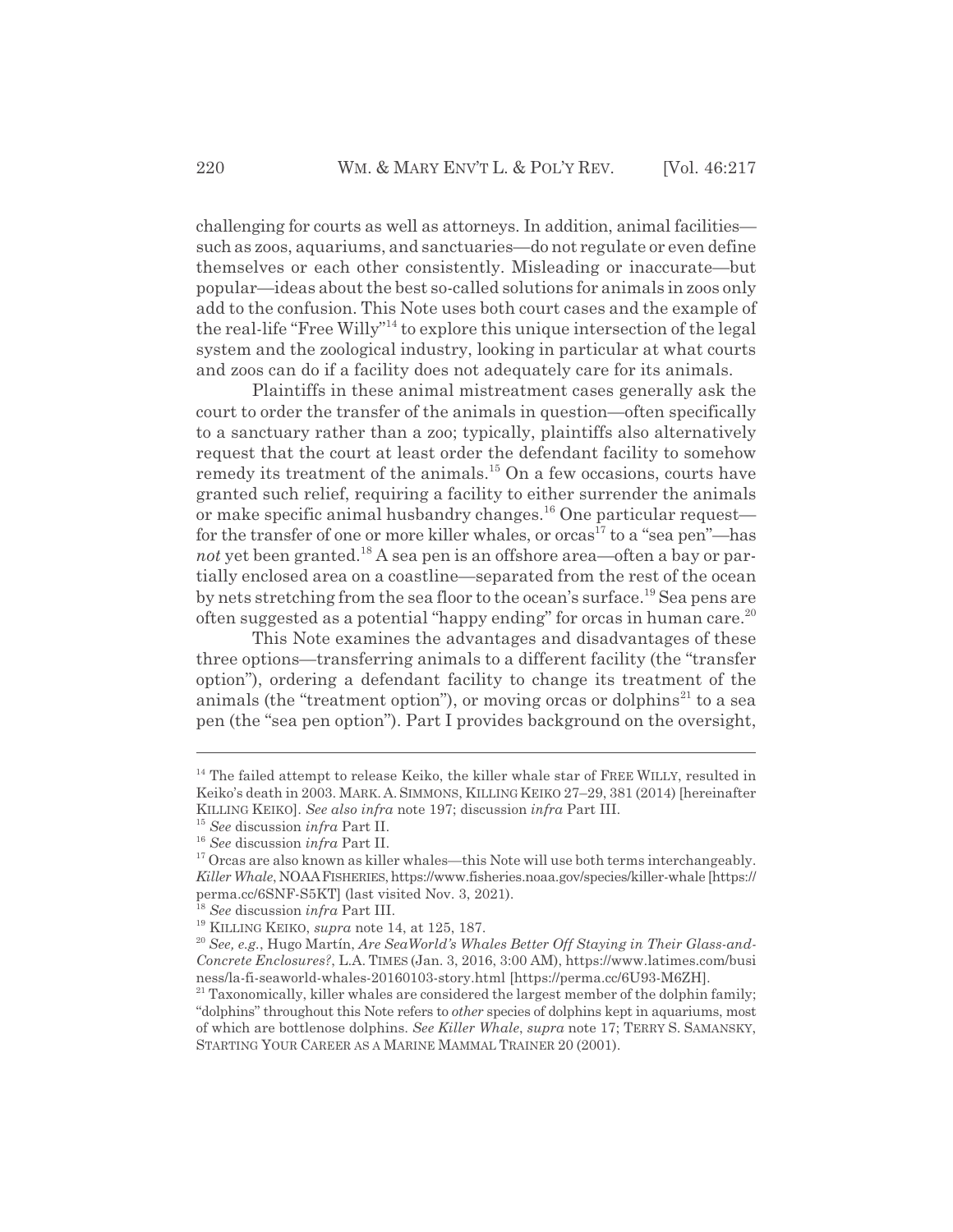regulation, and definition of animal facilities. Part II explores the transfer and treatment options, while Part III evaluates the sea pen option. The conclusion considers wider lessons to be learned from these case studies.

## I. REGULATING, DEFINING, AND SUING ZOOLOGICAL FACILITIES

To appreciate the dilemma courts find themselves in, it is necessary to understand both the relevant regulatory schemes as well as several key aspects of the zoological world. Multiple federal statutes protect zoo animals; however, these statutes each have their own goals and means of implementation. Neither the law nor the animal management industry itself clearly or formally distinguishes "zoos" from "sanctuaries." Finally, animal facilities of either type *may* choose to accept additional regulation by participating in one or more voluntary accreditation programs.

#### *A. Federal Legal Protections for Animals*

Zoos cannot necessarily treat animals however they please or keep any animal from any source for any reason. A handful of federal statutes dictates not only if a person or organization may collect animals from the wild, but also when and how facilities may display, transport, and care for certain animals. This includes—but is not limited to—the Animal Welfare Act ("AWA"), the Endangered Species Act ("ESA"), and the Marine Mammal Protection Act ("MMPA").<sup>22</sup>

#### 1. The Animal Welfare Act

The AWA sets "basic standards for care and treatment" for animals in zoological facilities.<sup>23</sup> It covers most "warm-blooded" animals,

<sup>&</sup>lt;sup>22</sup> There are numerous other statutes in place to protect wildlife. *See, e.g.*, Migratory Bird Treaty Act, 16 U.S.C. §§ 703–12; Bald and Golden Eagle Protection Act, 16 U.S.C. § 668; *see also About the U.S. Fish and Wildlife Service*, U.S. FISH & WILDLIFE SERV. (Feb. 12, 2021), https://www.fws.gov/help/about\_us.html [https://perma.cc/4XTW-8HVX] (describing the Service's role in implementing various conservation statutes); *Laws and Policies: More Laws*, NOAAFISHERIES, https://www.fisheries.noaa.gov/topic/laws-policies#more-laws [https://perma.cc/XNW9-VYTY] (last visited Nov. 3, 2021) (listing statutes falling under the NOAA Fisheries' purview).

<sup>23</sup> ANIMAL & PLANT HEALTH INSPECTION SERV., USDA, *The Animal Welfare Act: Animal Care Factsheet*, *in*DOG BREEDER RESOURCE GUIDE 5 (2019) [hereinafter *AWA Factsheet*], https://www.aphis.usda.gov/animal\_welfare/downloads/breeders/dogs/Dog-Breeder-Re source-Guide.pdf [https://perma.cc/9UB6-C8G8].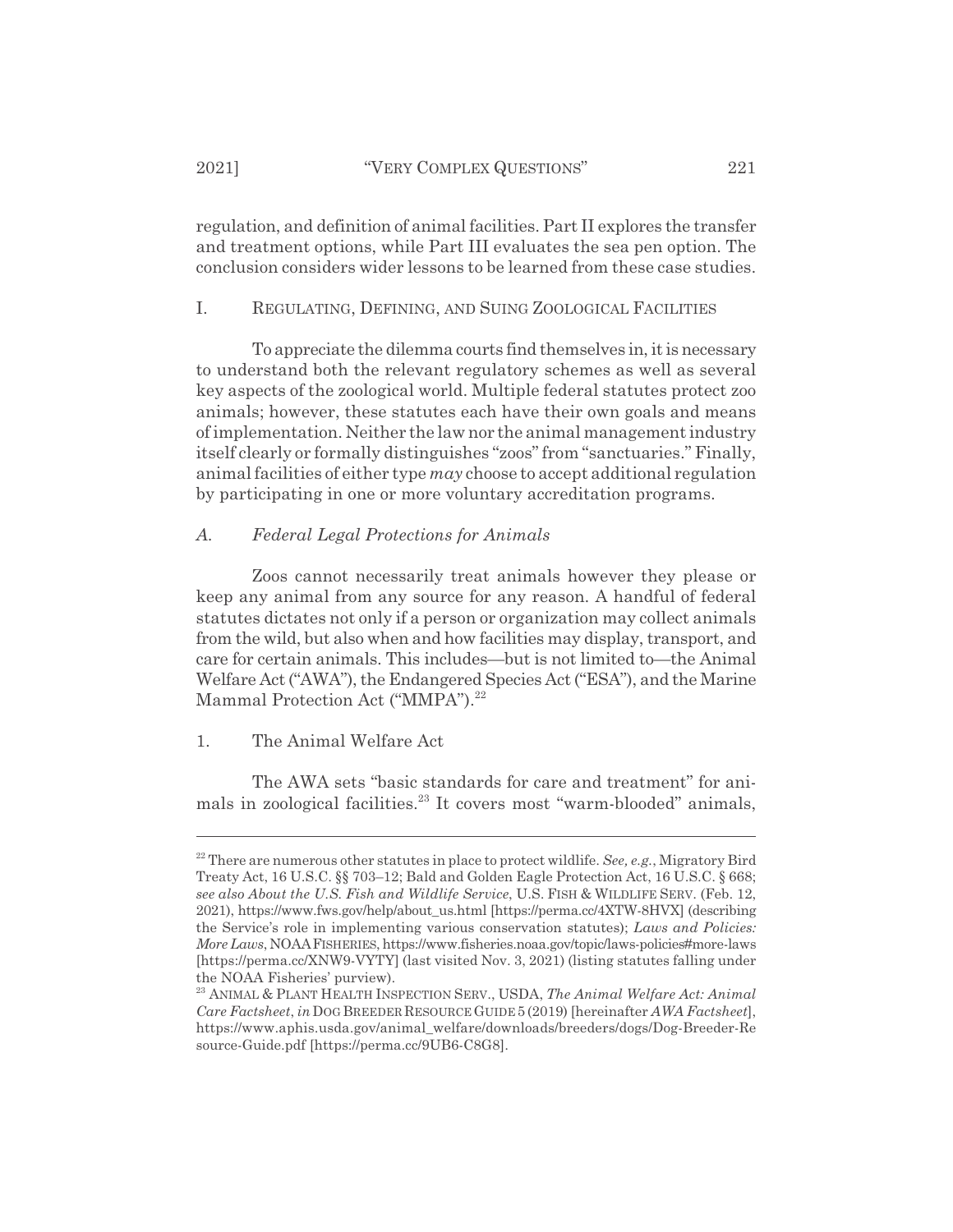with exemptions for animals used for various agricultural purposes (such as food or fiber) as well as "cold-blooded" animals.<sup>24</sup> The U.S. Department of Agriculture ("USDA") administers the AWA through its Animal and Plant Health Inspection Service ("APHIS") and requires regulated facilities to obtain licenses and undergo periodic inspections.<sup>25</sup> Regulated entities include anyone trading in, exhibiting, transporting, or researching animals protected by the AWA.26

Whether public or private, "[a]nimal exhibits open to the public must be licensed" as exhibitors.<sup>27</sup> AWA regulations define an "exhibitor" as "any person . . . exhibiting any animals . . . to the public for compensation . . . whether operated for profit or not."28 "Exhibitor" is interpreted broadly; it has been applied even to the exhibition of a single animal and is satisfied "simply by making [animals] available to the public."29 A recent ruling suggests that the utilization of virtual platforms such as Cameo and OnlyFans<sup>30</sup> also constitutes exhibition for AWA purposes.<sup>31</sup>

<sup>25</sup> *AWA Factsheet*, *supra* note 23, at 5–6.

 $^{24}$  *Id.*; 7 U.S.C. § 2132(g). Though generally regarded as an oversimplification by scientists, "warm-blooded" typically refers to animals that can regulate their internal body temperature, e.g., mammals and birds, while "cold-blooded" animals, e.g., fish and reptiles, cannot—instead, their internal body temperature is largely dictated by their environment. Howard Bennett, *Ever Wondered About Warm-Blooded and Cold-Blooded Animals?*, WASH. POST (Nov. 29, 2015), https://www.washingtonpost.com/lifestyle/kidspost/ever-wondered -about-warm-blooded-and-cold-blooded-animals/2015/11/27/575d30ca-6c57-11e5-aa5b-f7 8a 98956699\_story.html [https://perma.cc/WP7E-H7KJ].

<sup>&</sup>lt;sup>26</sup> ANIMAL & PLANT HEALTH INSPECTION SERV., USDA, PROGRAM AID NO. 1117, LICENSING & REGISTRATION UNDER THE ANIMAL WELFARE ACT: GUIDELINES FOR DEALERS, EX-HIBITORS, TRANSPORTERS, AND RESEARCHERS 7 (2019) [hereinafter AWA LICENSING], https://www.aphis.usda.gov/animal\_welfare/downloads/aw/awlicreg\_gray-book.pdf [https:// perma.cc/RT6H-78CH]. *See also* 7 U.S.C. § 2132 (defining dealers, exhibitors, research facilities, and carriers).

<sup>27</sup> AWA LICENSING, *supra* note 26, at 14; 7 U.S.C. §§ 2132(h), 2133 (2018).

<sup>28 7</sup> U.S.C. § 2132(h) (2018).

<sup>29</sup> *In re* Good, Jr., 49 Agric. Dec. 156, 164, 174 (U.S.D.A. 1990). In 2018, Animal and Plant Health Inspection Service ("APHIS") amended the AWA to expand a *de minimis* rule exempting from licensing persons exhibiting small numbers of animals—fewer than four or eight animals, depending on the type of activity involved, i.e., breeding or exhibition. 83 F.R. 25549.

<sup>30</sup> Cameo is a "[c]elebrity shout-out service" connecting celebrities of all kinds "with fans for whom they offer customized video messages" for a price. Jay Barmann, *How Creators Make Money on Subscription Platforms and Services*, INFLUENCE: NOFILTER (May 28, 2020), https://influence.co/nofilter/make-money-patreon-substack-onlyfans-twitch [https://perma .cc/KS7U-JARD]. OnlyFans is a subscription site frequently used for "adult content." *Id.*

<sup>31</sup> United States v. Lowe, No. 20-cv-0423-JFH, 2021 WL 149838, at \*12 (E.D. Okla. Jan. 15, 2021).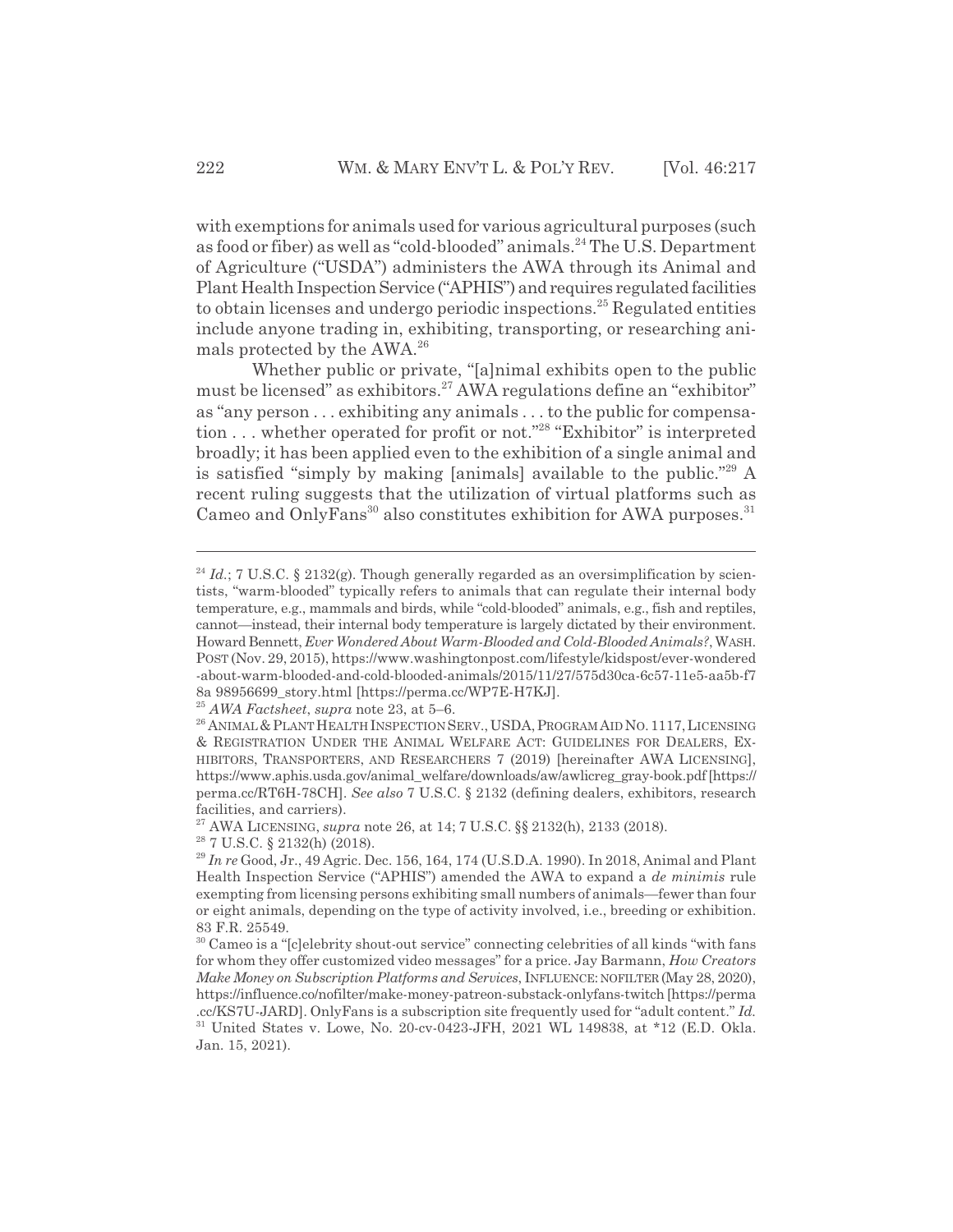Regulations promulgated pursuant to the AWA set minimum standards for housing and sanitation, personnel, transport, food and water, and veterinary care.<sup>32</sup> Intended to ensure "humane handling, care, or treatment, and transportation of animals,"33 these regulations include specific subparts covering dogs and cats, guinea pigs and hamsters, rabbits, nonhuman primates, marine mammals, and other warm-blooded animals.<sup>34</sup> Regulations for specific types of animals include requirements tailored to those animals' needs; for example, nonhuman primate regulations include particular standards for enrichment<sup>35</sup> while marine mammal regulations include requirements for water quality as well as interaction or "swimwith-the-dolphin" programs.<sup>36</sup> Failure to comply with AWA regulations may result in license suspension or revocation, civil penalties, or criminal prosecution;<sup>37</sup> however, the AWA does not contain a citizen suit provision, leaving enforcement up to APHIS.<sup>38</sup>

2. The Endangered Species Act

The ESA protects all species officially listed as endangered.<sup>39</sup> Many zoos contribute directly or indirectly to the conservation of endangered species and habitats by displaying and breeding representatives of such species in their collections.<sup>40</sup> These zoos must therefore comply with the

<sup>32</sup> *AWA Factsheet*, *supra* note 23, at 5.

<sup>33 7</sup> U.S.C. § 2143(a)(1) (2018).

<sup>34</sup> *See* 9 C.F.R. §§ 3.1, 3.25–3.26, 3.50–3.51, 3.66, 3.75, 3.100 (2021).

<sup>35 9</sup> C.F.R. § 3.81 (2021). Enrichment refers to the ways animal keepers introduce novelty into an animal's environment, providing mental stimulation and eliciting natural behaviors and thereby improving animal welfare. *See* Robert John Young et al., *Environmental Enrichment: The Creation of Opportunities for Informal Learning*, *in* ZOO ANIMALLEARNING AND TRAINING 101, 101–02 (Vicky A. Melfi et al., eds., 2020).

<sup>36 9</sup> C.F.R. §§ 3.106, 3.111 (2021).

<sup>37 7</sup> U.S.C. § 2149 (2018).

<sup>38</sup> *See* In Def. of Animals v. Cleveland Metroparks Zoo, 785 F. Supp. 100, 103 (1991); *AWA Factsheet*, *supra* note 23, at 5–6.

<sup>39</sup> The list of endangered species includes both animals and plants. *Summary of the Endangered Species Act*, EPA, https://www.epa.gov/laws-regulations/summary-endangered -species-act [https://perma.cc/29RN-SGCW] (last visited Nov. 3, 2021). Listed species may be found at *Species Search*, U.S.FISH&WILDLIFESERV., https://www.fws.gov/endangered /species/index.html [https://perma.cc/W8RM-N7T8] (last visited Nov. 3, 2021).

<sup>40</sup> *See* Judy P. Che-Castaldo et al., *Evaluating the Contribution of North American Zoos and Aquariums to Endangered Species Recovery*, 8 SCI.REPS. 1, 1 (2018) (evaluating "the means and extent to which North American zoos and aquariums contribute to the recovery of species listed under the [ESA]").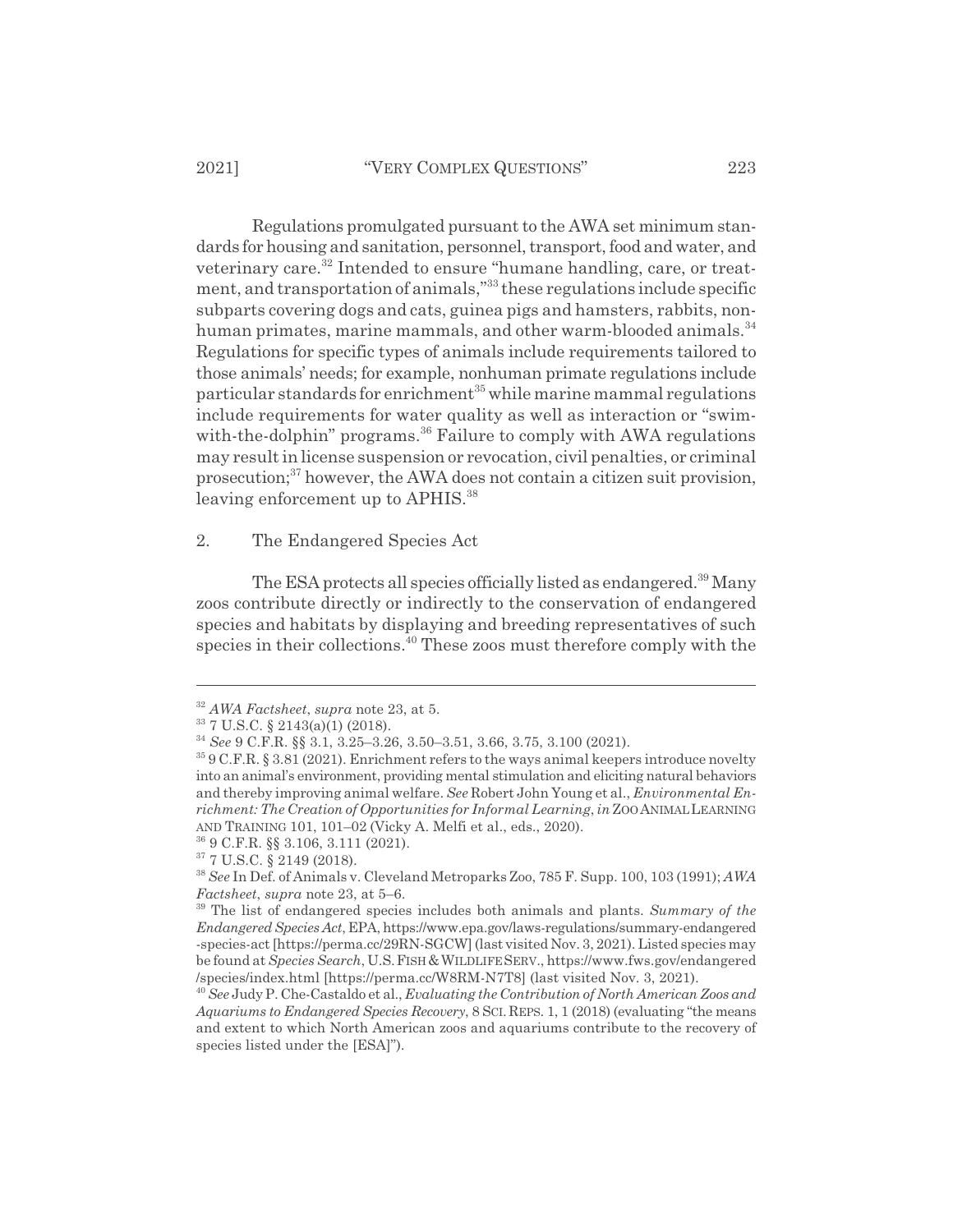ESA with respect to any listed species they hold. The U.S. Fish and Wildlife Service ("FWS") implements the ESA for terrestrial and freshwater species, while the National Marine Fisheries Service ("NMFS" or "NOAA Fisheries")<sup>41</sup> administers the ESA for marine species.<sup>42</sup> In addition to enforcement by these agencies, the ESA also includes a citizen suit provision.43 The ESA provides endangered species with various habitat protections and restricts not only the transport and sale of these species, but also the "taking" of any such species within the United States.<sup>44</sup>

The ESA defines "taking" or to "take" as "to harass, harm, pursue, hunt, shoot, wound, kill, trap, capture, or collect, or attempt to engage in any such conduct."45 FWS regulations further define both "harass" and "harm,"46 and plaintiffs can prove ESA violations using either definition.47 The definition of "harass" specifies that "when applied to captive wildlife, [this definition] does not include generally accepted: (1) Animal Husbandry practices that meet or exceed the minimum standards for facilities and care under the [AWA]."48 However, a record of AWA compliance does not necessarily preclude ESA liability, and multiple courts, in the course of ESA suits, have "examine[d] the evidence surrounding an exhibitor's animal husbandry practices" and required plaintiffs to "show that [a facility's] treatment of [its animals] does not amount to generally accepted, AWA-compliant animal husbandry practices."49

### 3. The Marine Mammal Protection Act

The MMPA protects all marine mammals, defining marine mammals as "any mammal which . . . is morphologically adapted to the marine

<sup>&</sup>lt;sup>41</sup> NMFS is part of the National Oceanic and Atmospheric Administration, or NOAA, and is also called "NOAA Fisheries." *About Us*, NOAAFISHERIES, https://www.fisheries.noaa .gov/about-us [https://perma.cc/3FKK-4Q3X] (last visited Nov. 3, 2021).

<sup>42</sup> *What is the Endangered Species Act?*, NOAAFISHERIES, https://www.fisheries.noaa.gov /node/1221 [https://perma.cc/C877-63NH] (last visited Nov. 3, 2021).

<sup>43 16</sup> U.S.C. § 1540(g) (2018).

<sup>44</sup> *Summary of the Endangered Species Act*, *supra* note 39. *See also* Endangered Species Act, 16 U.S.C. §§ 1531–44 (2018).

<sup>45 16</sup> U.S.C. § 1532(19) (2018).

<sup>46 50</sup> C.F.R. § 17.3 (2021). NMFS regulations define "harm"—similarly to the FWS regulations—but not "harass." *See* 50 C.F.R. 222.102 (2021).

 $47$  Graham v. San Antonio Zoological Soc'y, 261 F. Supp. 3d 711, 748 (W.D. Tex. 2017).

<sup>48 50</sup> C.F.R. § 17.3 (2021).

<sup>49</sup> *Graham*, 261 F. Supp. 3d at 744, 748.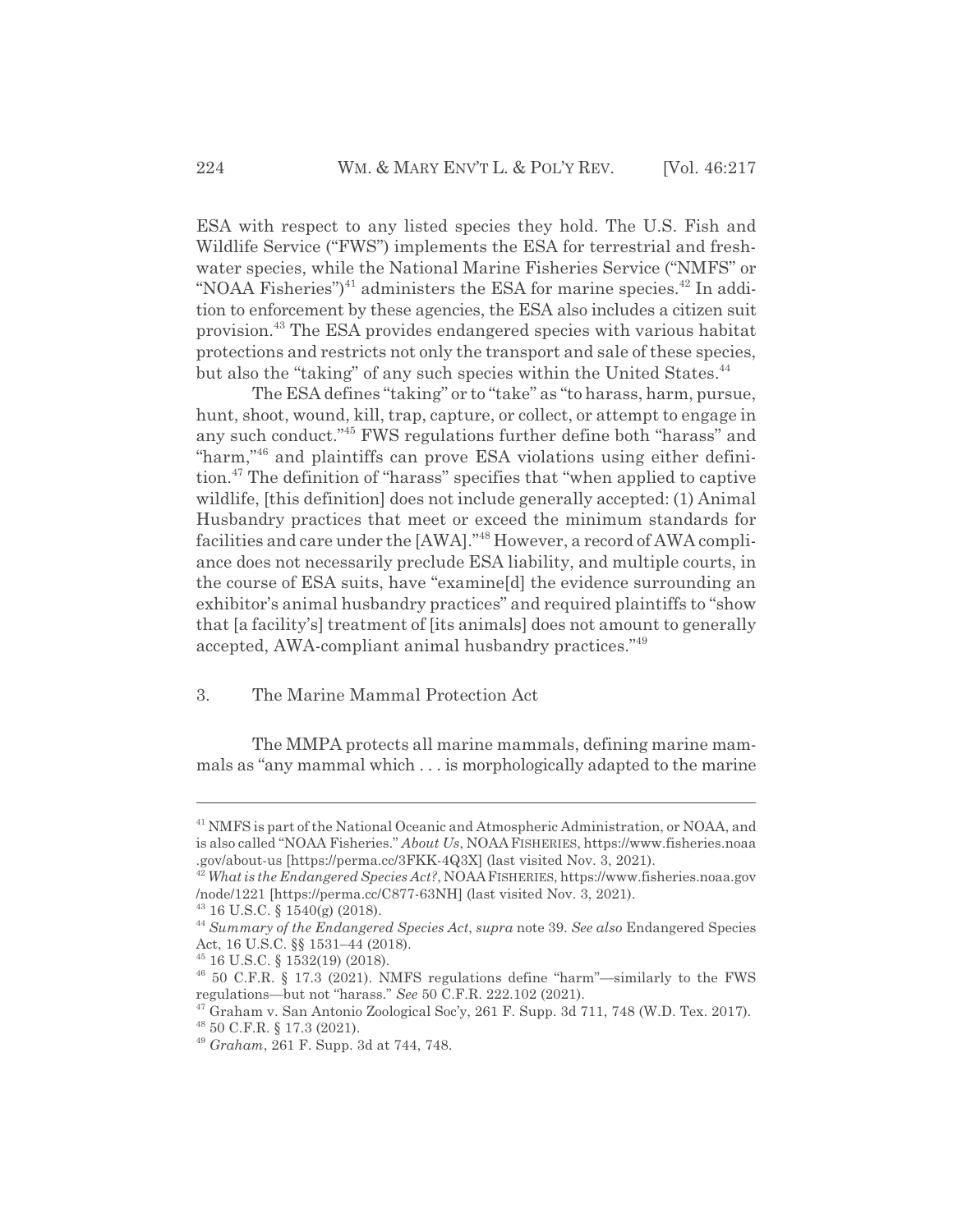environment . . . or . . . primarily inhabits the marine environment."<sup>50</sup> It therefore covers not only whales, dolphins, seals, and sea lions, but also manatees, sea otters, and polar bears.<sup>51</sup> Just as the ESA protects endangered species and their habitats, the MMPA focuses on the protection of wild marine mammals and their habitats; the care of marine mammals at zoos and aquaria therefore falls under the jurisdiction of APHIS and the AWA. $52$  Like the ESA, multiple agencies implement the MMPA. $53$ NMFS protects "whales, dolphins, porpoises, seals, and sea lions" while FWS protects "walrus, manatees, sea otters, and polar bears."54 Unlike the ESA, however, the MMPA does *not* contain a citizen suit provision.<sup>55</sup>

The MMPA prohibits the "take" of any marine mammal, defining take as "to harass, hunt, capture, or kill, or attempt to harass, hunt, capture, or kill"<sup>56</sup> and "harassment" as "any act of pursuit, torment, or annoyance which . . . has the potential to injure a marine mammal" or "has the potential to disturb a marine mammal . . . by causing disruption of behavior patterns."57 Because the MMPA prohibits the capture of marine mammals as a take, a facility can only collect or import a wild-caught marine mammal if issued a permit by NMFS; however, while the MMPA sets requirements for facilities displaying marine mammals, it does *not* require such facilities to obtain a permit for this activity.<sup>58</sup> To display marine mammals, the MMPA requires facilities to provide educational or conservation programming meeting industry standards, hold a license or registration as required by APHIS under the AWA, and be "open to the public on a regularly scheduled basis."59 Any facility that a marine mammal is exported to must also meet these requirements. $60$ 

<sup>50 16</sup> U.S.C. § 1362(6) (2018).

<sup>51</sup> *Id. See also Law & Policies: Marine Mammal Protection Act*, NOAA FISHERIES, https:// www.fisheries.noaa.gov/topic/laws-policies#marine-mammal-protection-act [https://perma .cc/CDG8-5YYB] (last visited Nov. 3, 2021).

<sup>52 16</sup> U.S.C. § 1361 (2018); *Law & Policies: Marine Mammal Protection Act*, *supra* note 51. <sup>53</sup> *Law & Policies: Marine Mammal Protection Act*, *supra* note 51.

<sup>54</sup> *Id.*

<sup>55</sup> *See* 16 U.S.C. §§ 1361–1423h (2018).

<sup>56 16</sup> U.S.C. § 1362(13) (2018). Note that the MMPA's definition of "take" varies slightly from the ESA's, which is "to harass, harm, pursue, hunt, shoot, wound, kill, trap, capture, or collect, or attempt to engage in any such conduct." 16 U.S.C. § 1532(19) (2018).  $57$  16 U.S.C. § 1362(18)(A) (2018).

<sup>58</sup> *Public Display of Marine Mammals*, NOAAFISHERIES, https://www.fisheries.noaa.gov /national/marine-mammal-protection/public-display-marine-mammals [https://perma.cc /R79U-NAMZ] (last visited Nov. 3, 2021).

<sup>59 16</sup> U.S.C. §§ 1374(c)(2)(A)(i)–(iii) (2018).

 $60$  16 U.S.C. §§ 1374(c)(2)(B), (C) (2018).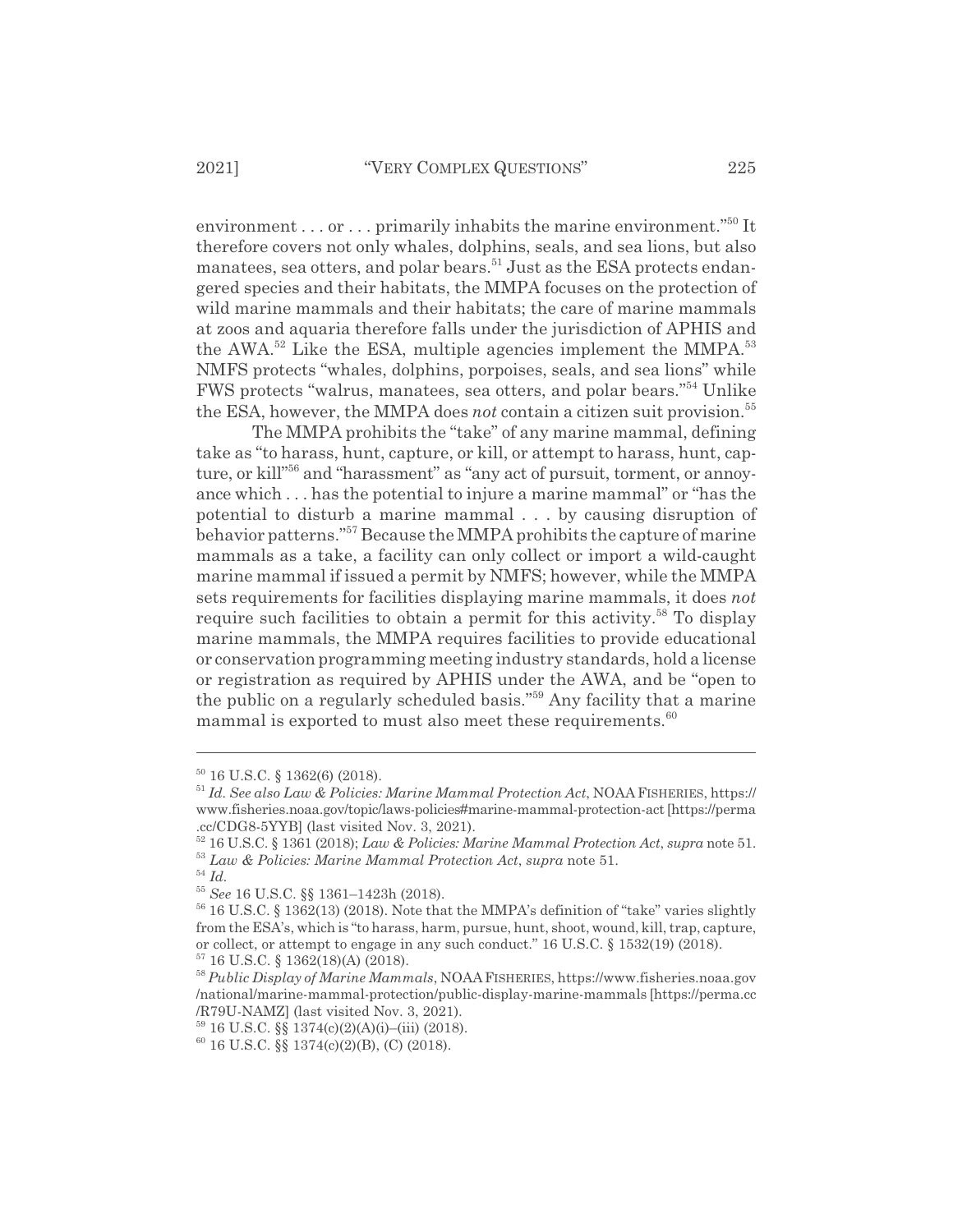The MMPA also establishes the Marine Mammal Health and Stranding Response Program.<sup>61</sup> The MMPA mandates the development of "objective criteria . . . to provide guidance for determining at what point a rehabilitated marine mammal is releasable to the wild."62 NMFS regulations require the release of rehabilitated marine mammals within six months of rescue unless the veterinarian believes that:

- (i) The marine mammal might adversely affect marine mammals in the wild;
- (ii) Release of the marine mammal to the wild will not likely be successful given the physical condition and behavior of the marine mammal; or
- (iii) More time is needed to determine whether the release of the marine mammal to the wild will likely be successful. $63$

Those responsible for the animal must provide a recommendation of release, non-releasability, or postponement to NMFS, which in turn, decides whether to require release, continued rehabilitation, or "other disposition."64 If NMFS determines that the animal is non-releasable, the animal may be transferred to a facility for public display *if* the recipient facility complies with the MMPA's public display requirements<sup> $65$ </sup> and the recipient "agrees to hold the marine mammal in conformance with all applicable requirements and standards."66 The NMFS Office of Protected Resources determines placement based on factors including the species and unique needs of the animal. $67$ 

 $61$  16 U.S.C. § 1421 (2018). "Stranding" occurs when a marine mammal "is on the shore and unable to return to the water under its own power," is on the shore and requires medical attention, or cannot otherwise "return to its natural habitat without assistance." *West Coast Marine Mammal Stranding Network*, NOAAFISHERIES, https://www.fisheries .noaa.gov/west-coast/marine-mammal-protection/west-coast-marine-mammal-stranding -network [https://perma.cc/W7RF-8R4N] (last visited Nov. 3, 2021).

<sup>62 16</sup> U.S.C. § 1421a(a) (2018).

 $63\,50\,$  C.F.R.  $\S\$  216.27(a)(1)(i)–(iii) (2021).

 $64\,50$  C.F.R.  $\frac{88}{10}$  216.27(a)(2), (3) (2021).

 $65$  16 U.S.C.  $\frac{8}{3}$  1374(c)(2)(A)(i)–(iii) (2018).

 $66$  50 C.F.R.  $\S$ § 216.27(c)(3)(i)–(ii) (2021).

<sup>67</sup> *Non-Releasable Marine Mammals*, NOAAFISHERIES, https://www.fisheries.noaa.gov/na tional/marine-mammal-protection/non-releasable-marine-mammals [https://perma.cc/JCD7 -HFYM] (last visited Nov. 3, 2021). This process is described in greater detail in a procedural directive issued by NMFS. NAT'L MARINE FISHERIES SERV., NAT'L OCEANIC &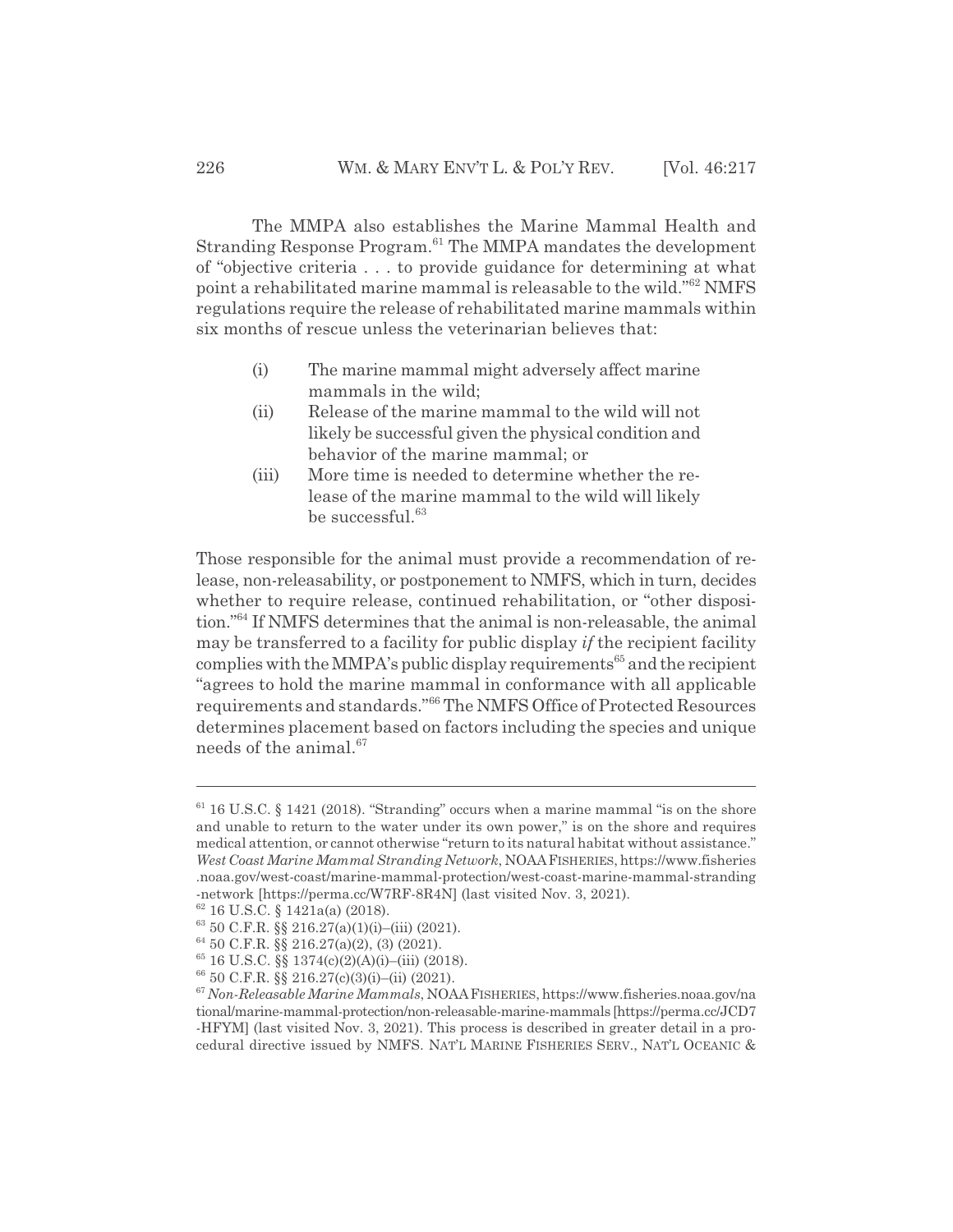## *B. Zoos vs. Sanctuaries*

Petitions, news articles, and court filings often call for the transfer of animals from a zoo to a sanctuary, suggesting or implying that sanctuaries are inherently superior to zoos.<sup>68</sup> However, this assumption is at best, unsubstantiated and at worst, harmful to the animals themselves—the structure of the AWA and its regulations means that in many cases, sanctuaries receive less regulation and oversight than zoos.

Zoos and sanctuaries are not explicitly or formally distinguished either legally or within the animal management industry; however, they are nevertheless arguably "distinct business types" that are regulated differently.<sup>69</sup> A zoo may be described as "[a] business that maintains a stationary collection of exotic animals for the primary purpose of public exhibition," and a sanctuary as "[a] non-profit business that maintains a stationary collection of rescue animals for the primary purpose of providing them a permanent home."70 Many zoos breed as part of conservation programs, train animals for health and programming purposes, and provide educational presentations or interpreters.71 Sanctuaries generally *only* house "rescue[d]" animals and do not trade or breed those animals.<sup>72</sup>

Most zoos, as exhibitors, must have a license under the AWA. The AWA's definition of exhibitor specifies that "such term includes . . . zoos exhibiting such animals whether operated for profit or not."73 AWA regulations specifically define "zoo" as "any park, building, cage, enclosure, or other structure or premises in which a live animal or animals are kept for public exhibition or viewing, regardless of compensation."<sup>74</sup>

Neither the AWA nor its regulations refer to or discuss sanctuaries;75 however, the Captive Wildlife Safety Act ("CWSA"), which made the

ATMOSPHERIC ADMIN., NMFS PLACEMENT PROCESS FOR NON-RELEASABLE MARINE MAM-MALS 02-308-02 (2012), https://media.fisheries.noaa.gov/dam-migration/02-308-02.pdf [https://perma.cc/5SNU-W339].

<sup>68</sup>*See, e.g.*, *Animal Activists Commission Billboard in Fight Over Billy the Elephant*, NBC LA (Nov. 13, 2017, 5:10 PM), https://www.nbclosangeles.com/news/billy-elephant-la-zoo -billboard/27306/ [https://perma.cc/R7Z2-J3E2] (detailing activist efforts to move an elephant from the Los Angeles Zoo to a sanctuary). *See also* discussion *infra* Part II.

<sup>69</sup> Rachel Garner, *The Difference Between a Zoological Facility and a Sanctuary*, WHY ANIMALS DO THE THING (Oct. 3, 2017), https://www.whyanimalsdothething.com/the-dif ference-between-zoos-sanctuaries [https://perma.cc/SDF3-K4YS].

<sup>70</sup> *Id.*

 $^{71}$  *Id.* <sup>72</sup> *Id.*

<sup>73 7</sup> U.S.C. § 2132(h) (2018).

<sup>74 9</sup> C.F.R. § 1.1 (2021).

<sup>75</sup> *See* AWA LICENSING, *supra* note 26, at 14–16.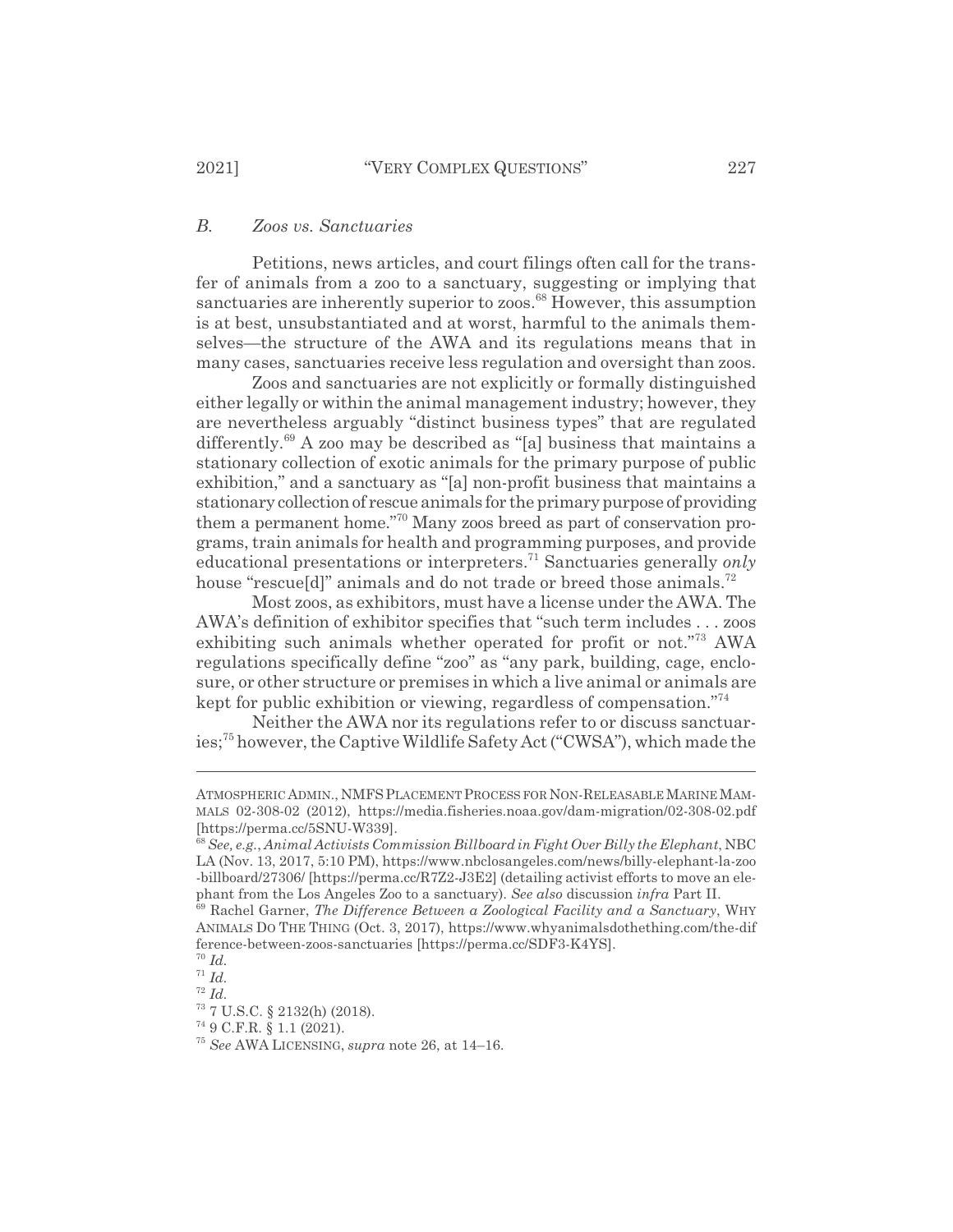trade of "big cats" (e.g., lions, tigers, and the like) illegal,  $76$  provides an exemption for "accredited wildlife sanctuar[ies]."<sup>77</sup> To qualify as "accredited" under the CWSA,<sup>78</sup> the sanctuary must:

- (1) be a registered non-profit under  $501(c)(3)$ ;
- (2) "not commercially trade in" prohibited wildlife species;
- (3) "not propagate" any such species; and
- (4) "not allow direct contact between the public and animals."79

If a facility billing itself as a sanctuary exhibits animals to the public, it is subject to USDA regulation as an exhibitor; however, facilities *not* exhibiting animals to the public do not fall under the "exhibitor" definition or any other regulated term in the AWA, and therefore do not fall under AWA/USDA jurisdiction.<sup>80</sup> In addition, any facility exhibiting animals excluded from the definition of "animal" in the AWA is similarly not regulated as an exhibitor.<sup>81</sup> A sanctuary closed to the public, or open to the public but only housing unregulated animals is therefore *not* required to conform to AWA requirements or even possess a USDA license.

## *C. Accreditation*

The USDA encourages regulated facilities to implement standards beyond the basic requirements of the AWA.82 Many facilities—zoos as well as sanctuaries—choose to do so by participating in one or more of the voluntary accreditation schemes available to animal facilities. Accreditation can signal a facility's commitment to animal welfare—these schemes

<sup>76</sup> U.S.FISH&WILDLIFESERV.,DEP'T OF THE INTERIOR,CAPTIVEWILDLIFE SAFETY ACT:WHAT BIG CAT OWNERS NEED TO KNOW (2007), https://www.fws.gov/le/pdf/CaptiveWildlifeSafety ActFactsheet.pdf [https://perma.cc/6YFD-MHCS]. Also exempt are "[p]ersons, facilities, or other entities licensed by [APHIS] under the [AWA] to possess big cats," such as zoos. *Id.* The CWSA amended the Lacey Act, which does not address animal treatment but rather prohibits the trade of wildlife, fish, or plants "taken, possessed, transported, or sold" illegally. *See id.*; 16 U.S.C. § 3372.

 $77$  16 U.S.C. § 3372(e)(2)(C) (2018).

 $78$  Note that "accredited" here refers specifically to qualifying for the sanctuary exemption under the CWSA—it is *not* related to any of the voluntary accreditation schemes discussed *infra* Section I.C. *See* Regulations to Implement the Captive Wildlife Safety Act, 72 Fed. Reg. 45,938, 45,941 (Aug. 16, 2007) (codified at 50 C.F.R. pt. 14).

<sup>79 16</sup> U.S.C. §§ 3372(e)(2)(C)(i)–(iv) (2018).

<sup>80</sup> *See* 7 U.S.C. § 2132 (2018).

<sup>81</sup> *See* 7 U.S.C. §§ 2132(g), (h) (2018).

<sup>82</sup> *AWA Factsheet*, *supra* note 23, at 5.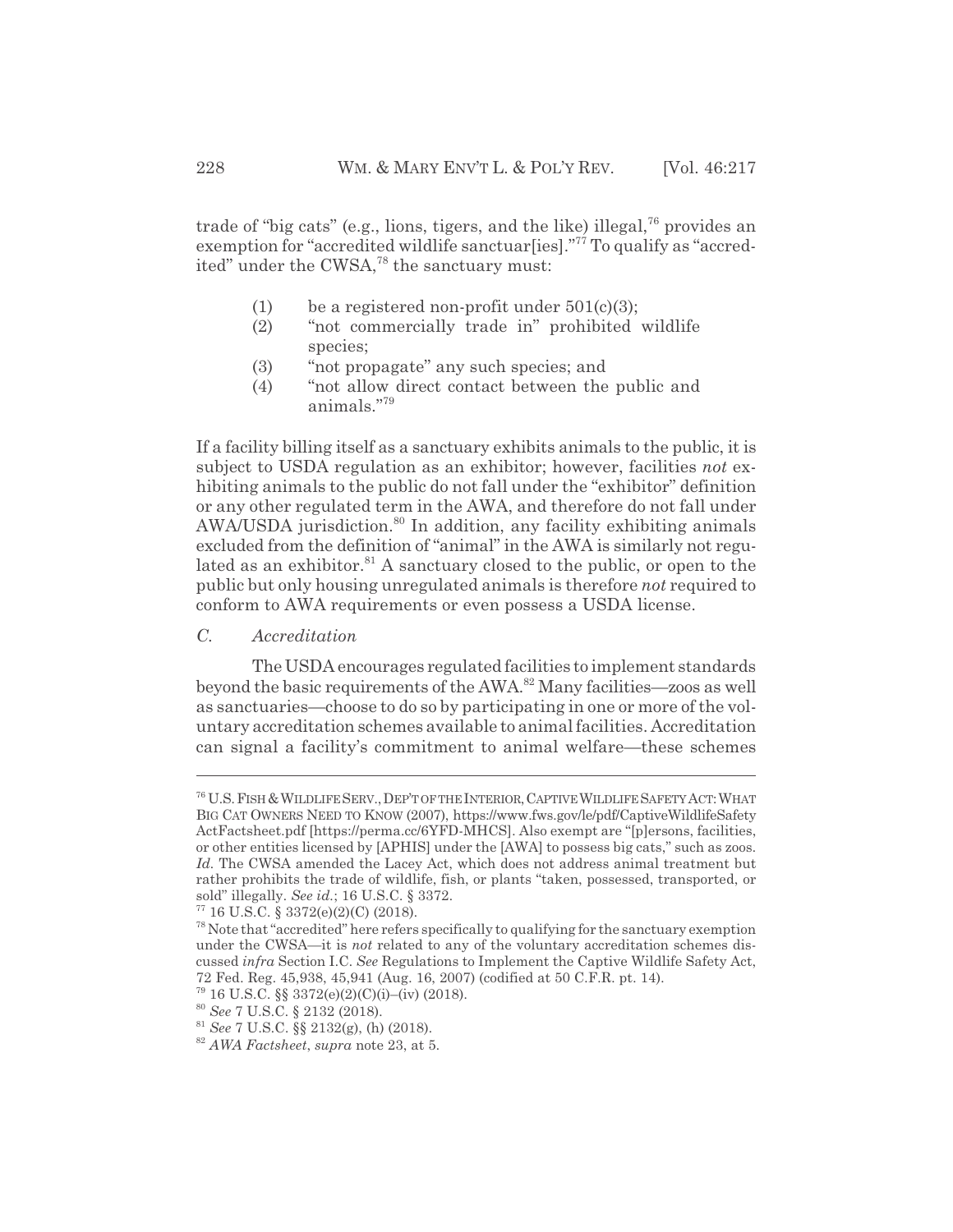generally impose stricter requirements than the USDA, and successful accreditation may therefore serve as additional validation of the facility's quality, both within the zoological industry and for the public.<sup>83</sup>

Facilities may choose one or more of several accreditation schemes; zoo-oriented organizations offering accreditation include the Association of Zoos & Aquariums ("AZA"), the Zoological Association of America, and the Alliance of Marine Mammal Parks & Aquariums ("AMMPA").<sup>84</sup> Accreditation organizations for sanctuaries include the Global Federation of Wildlife Sanctuaries ("GFAS") and the American Sanctuary Association ("ASA").85 Schemes for zoos versus sanctuaries are not necessarily mutually exclusive; however, sanctuary criteria may include bans on breeding, commercial activity, and using animals for "entertainment," which may not fit with a zoo's mission.<sup>86</sup>

AZA also offers a "certification" program with similar requirements to accreditation but for "related facilities."87 At the time of this writing, at least two of the AZA certified facilities were also accredited by a sanctuary organization.<sup>88</sup> In addition to certification from industry

<sup>83</sup> *See, e.g.*, Bale, *supra* note 9 (explaining accreditation as a way to identify "good" sanctuaries or zoos); *Standards & Guidelines*, ALL. OF MARINE MAMMAL PARKS & AQUARIUMS, https://www.ammpa.org/membership/standards-guidelines [https://perma.cc/C7G6-YVRT] (last visited Nov. 3, 2021) (describing general requirements and benefits of AMMPA accreditation).

<sup>84</sup> *Accreditation*, ASS'N OF ZOOS &AQUARIUMS, https://www.aza.org/accreditation [https:// perma.cc/CK5T-EE6Q] (last visited Nov. 3, 2021); *Accreditation*, ZOOLOGICAL ASS'N OF AM., https://zaa.org/accreditation [https://perma.cc/45WV-BUK2] (last visited Nov. 3, 2021); *Join the Alliance*, ALL. OF MARINE MAMMAL PARKS & AQUARIUMS, https://www.ammpa.org /membership/join-alliance [https://perma.cc/2KRS-S9PH] (last visited Nov. 3, 2021).

<sup>&</sup>lt;sup>85</sup> *Accreditation*, GLOB. FED'N OF ANIMAL SANCTUARIES, https://www.sanctuaryfederation .org/accreditation/ [https://perma.cc/AB6X-6EK8] (last visited Nov. 3, 2021); *American Sanctuary Association*, AM.SANCTUARY ASS'N, https://www.americansanctuaries.org/ [https:// perma.cc/DKF7-AXUA] (last visited Nov. 3, 2021).

<sup>86</sup> *Who Can Apply*, GLOB. FED'N OF ANIMAL SANCTUARIES, https://www.sanctuaryfedera tion.org/accreditation/definitions/ [https://perma.cc/9QA6-N5T6] (last visited Nov. 3, 2021); *Accreditation Criteria*, AM. SANCTUARY ASS'N, https://www.americansanctuaries.org/ac creditation-criteria [https://perma.cc/QNH3-EU6S] (last visited Nov. 3, 2021); *see supra* Section I.B (comparing zoos versus sanctuaries).

<sup>87</sup> *Accreditation vs. Certification*, ASS'N OF ZOOS & AQUARIUMS, https://www.aza.org/ac creditation-vs-certification [https://perma.cc/2XAC-ZJD7] (last visited Nov. 3, 2021).

<sup>88</sup> *See Currently Certified Related Facilities*, ASS'N OF ZOOS & AQUARIUMS, https://www .aza.org/current-cert [https://perma.cc/2CZ2-PYGC] (last visited Nov. 3, 2021). The Elephant Sanctuary in Tennessee is accredited by GFAS. THE ELEPHANT SANCTUARY IN TENN., https://www.elephants.com/ [https://perma.cc/R2B2-BWRN] (last visited Nov. 3, 2021). The Wild Animal Sanctuary Texas is accredited by the ASA. THE WILD ANIMAL SANCTUARY TEX., https://www.wildanimalsanctuarytexas.org/ [https://perma.cc/45ZL-PFYV] (last visited Nov. 3, 2021).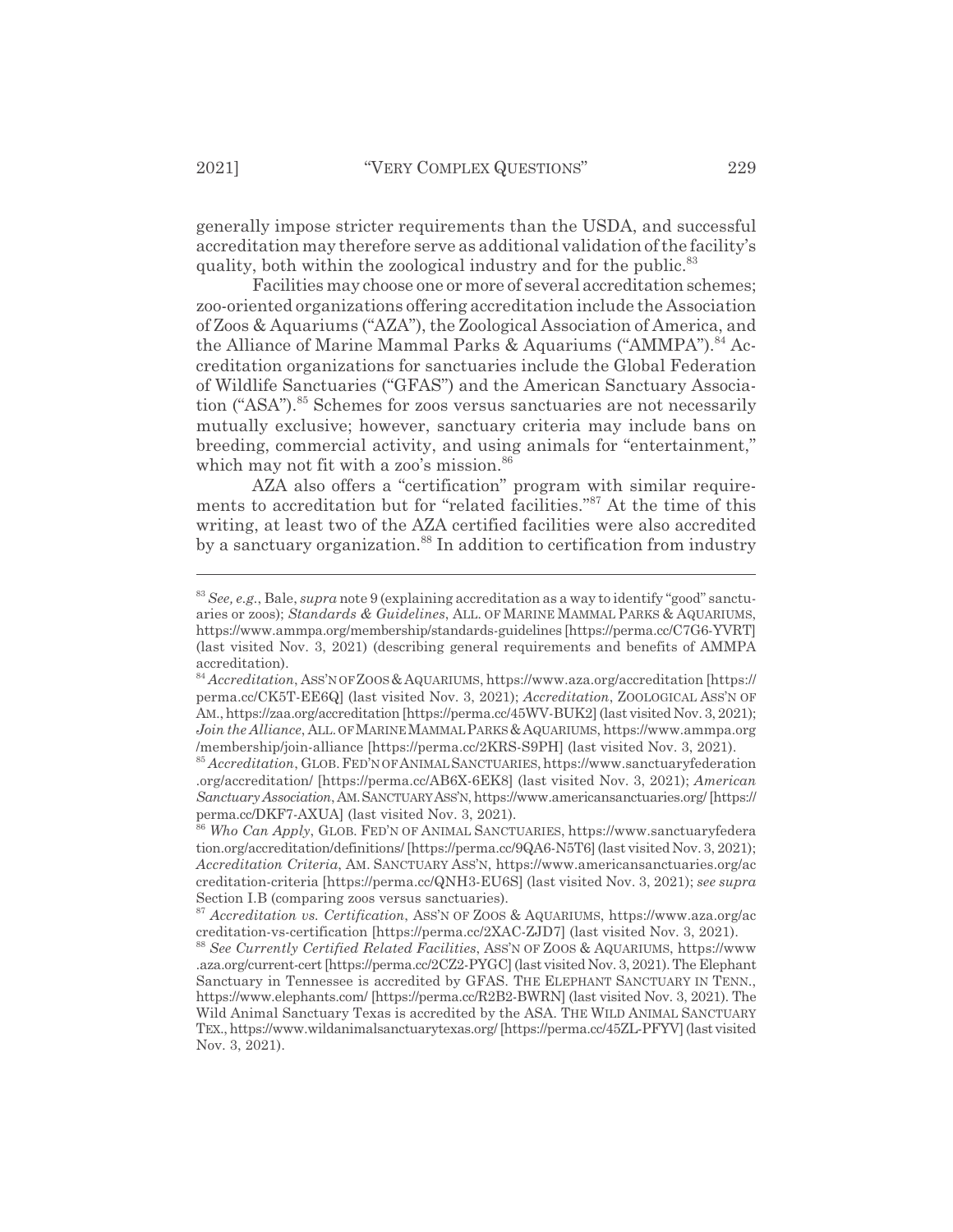organizations, facilities may also receive animal welfare certification<sup>89</sup> from American Humane, a humane organization focused on animal welfare and safety that is probably best known for its "No Animals Were Harmed $\mathbb{R}^n$  logo frequently seen in film credits.<sup>90</sup>

In addition to signaling a facility's dedication to animal welfare, accreditation also provides numerous professional benefits for facilities. Not only do zoos preferentially hire personnel with experience at a similarly accredited facility, $91$  but zoos within the same accreditation scheme may also have access to and share additional resources—not only information and resources from the accrediting organization itself, but also animals.<sup>92</sup> Animals move between zoos for numerous reasons, such as breeding programs,  $93$  social grouping or health needs,  $94$  or exhibit renovations.  $95\,\mathrm{\AA}$ 

<sup>89</sup> *See generally* AM. HUMANE, AMERICAN HUMANE CERTIFIED (2016), https://www.ameri canhumane.org/app/uploads/2016/08/Humane-Conservation-Intro-6-6-16-5page-REV-6 .pdf [https://perma.cc/53JG-L8TU].

<sup>90</sup> *About Us*, AM.HUMANE, https://www.americanhumane.org/about-us/ [https://perma.cc /9MDW-DYGS] (last visited Nov. 3, 2021). Note that American Humane is not the same as the Humane Society of the United States ("HSUS"), which is an animal rights group that despite its name, is not affiliated with local "humane societ[ies]." The Center for Consumer Freedom Team, *7 Things You Didn't Know About HSUS*, CTR. FOR CONSUMER FREEDOM (Apr. 20, 2010), https://www.consumerfreedom.com/articles/184-7-things-you-didnt-know -about-hsus/ [https://perma.cc/5FZ4-2B9Y].

<sup>91</sup> *See, e.g.*, *Jobs*, ASS'N OF ZOOS &AQUARIUMS, https://www.aza.org/jobs?job=22856 [https:// perma.cc/T3UH-Q3N5] (last visited Nov. 3, 2021) ("Staff biologist" job posting from AZAaccredited facility seeking applicants with experience "preferably in an AZA accredited facility") (PDF on file with author).

<sup>92</sup> *See, e.g.*, *Benefits of Accreditation*, ASS'N OF ZOOS &AQUARIUMS, https://www.aza.org/bene fits-of-accreditation?locale=en [https://perma.cc/9V47-T5KN] (last visited Nov. 3, 2021). 93 Many zoos are involved with one or more Species Survival Plan ("SSP") Programs, which manage the captive breeding and husbandry of endangered species "to maintain a healthy, genetically diverse and demographically stable population for the long-term future." *Species Survival Plan Programs*, ASS'N OF ZOOS & AQUARIUMS, https://www.aza .org/species-survival-plan-programs?locale=en [https://perma.cc/7WZJ-NX6T] (last visited Nov. 3, 2021). Species Survival Plan Programs "recommend breeding pairs and transfers" within and between facilities in order to promote and maintain this genetic diversity. *Id.* SSP programs, in fact, "must include at least three participating AZA member facilities." ASS'N OF ZOOS &AQUARIUMS,SPECIESSURVIVALPLANHANDBOOK 25 (2021), https://assets .speakcdn.com/assets/2332/aza\_species-survival-plan-program-handbook.pdf [https:// perma.cc/V4UM-FUEZ].

<sup>94</sup> *See, e.g.*, Press Release, Maryland Zoo in Baltimore, The Maryland Zoo in Baltimore Provides New Home for Infant Chimpanzee (Oct. 13, 2020), https://www.marylandzoo.org /wp-content/uploads/2020/10/Maryland-Zoo-welcomes-baby-chimp-to-troop-FINAL.pdf [https://perma.cc/CPH8-VGZM] (announcing the arrival from the Oklahoma City Zoo of an infant chimpanzee whose mother "was unable to care for her properly").

<sup>95</sup>*See, e.g.*, Annie Blanks, *Four Harbor Seals Traveling to Gulfarium for Two-Month Stay*, NWFDAILYNEWS (Mar. 27, 2018, 6:25 AM), https://www.nwfdailynews.com/news/20180327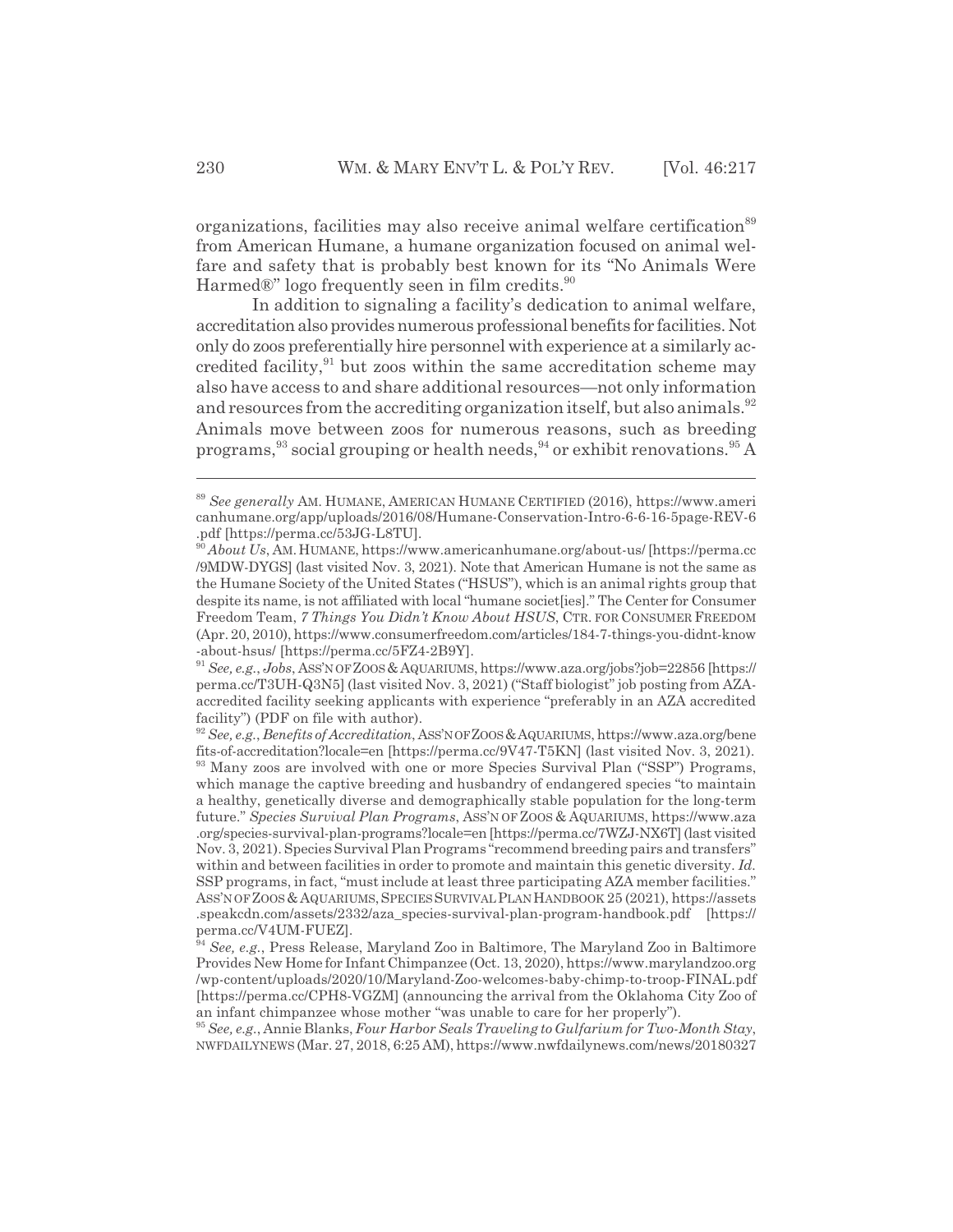facility is more likely to transfer to or accept animals from another facility involved in the same or equivalent accreditation programs because the accreditation indicates that the other facility provides a similar standard of care.<sup>96</sup> In addition, NMFS specifically distributes its questionnaire for non-releasable whales and dolphins to members of specific organizations, although non-members may also request notification regarding available animals.<sup>97</sup>

There are various reasons why a facility might choose one accreditation program over another—or even, despite the benefits, no accreditation at all. The Pittsburgh Zoo chose to part ways with AZA after twenty-nine years of AZA accreditation after AZA updated its requirements to prohibit unprotected or "free" contact with elephants.<sup>98</sup> Mill Mountain Zoo in Roanoke, Virginia, lost its AZA accreditation due to its financial situation.<sup>99</sup> Both zoos, however, currently possess ZAA accreditation.<sup>100</sup> A few zoos are accredited by multiple zoological accrediting organizations.101 Some facilities may simply find certain aspects of accreditation

<sup>/</sup>four-harbor-seals-traveling-to-gulfarium-for-two-month-stay [https://perma.cc/47KR -S247] (discussing the temporary transfer of seals between Alliance of Marine Mammal Parks and Aquariums–accredited facilities during exhibit renovations).

<sup>96</sup> *See id.*; *Benefits of Accreditation*, *supra* note 92.

<sup>97</sup> *Non-Releasable Marine Mammals*, *supra* note 67.

<sup>98</sup> Don Hopey, *Pittsburgh Zoo Drops Accreditation Due to Disagreement Over Elephant Handling*, PITTSBURGH POST-GAZETTE (Aug. 18, 2015, 12:35 AM), https://www.post-ga zette.com/local/city/2015/08/17/Pittsburgh-Zoo-PPG-Aquarium-will-drop-membership-in-As sociation-of-Zoos-Aquariums-over-elephant-handling-policy/stories/201508170157 [https:// perma.cc/NZ6K-U2NS]. "Free contact" refers to the practice of trainers sharing the same space as the animals, in contrast to "protected contact," where trainers always keep a protective barrier between themselves and the animals. *See* Greg A. Vicino, *Elephant Training in Zoos*, *in* ZOO ANIMAL LEARNING AND TRAINING 183, 184 (Vicky A. Melfi et al., eds., 2020). Where and how zoo animal training occurs remains "[o]ne of the most hotly debated topics in the training field." Tim Sullivan, *Last But in Fact Most Importantly . . . Health and Safety*, *in* ZOO ANIMAL LEARNING AND TRAINING 309, 323 (Vicky A. Melfi et al., eds., 2020).

<sup>99</sup> Ralph Berrier, *Mill Mountain Zoo Earns Accreditation from National Zoo Association*, ROANOKETIMES (Mar. 14, 2019), https://roanoke.com/news/local/mill-mountain-zoo-earns -accreditation-from-national-zoo-association/article\_8c20c6c3-3e41-59d8-8b8c-43dbdbcf de42.html [https://perma.cc/Y3XK-D3XG].

<sup>100</sup> MILL MOUNTAIN ZOO, http://www.mmzoo.org/ [https://perma.cc/F8P3-NXH2] (last visited Nov. 3, 2021); PITTSBURGH ZOO&PPGAQUARIUM, https://www.pittsburghzoo.org/ [https://perma.cc/DS94-WT9S] (last visited Nov. 3, 2021) (showing also its accreditation by AMMPA and certification by American Humane).

<sup>101</sup> These include the Fort Worth Zoo, Fossil Rim Wildlife Center, Turtle Back Zoo, and others. *See Accredited Facilities*, ZOOLOGICAL ASS'N OF AM., https://zaa.org/accredited-fa cilties [https://perma.cc/D45V-7GEG] (last visited Nov. 3, 2021); *Currently Accredited*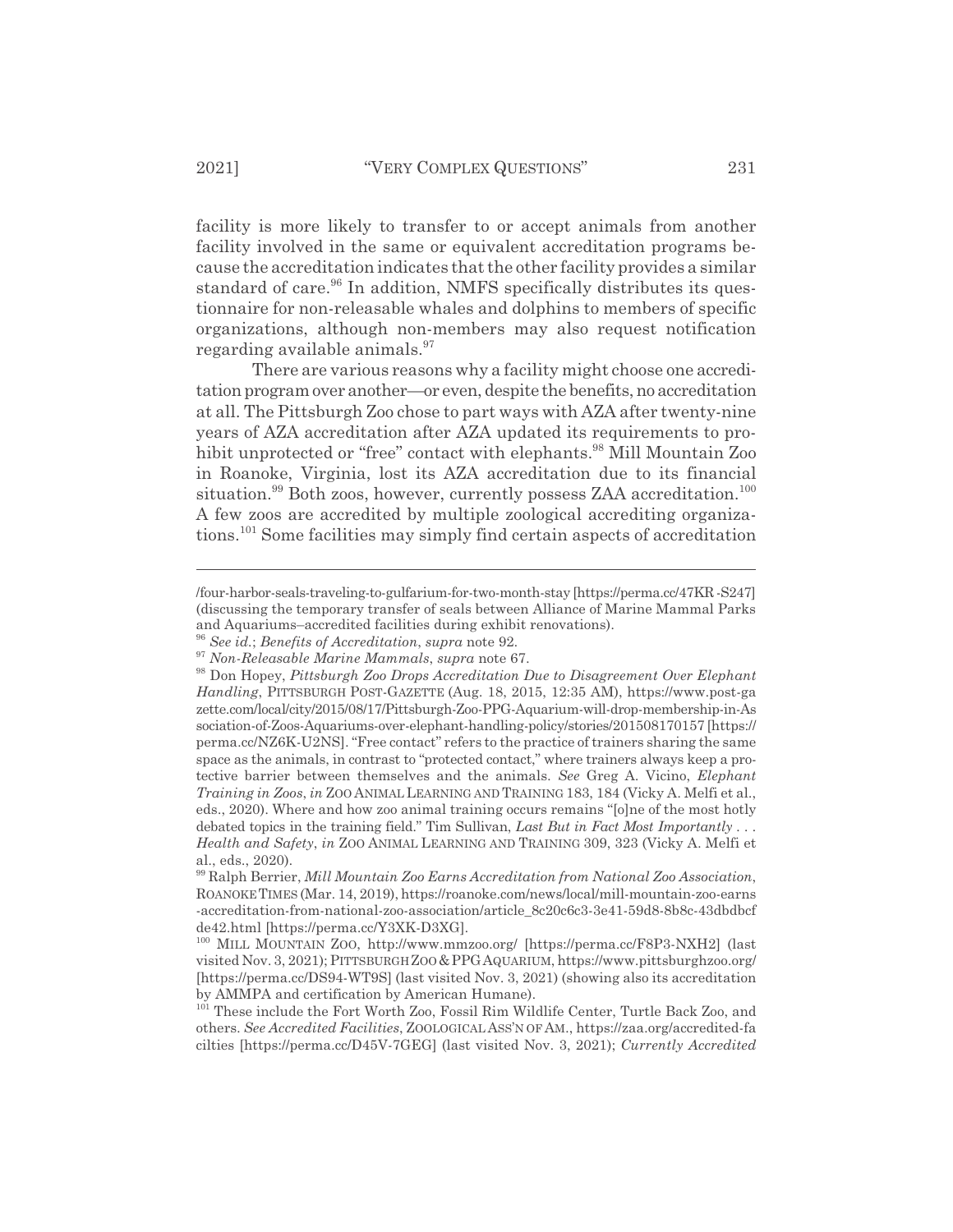beyond their means or abilities. The filing fee alone to *apply* for AZA accreditation may cost a facility well over \$3,000.<sup>102</sup> Some standards may present practical difficulties, such as the requirement for food and beverage services<sup>103</sup>—smaller or seasonal facilities may not be able to offer food and beverages cost-effectively. Lack of accreditation may therefore represent a philosophical, financial, or pragmatic choice, rather than a lack of interest in higher animal welfare standards.

#### *D. Lawsuits*

When suing zoological facilities, animal rights $104$  organizations often either People for the Ethical Treatment of Animals ("PETA"), the Animal Legal Defense Fund ("ALDF"), or the Nonhuman Rights Project ("NHRP")—typically sue either in their own capacity or in support of one or more individual citizens.105 Such organizations typically make use of the ESA's citizen suit provision to allege that a zoo or aquarium's treatment of its ESA-protected animals amounts to a take and therefore an ESA violation.<sup>106</sup> In other situations, however, they have attempted to use state law,<sup>107</sup>

*Zoos and Aquariums*, ASS'N OF ZOOS & AQUARIUMS (Apr. 2021), https://www.aza.org/cur rent-accreditation-list?locale=en [https://perma.cc/2T48-JWL7].

<sup>&</sup>lt;sup>102</sup> See ASS'N OF ZOOS & AQUARIUMS, THE GUIDE TO ACCREDITATION OF ZOOLOGICAL PARKS ANDAQUARIUMS 20–21 (2021), https://assets.speakcdn.com/assets/2332/guide\_to\_accredita tion.pdf [https://perma.cc/4TLB-V5SG].

<sup>&</sup>lt;sup>103</sup> See, e.g., ASS'N OF ZOOS & AQUARIUMS, THE ACCREDITATION STANDARDS & RELATED POLICIES 41 (2021) [hereinafter AZA ACCREDITATION STANDARDS], https://assets.speak cdn.com/assets/2332/aza-accreditation-standards.pdf [https://perma.cc/66XF-5Q2L] (AZAaccredited facilities "must have certain basic facilities to accommodate guests, including restrooms, food and beverage services, and rest areas.").

<sup>104</sup> Animal *rights* are different than animal *welfare*. Animal welfare focuses on treating animals humanely, while animal rights typically emphasize a belief that animals deserve rights equal to human rights, and therefore that humans "should not use or own animals in any way." Ralph A. DeMeo, *Defining Animal Rights and Animal Welfare: A Lawyer's Guide*, 91 FLA. B.J. 42, 42 (2017); AKC Government Relations, *Understanding the Difference Between Animal Rights and Animal Welfare*, AM. KENNELCLUB (Mar. 6, 2017), https:// www.akc.org/expert-advice/news/difference-between-animal-rights-animal-welfare/ [https://perma.cc/7GT8-L2FG].

<sup>105</sup> *See, e.g.*, PETA v. Tri-State Zoological Park of W. Md., 397 F. Supp. 3d 768 (D. Md. 2019) (PETA suing a facility directly); Graham v. San Antonio Zoological Soc'y, 261 F. Supp. 3d 711 (W.D. Tex. 2017) (zoo visitors suing the San Antonio Zoo with support from the ALDF); Nonhuman Rights Project, Inc. v. R.W. Commerford & Sons, Inc., 231 A.3d 1171 (Conn. App. Ct. 2020) (NHRP suing a facility directly).

<sup>106</sup> *See, e.g.*, PETA v. Tri-State, 397 F. Supp. 3d 768; *Graham*, 261 F. Supp. 3d at 711. <sup>107</sup> *See, e.g.*, Collins v. Tri-State Zoological Park of W. Md, 514 F. Supp. 3d 773 (D. Md. 2021) (alleging violations of Maryland code); Culp v. City of Los Angeles, No. B208520, 2009 WL 3021762 (Cal. Ct. App. Sept. 23, 2009) (alleging violations of California code).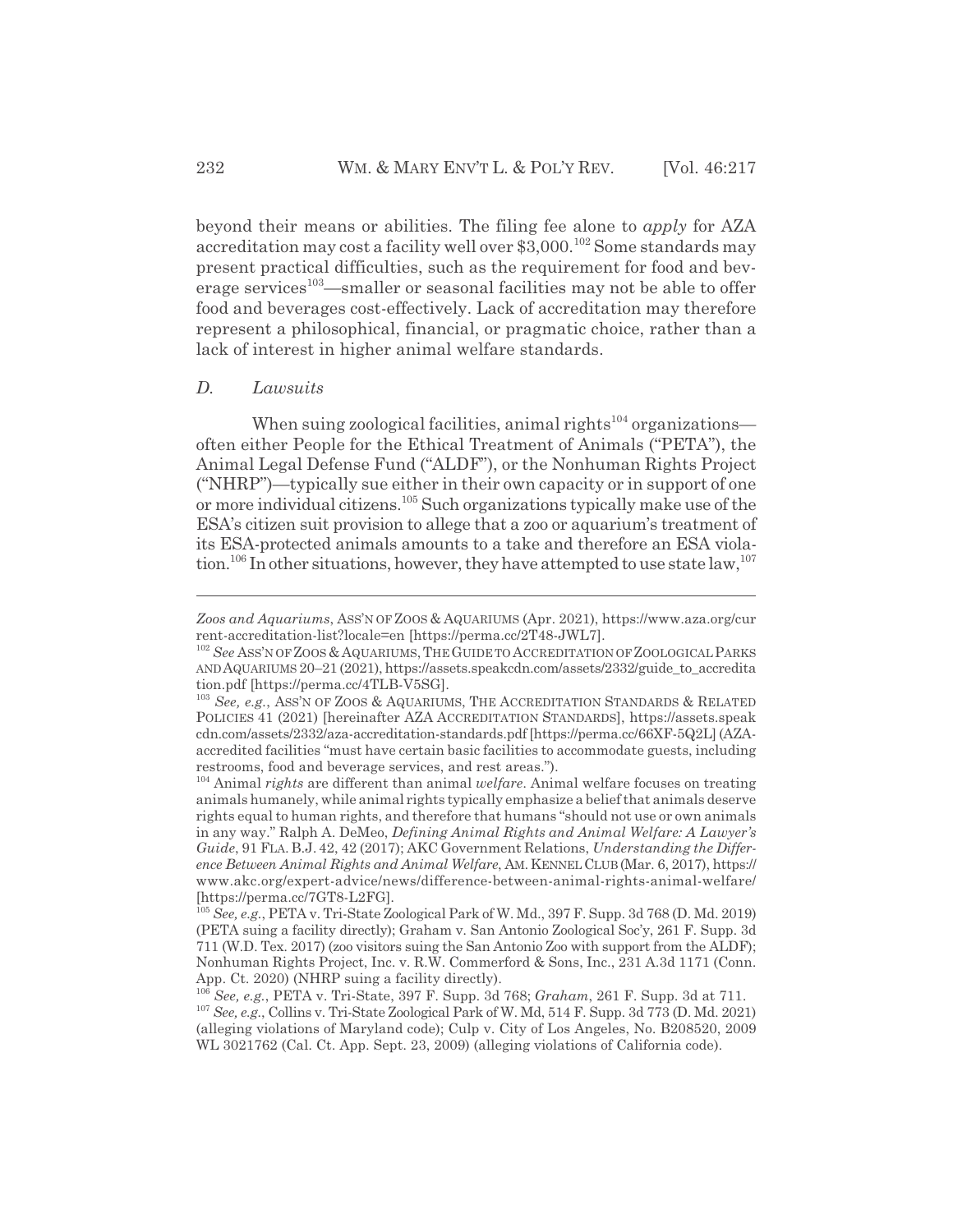the Constitution,  $108$  or even petitions for writs of habeas corpus to make their cases.<sup>109</sup>

If a lawsuit successfully proves that a facility mistreats its animals, releasing zoo animals to the wild is generally not a feasible remedy. Most zoo animals—in particular protected animals such as primates, big cats, and marine mammals—are too habituated to humans and lack the skills needed to survive in the wild.<sup>110</sup> NMFS has even suggested that in certain cases, "releasing a captive animal into the wild" could constitute a take in violation of the ESA.<sup>111</sup> With release off the table, only a few other remedies remain—the transfer option, the treatment option, or the sea pen option.

#### II. THE TRANSFER AND TREATMENT OPTIONS

The transfer and treatment options are both viable choices—each has strengths and weaknesses. For terrestrial<sup>112</sup> animals, a multitude of possible transfer locations, e.g., other zoos and sanctuaries, already exist.<sup>113</sup>

<sup>108</sup> *See* Tilikum *ex rel.* PETA v. Sea World Parks & Ent., Inc., 842 F. Supp. 2d 1259, 1259–60 (S.D. Cal. 2012) (alleging that SeaWorld's holding of five killer whales violated the Thirteenth Amendment).

<sup>109</sup> *See Commerford*, 231 A.3d at 1171; Nonhuman Rights Project, Inc. v. Breheny, 134 N.Y.S.3d 188, 189 (N.Y. App. Div. 2020) (filing writs of habeas corpus on behalf of individual elephants).

<sup>110</sup> *See* Zoe Cormier, *Can Captive Animals Ever Truly Return to the Wild?*, BBC EARTH: CONSERVATION, https://www.bbcearth.com/blog/?article=can-captive-animals-ever-truly-re turn-to-the-wild [https://perma.cc/85SG-C7GL] (last visited Nov. 3, 2021); James Owen, *Most Captive-Born Predators Die If Released*, NAT'LGEOGRAPHIC (Jan. 23, 2008), https:// www.nationalgeographic.com/animals/2008/01/predators-captivity-habitat-animals/ [https://perma.cc/T695-4BLP].

<sup>111 80</sup> Fed. Reg. 7380, 7386 (response to comment 14). The failed attempt to release Keiko, the killer whale star of the film *Free Willy* starkly demonstrates this point—after several months on his own, Keiko died from a combination of chronic negative stress and malnutrition in what has been referred to as "the most famous case of animal abuse the world doesn't know about." Pixels at the Parks, *Mark Simmons Talking About Killing Keiko at Shark Con*, YOUTUBE (July 16, 2015) [hereinafter *Shark Con*], https://www.you tube.com/watch?v=JdnwQaGerBU [https://perma.cc/7GGH-HBJE]. *See also infra* note 197; *infra* Part III.

<sup>&</sup>lt;sup>112</sup> As discussed *infra* Part III, there are fewer transfer options available for aquatic animals such as whales and dolphins.

<sup>&</sup>lt;sup>113</sup> A 2017 survey found that there were likely approximately 500 zoological facilities in the United States at that time. Rachel Garner, *How Many Zoos Are There in the United States?*, WHYANIMALSDOTHETHING(Nov. 24, 2017), https://www.whyanimalsdothething .com/how-many-zoos [https://perma.cc/Q4PK-AQUP]. GFAS estimates that there are more than 150 GFAS accredited and verified sanctuaries worldwide. GLOB. FED'N OF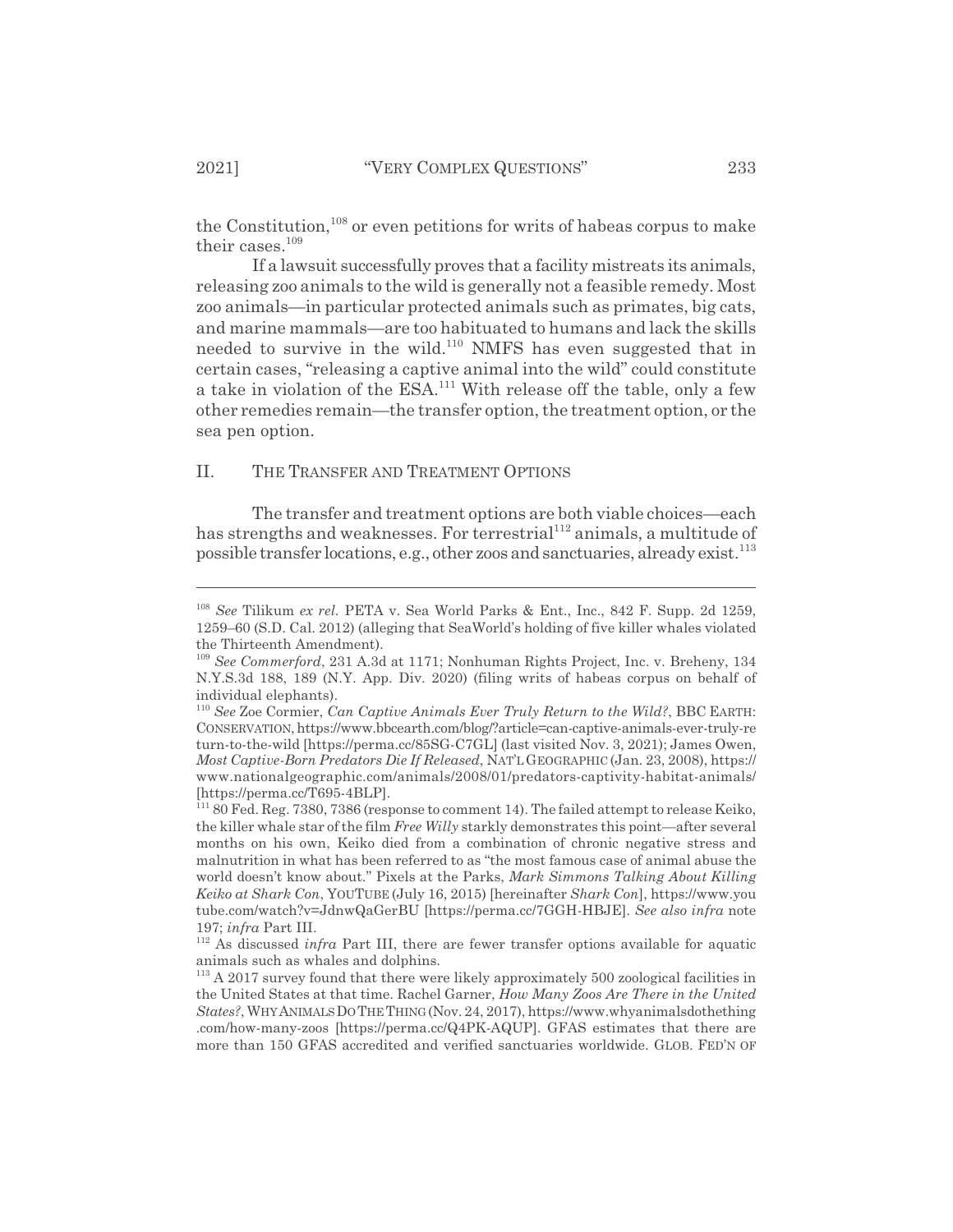However, moving animals to a new facility presents risks—both in and after transport—and the selection of a recipient facility can present real challenges. Alternatively, a court can require a facility alter its treatment of the animals, e.g., to make specific changes to the facility's husbandry practices and/or the animals' environments. Staying in a familiar location can benefit an animal and removes the risks of transfer; however, in some scenarios making the necessary changes could require a significant investment of time and resources from both the facility *and* the court. Neither option is inherently superior, and, while the selection of one of these remedies over the other should depend on the specifics of a particular situation, there is essentially no formal guidance on *how* to make this determination.

## *A. The Transfer Option*

Moving an animal from one facility to another is rarely an easy or straightforward task. Challenges include the actual transport of animals between facilities (which presents a variety of logistical hurdles<sup>114</sup>),

However, zoos regularly move animals for a variety of reasons, *see supra* notes 94–96 and accompanying text, and have successfully transported animals as large as elephants and whale sharks over significant distances. *See, e.g.*, *Zoo Miami Welcomes New Endangered Asian Elephant from Australia*, CBS MIAMI (May 9, 2018, 11:30 PM), https://miami.cbs

ANIMAL SANCTUARIES, https://www.sanctuaryfederation.org/ [https://perma.cc/S7RF -UDV4] (last visited Nov. 3, 2021). In April 2021, there were 241 AZA-accredited zoos and aquariums. *See Currently Accredited Zoos and Aquariums*, *supra* note 101.

<sup>&</sup>lt;sup>114</sup> The practical realities of moving exotic animals can pose real challenges. Such transports require careful planning, as well as significant investments of time and money. Carriers and handlers of transported animals must comply with a host of AWA requirements. 7 U.S.C. § 2143 (2018). The animal may pose a safety risk—an accidental release could harm people or other animals. *See, e.g.*, Associated Press, *Jaguar Kills Eight Other Animals After Escaping from Zoo Enclosure*, GUARDIAN (July 15, 2018, 8:32 PM), https:// www.theguardian.com/world/2018/jul/16/jaguar-kills-eight-other-animals-after-escaping -from-zoo-enclosure [https://perma.cc/QNM8-PPFK]; Associated Press, *Tiger Escapes Enclosure at San Francisco Zoo, Killing 1*, WMC5(Dec. 26, 2007, 11:18 PM), https://www.wmc actionnews5.com/story/7542759/tiger-escapes-enclosure-at-san-francisco-zoo-killing-1/ [https://perma.cc/PY8T-ZZGW]. Depending on animal size, mode of transport, and other requirements, "transport of live animals requires constant planning that can take up to a year or more and cost hundreds of thousands of dollars." Brian Straight, *From A to Z: How Animals Get to Aquariums and Zoos, and Everywhere in Between*, AM. SHIPPER (Aug. 20, 2019), https://www.freightwaves.com/news/from-a-to-z-how-animals-get-to-aquariums -and-zoos-and-everywhere-in-between [https://perma.cc/K8QN-9SGU]; *see also* Julia Lyon, *2000 Miles with a Giant Rhino*, CNN BUS. (July 1, 2014, 7:05 AM), https://money.cnn .com/2014/07/01/smallbusiness/zoo-animals-mover/index.html [https://perma.cc/CK5E -KEQM] (discussing additional factors, such as weather, that must be considered).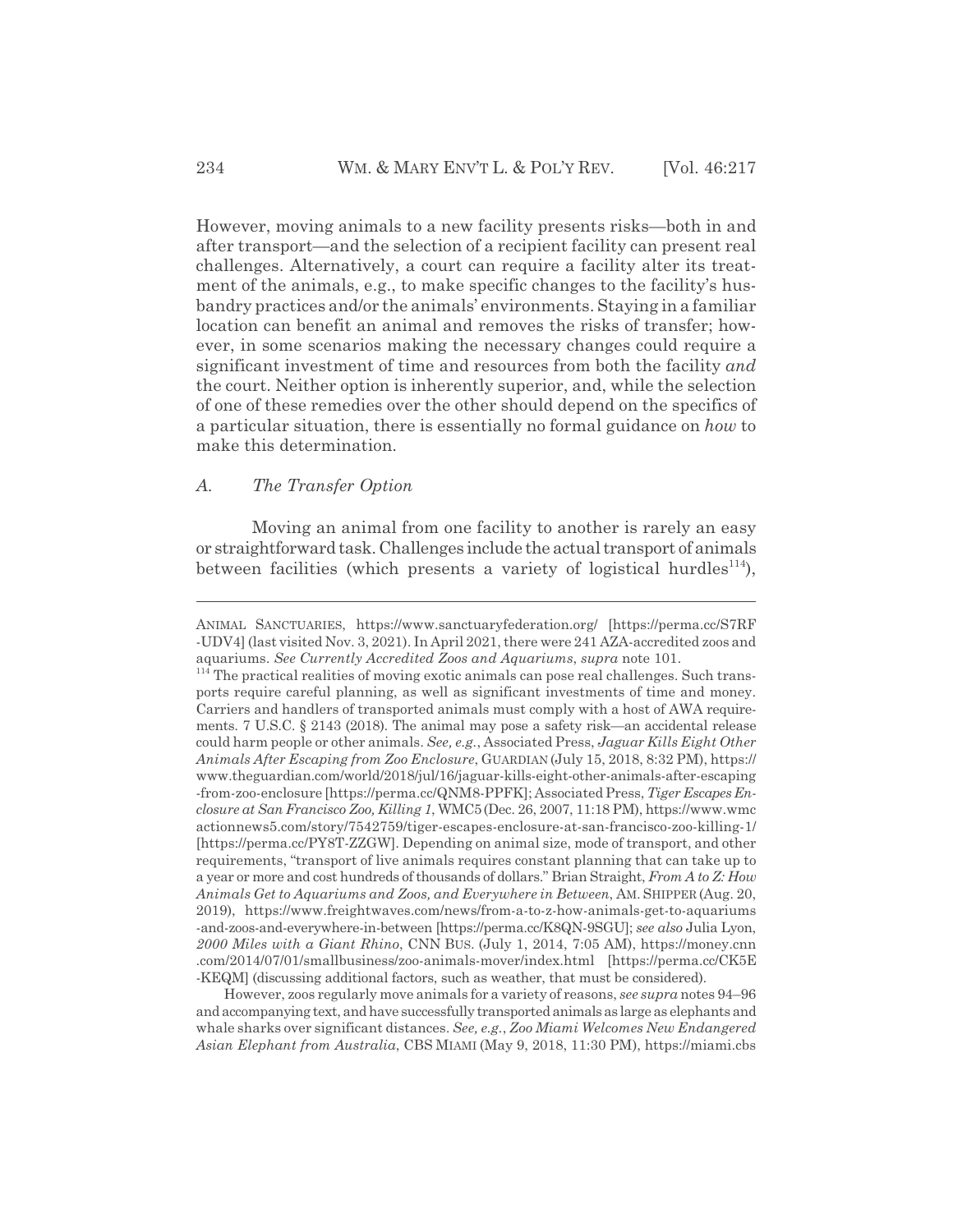finding a willing facility, $115$  and, potentially the most difficult of all*selecting* a facility. Both in and out of court, many people are quick to push for animals to be moved from a zoo to a sanctuary, under the assumption that sanctuaries are inherently better than zoos.<sup>116</sup> In some cases, plaintiffs name particular sanctuaries.<sup>117</sup> In others, plaintiffs are less specific, asking that the animals move to a "reputable facility,"118 for the court to appoint a *guardian ad litem* to find an appropriate location,<sup>119</sup> or for the surrender of the animals to the federal government *or* an "accredited wildlife sanctuary."<sup>120</sup> However, selecting an appropriate facility is not as

<sup>116</sup> *See* discussion *supra* Section I.B.

local.com/2018/05/09/zoo-miami-new-elephant-ongard/ [https://perma.cc/EGP5-EVE9] (describing the transfer of an elephant from the Melbourne Zoo in Australia to the Miami Zoo in Florida); Howard Krum, *When Whale Sharks Fly*, *in* THE RHINO WITH GLUE-ON SHOES 77, 77–87 (Lucy H. Spelman & Ted Y. Mashima, eds., 2008) (describing the author's experience helping to fly whale sharks from Taiwan to the Georgia Aquarium). This aspect of the issue should be taken into account, but it is unlikely to be a deciding factor unless an animal is not considered a good candidate for travel. *See, e.g.*, Associated Press, *San Antonio Zoo Won't Relocate Aging Elephant*, NBCDFW (Sept. 14, 2014, 11:54 AM) [hereinafter *San Antonio Zoo Won't Relocate Aging Elephant*], https://www.nbcdfw.com /news/local/san-antonio-zoo-wont-relocate-aging-elephant/1989348/ [https://perma.cc/2P94 -FMHN] ("[M]oving the 54-year-old elephant might kill her"); Chabeli Herrera, *Lolita May Never Go Free. And That Could Be What's Best for Her, Scientists Say*, MIAMI HERALD (Nov. 29, 2017, 10:46 AM), https://www.miamiherald.com/news/business/article185517 463.html [https://perma.cc/Z5E9-28P2] (discussing concerns associated with moving an orca over 50 years old).

<sup>&</sup>lt;sup>115</sup> There are myriad reasons why a facility might turn such an opportunity down. In addition to obvious concerns regarding cost and available space, a facility may be reluctant to accept an animal if there are health concerns. *See* Sandi Doughton, *Zoos Clash with Sanctuaries Over Treatment of Elephant Tuberculosis*, SEATTLE TIMES (Mar. 30, 2015, 6:22 PM), https://www.seattletimes.com/seattle-news/zoos-resist-guidelines-that-limit-elephant -tuberculosis/ [https://perma.cc/HZU6-QHZJ]. Furthermore, altering animal social groups can be tricky—even when standard precautions are taken, animal introductions are a risk. *See* Yonette Joseph, *A First Date for Two Rare Tigers Ends in Death at London Zoo*, N.Y.TIMES (Feb. 9, 2019), https://www.nytimes.com/2019/02/09/world/europe/london-zoo -tiger.html [https://perma.cc/V7GV-4JE3].

<sup>117</sup> *See, e.g.*, Verified Petition for a Common Law Writ of Habeas Corpus at 66, Nonhuman Rights Project, Inc. v. R.W. Commerford & Sons, Inc., No. LLI-CV-18-5010773S, 2019 WL 1399499, *aff'd*, 231 A.3d 1171 (Conn. App. Ct. 2020) (naming the Performing Animal Welfare Society); Rowley v. City of New Bedford, 413 F. Supp. 3d 53, 62 (D. Mass. 2019) (naming The Elephant Sanctuary).

<sup>118</sup> Plaintiffs' Trial Brief at \*9, Kuehl v. Sellner, 161 F. Supp. 3d 678 (N.D. Iowa 2016). 119 Complaint for Declaratory & Injunctive Relief at \*38, PETA, Inc. v. Tri-State Zoological Park of W. Md., 397 F. Supp. 3d 768 (D. Md. 2019) (No. 1:17-cv-02148-PX); Complaint for Declaratory & Injunctive Relief at \*29, Collins v. Tri-State Zoological Park of W. Md., No. 1:20-cv-01225-PX, 2021 WL 211301 (D. Md. Jan. 21, 2021).

<sup>120</sup> Hill v. Coggins, 423 F. Supp. 3d 209, 218 (W.D.N.C. 2019).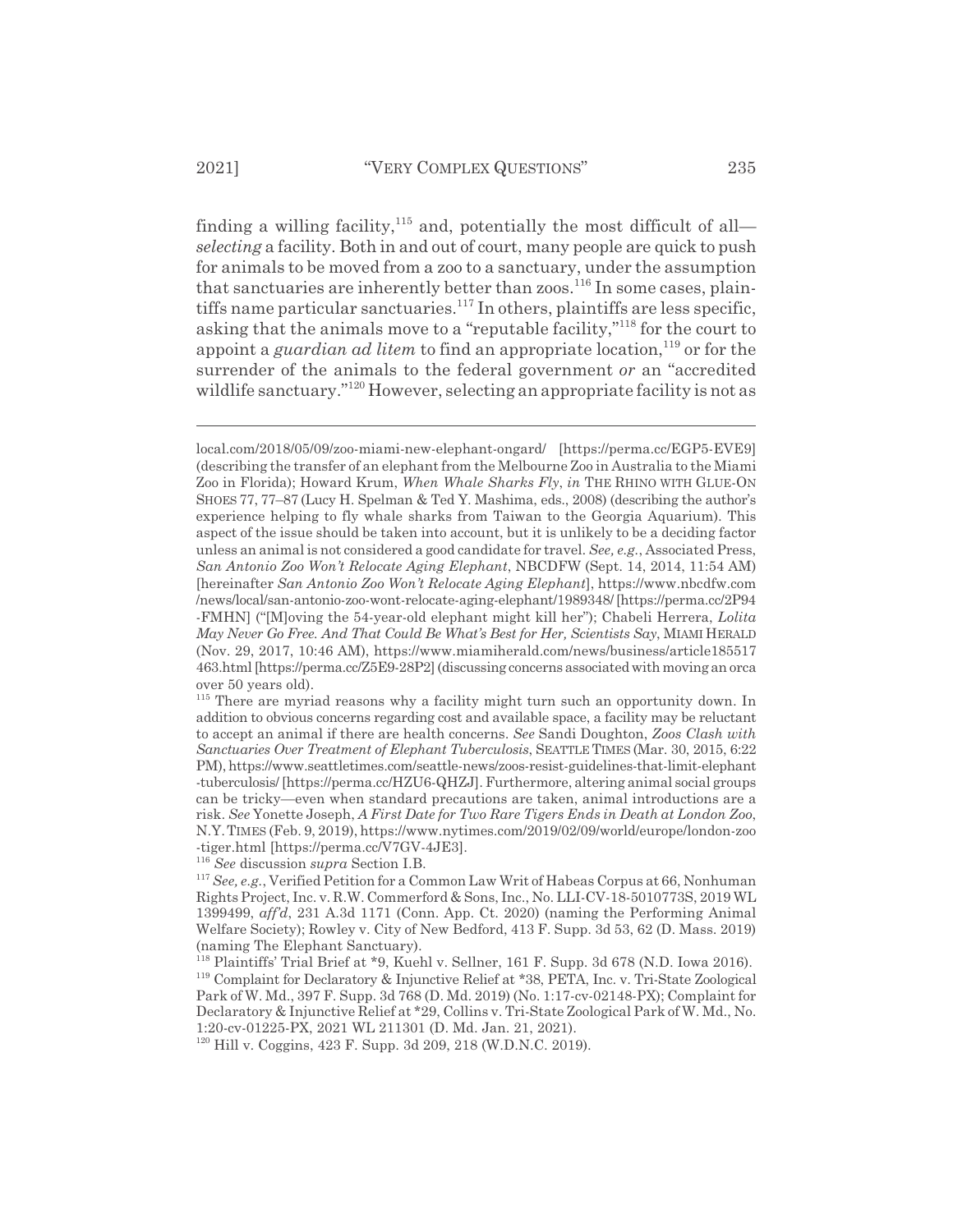easy as simply picking a sanctuary. Courts must accept or select a facility capable of providing what they believe to be an acceptable level of care to the animals, armed only with scant guidance from the law, the record in front of them, and their own powers of equitable discretion.

#### 1. *Kuehl v. Sellner*: Tigers

In *Kuehl v. Sellner*, plaintiffs brought an ESA suit against Cricket Hollow Zoo ("CHZ") in Manchester, Iowa, and successfully demonstrated that CHZ's treatment of its lemurs and tigers—both endangered spe $cies<sup>121</sup>$ —amounted to harm and harassment, and therefore a taking in violation of the ESA.122 The trial court ordered the transfer of the lemurs and tigers "to an appropriate facility which is licensed by the USDA and is capable of meeting the needs of the endangered species."123 Lacking specific guidance from either the AWA or the ESA, the trial court apparently relied on its "broad grant of equitable power" in making its placement decision.<sup>124</sup>

Plaintiffs suggested that the tigers move to The Wild Animal Sanctuary ("TWAS") in Keenesburg, Colorado; CHZ proposed the Exotic Feline Rescue Center ("EFRC") in Center Point, Indiana.<sup>125</sup> Both are USDA-licensed; the court noted that TWAS had over 400 animals in treeless enclosures, approximately 50 employees (including a veterinarian), and over 200,000 visitors a year paying a thirty-dollar admission fee.<sup>126</sup> EFRC, in contrast, housed about 200 animals in shaded enclosures, engaged less than ten employees, and asked for a ten-dollar minimal donation.<sup>127</sup> The court chose EFRC:

Would the EFRC be my first choice for placement of [CHZ's] tigers? Maybe not. But that is not the question which the Court is required to answer. Instead, the Court must determine whether the EFRC—which is Defendants'

<sup>&</sup>lt;sup>121</sup> *Lemurs*, ECOS ENV'T CONSERVATION ONLINE SYS., https://ecos.fws.gov/ecp/species/3240 [https://perma.cc/6L5U-RDSH] (last visited Nov. 3, 2021); *Tiger*, ECOS ENV'T CONSER-VATIONONLINESYS., https://ecos.fws.gov/ecp/species/1765 [https://perma.cc/T7U8-PHGM] (last visited Nov. 3, 2021).

<sup>122</sup> Kuehl v. Sellner, 161 F. Supp. 3d 678, 718 (N.D. Iowa 2016).

<sup>123</sup> *Id.* at 719.

<sup>124</sup> Kuehl v. Sellner, 887 F.3d 845, 854 (8th Cir. 2018).

<sup>125</sup> *Id.*

<sup>126</sup> Ruling Regarding Placement & Transp. of Endangered Animals at 9–10, Kuehl v. Sellner, 161 F. Supp. 3d 678 (N.D. Iowa 2016).

<sup>127</sup> *Id.*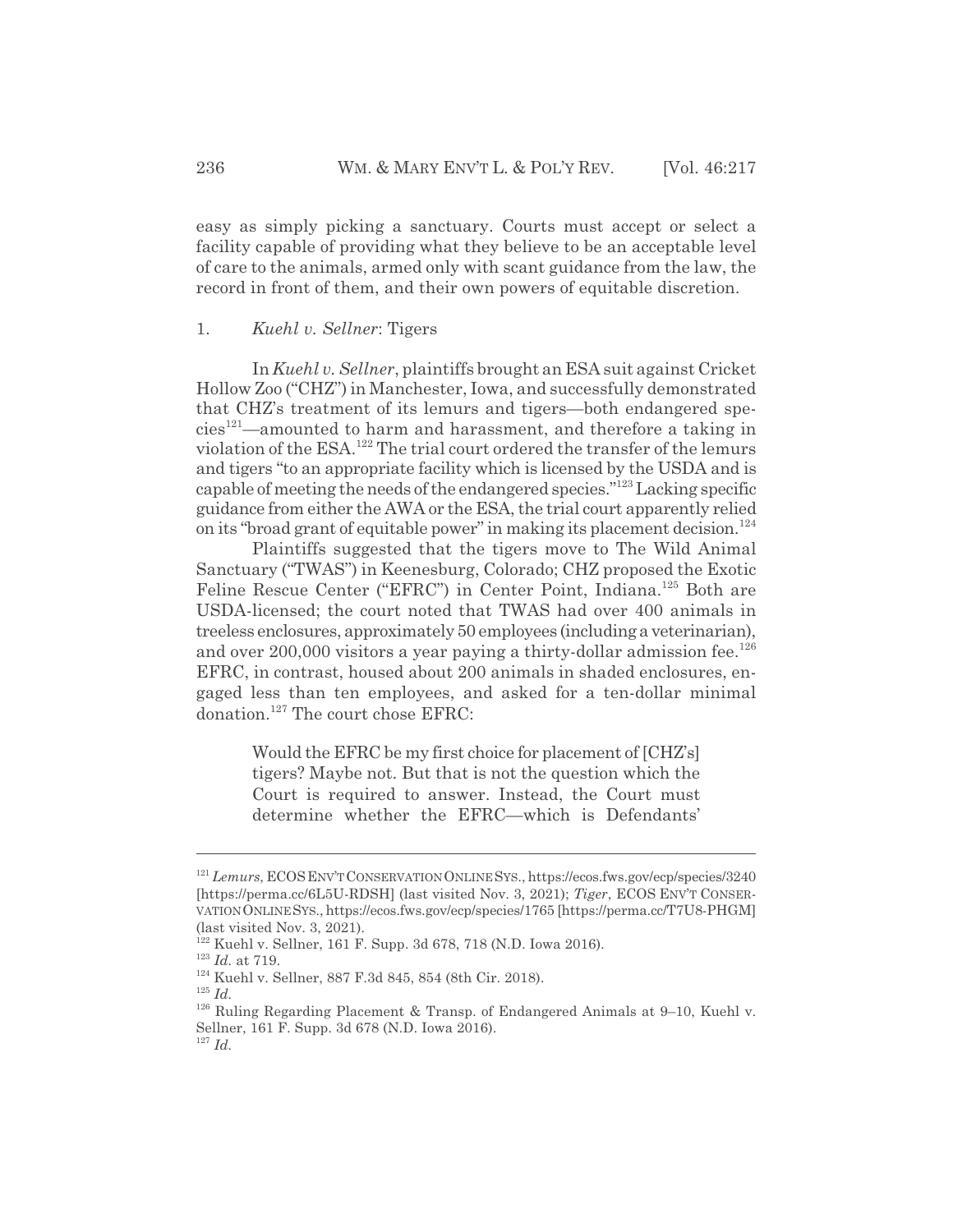choice—is "capable of meeting the needs" of the tigers. The Court finds that the answer to that question is yes. $128$ 

Because both facilities possessed USDA licenses, the court only felt obligated to consider whether the facilities could meet the animals' needs. It is not clear, however—other than, perhaps, the fact that it was CHZ's choice—why the court ultimately went with EFRC over TWAS, given its hint of reluctance.

Nothing in the record then or since this disposition suggests that the court chose wrongly. The Eighth Circuit determined that "the district court did not clearly err" and affirmed that court's decision.<sup>129</sup> Both facilities remain licensed and operational; TWAS is GFAS- and ASA-accredited, while EFRC does not appear to have any accreditations.<sup>130</sup> In short, other than the comparative accreditation status—which was not mentioned—the most accessible bases for comparison are the factors discussed by the court in the CHZ case—essentially, the basic operations and resources of each facility.

<sup>128</sup> *Id.* at 10.

<sup>&</sup>lt;sup>129</sup> Kuehl, 887 F.3d at 855. At least two other courts have also found TWAS acceptable the District Court of Maryland in 2019 accepted a proposal to transfer animals at the Tri-State Zoological Park in Cumberland, Maryland, to TWAS; however, the record in that case does not indicate that any other facilities were proposed. Joint Proposed Order & Plaintiff's Brief Regarding Requested Relief Including Disposition of Defendants' Tigers & Lion at 3, PETA v. Tri-State, 424 F. Supp. 3d 404 (D. Md. 2019).; *PETA*, 424 F. Supp. 3d at 434. A District Court in Indiana approved PETA's selection of TWAS in an action against Indiana's Wildlife in Need over the defendants' objections; however, the court offered little justification other than noting that TWAS "currently cares for more than 600 rescued animals, and it is accredited by GFAS, so it has to comply with strict standards" and that the animals transferred from Tri-State "now are doing fine." PETA v. Wildlife in Need & Wildlife in Deed, Inc., No. 4:17-cv-00186-RLY-DML at \*3, \*7 (S.D. Ind. Sept. 15, 2020) (Bloomberg). Neither the court nor the defendants provided substantial support for their assertions that TWAS either is or is not an appropriate facility for defendants' animals; therefore it is once again unclear on what basis the court made its decision. *See id.*; WIN Defendants' Response Memorandum Objecting to the Plaintiff's Motion for Summary Judgment at 8, PETA v. Wildlife in Need & Wildlife in Deed, Inc., 476 F. Supp. 3d 765 (S.D. Ind. 2020); Declaration of Patrick Craig at ¶¶ 10–12, *PETA*, 476 F. Supp. 3d 765 (S.D. Ind. 2020). Most recently, TWAS accepted a number of cats that the federal government seized from TIGER KING's Jeff Lowe. *See infra* note 143.

<sup>&</sup>lt;sup>130</sup> Inspection Reports Search, ANIMAL & PLANT HEALTH INSPECTION SERV., U.S. DEP'T OF AGRIC. [hereinafter APHIS Inspection Reports Search], https://aphis-efile.force.com/Pub licSearchTool/s/inspection-reports [https://perma.cc/5VKP-2N8P] (last visited Nov. 3, 2021) (type 84-C-0019 into certificate number field for TWAS, 32-C-0098 for EFRC); THEWILD ANIMALSANCTUARY, https://www.wildanimalsanctuary.org/ [https://perma.cc/7269-7JJY] (last visited Nov. 3, 2021); EXOTIC FELINE RESCUE CTR., https://efrc.org/ [https://perma.cc /7H6P-92TC] (last visited Nov. 3, 2021).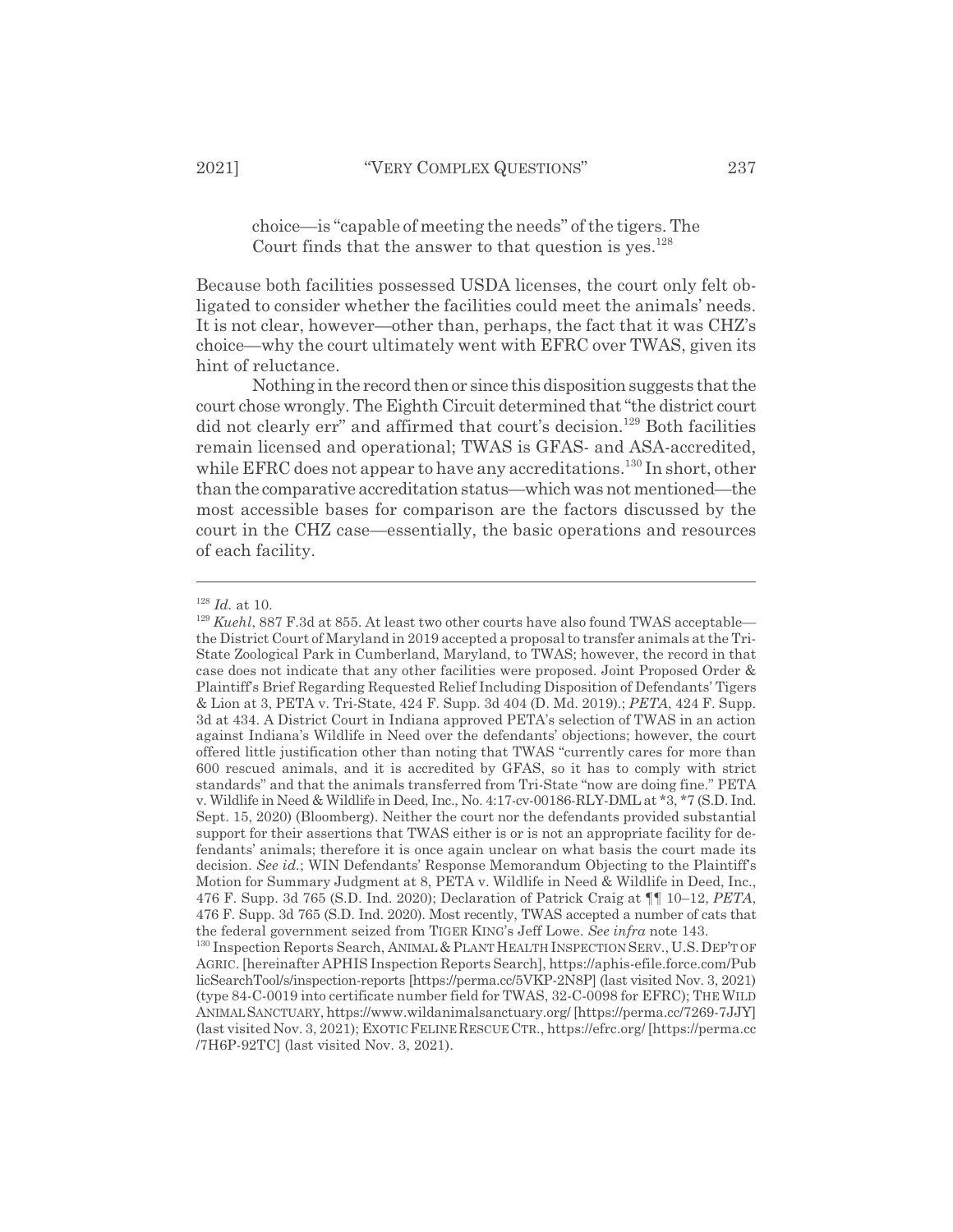#### 2. *Kuehl v. Sellner*: Lemurs

The lemurs have their own story. Plaintiffs pushed for the lemurs to go to the Prosimian Sanctuary in Jacksonville, Florida, while CHZ advocated for the Special Memories Zoo in Greenville, Wisconsin.<sup>131</sup> The district court selected Special Memories Zoo; as noted by the Eighth Circuit on appeal, plaintiffs' choice, the Prosimian Sanctuary, "had not been licensed or inspected by the USDA at the time of the hearing"<sup>132</sup> while defendants' choice, Special Memories Zoo, was:

> licensed by the USDA facility and subject to regular inspections. While inspectors have found violations from time-to-time, the Court nonetheless concludes that Special Memories is capable of meeting the animals' needs. Even *if* the Court found Special Memories incapable of meeting the lemurs' needs, because the Prosimian Sanctuary is not licensed by the USDA, Plaintiffs have not suggested a qualified alternative.<sup>133</sup>

The court thus made its decision regarding lemur placement based on USDA licensing—criteria set by the court itself. Plaintiffs knowingly chose to suggest a facility without a USDA license, despite the clear mandate in the trial order—it is not clear whether plaintiffs believed the Prosimian Sanctuary was the optimal choice regardless or simply disregarded the court's instruction. On appeal, the Eighth Circuit affirmed the placement at Special Memories Zoo.<sup>134</sup>

Although he concurred in the result, agreeing "that the district court did not ultimately abuse its discretion in relocating the lemurs to the Special Memories Zoo," Judge Goldberg nevertheless expressed some concerns in his concurring opinion:

There is little guidance for courts exercising injunctive power under the ESA to relocate privately-owned animals.

<sup>131</sup> *Kuehl*, 887 F.3d at 854.

<sup>132</sup> *Id.*

<sup>&</sup>lt;sup>133</sup> Ruling Regarding Placement & Transp. of Endangered Animals at 6, Kuehl v. Sellner, 161 F. Supp. 3d 678 (N.D. Iowa 2016).

<sup>&</sup>lt;sup>134</sup> *Kuehl*, 887 F.3d at 854 ("the district court did not clearly err . . . . [or] abuse its discretion").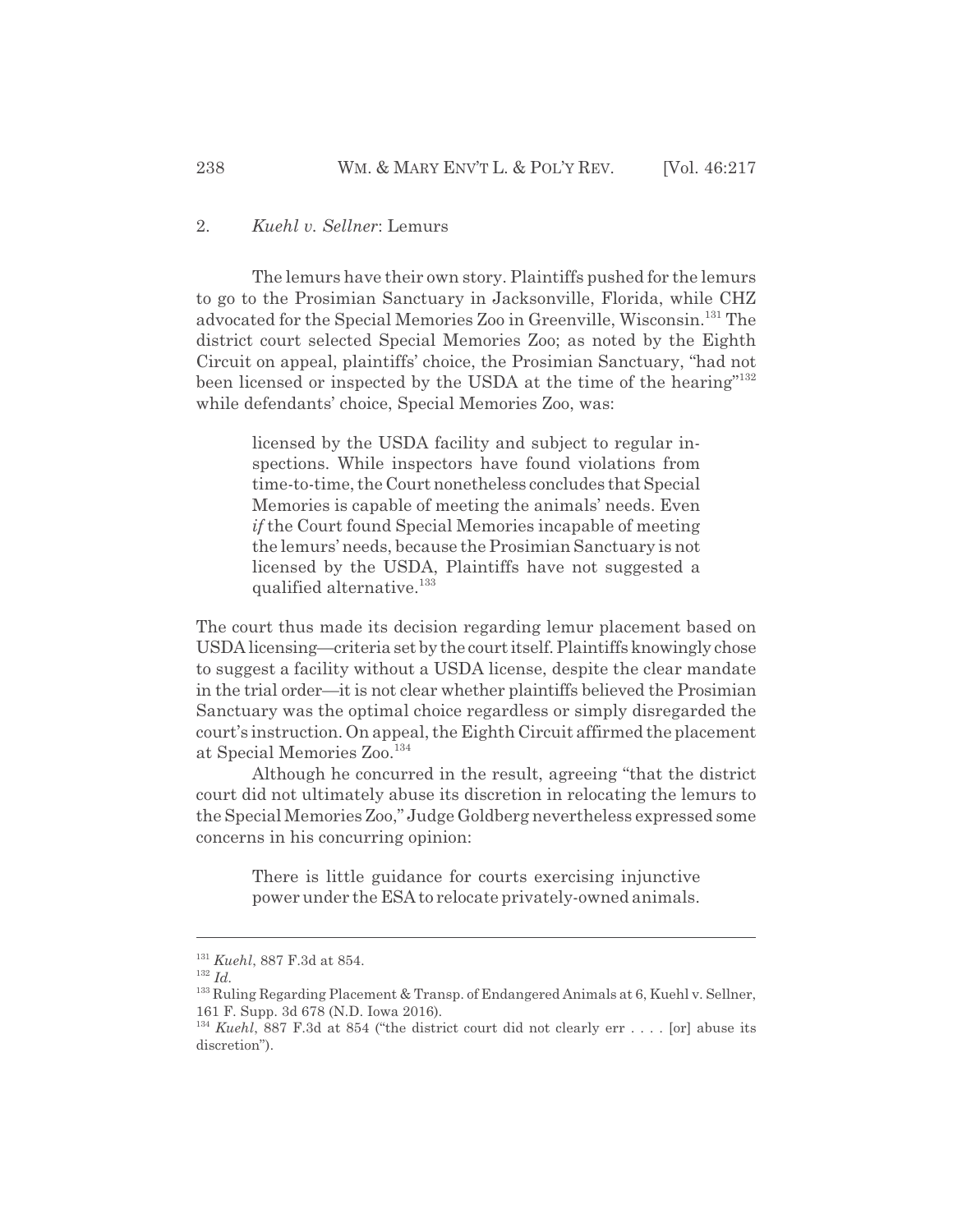However, the express purpose of the ESA, under which this case arises, is the "conservation of endangered species." . . . "Conservation" is defined as "all methods and procedures which are necessary to bring any endangered species or threatened species to the point at which [ESA protections] are no longer necessary." . . . I believe this general principal . . . should inform courts exercising their injunctive powers in cases such as these. $135$ 

He went on to posit that giving "significant weight to relocating the lemurs to a 'facility which is licensed by the USDA'" and accordingly rejecting the Prosimian Sanctuary as an option "may have resulted in the lemurs being relocated to the facility less responsive, on the whole, to their complex social, psychological, and environmental needs."<sup>136</sup>

As suggested by its name, the Prosimian Sanctuary is specifically dedicated to the care of prosimians, a suborder of primates including lemurs and lorises.<sup>137</sup> An Amicus Brief submitted to the court pointed out that although the AWA sets minimum standards for treatment, it does not consider the conservation goals of the ESA—in response, Judge Goldberg concluded that "USDA licensing, while certainly a valid consideration, is insufficient as a proxy for the far-reaching purpose of the  $ESA.^{138}$  Essentially, Judge Goldberg suggested that although it is not unreasonable to take the presence or lack of a USDA license into consideration, simply having a USDA license does not guarantee that a facility is the best place for an animal.

Subsequent events reinforce Judge Goldberg's analysis. The district court selected Special Memories Zoo over the Prosimian Sanctuary because the zoo was licensed while the sanctuary was not.<sup>139</sup> The district court's methodology in the CHZ was not, as the Eighth Circuit agreed, unreasonable—USDA's licensing of Special Memories Zoo meant *some* type of oversight existed, in contrast to the Prosimian Sanctuary, which lacks (but does not need) a license or any accreditation. However, in early 2021, the ALDF successfully sued to have Special Memories Zoo

<sup>&</sup>lt;sup>135</sup> *Id.* at 856 (Goldberg, J., concurring) (citations omitted).

<sup>136</sup> *Id.* at 856–57.

<sup>137</sup> PROSIMIAN SANCTUARY, https://www.prosimiansanctuary.org/ [https://perma.cc/32H8 -CBA8] (last visited Nov. 3, 2021); *Prosimian*, MERRIAM-WEBSTER, https://www.merriam-web ster.com/dictionary/prosimian [https://perma.cc/K73P-764Y] (last visited Nov. 3, 2021). <sup>138</sup> *Kuehl*, 887 F.3d at 856 (Goldberg, J., concurring).

<sup>139</sup> *Id.* at 854.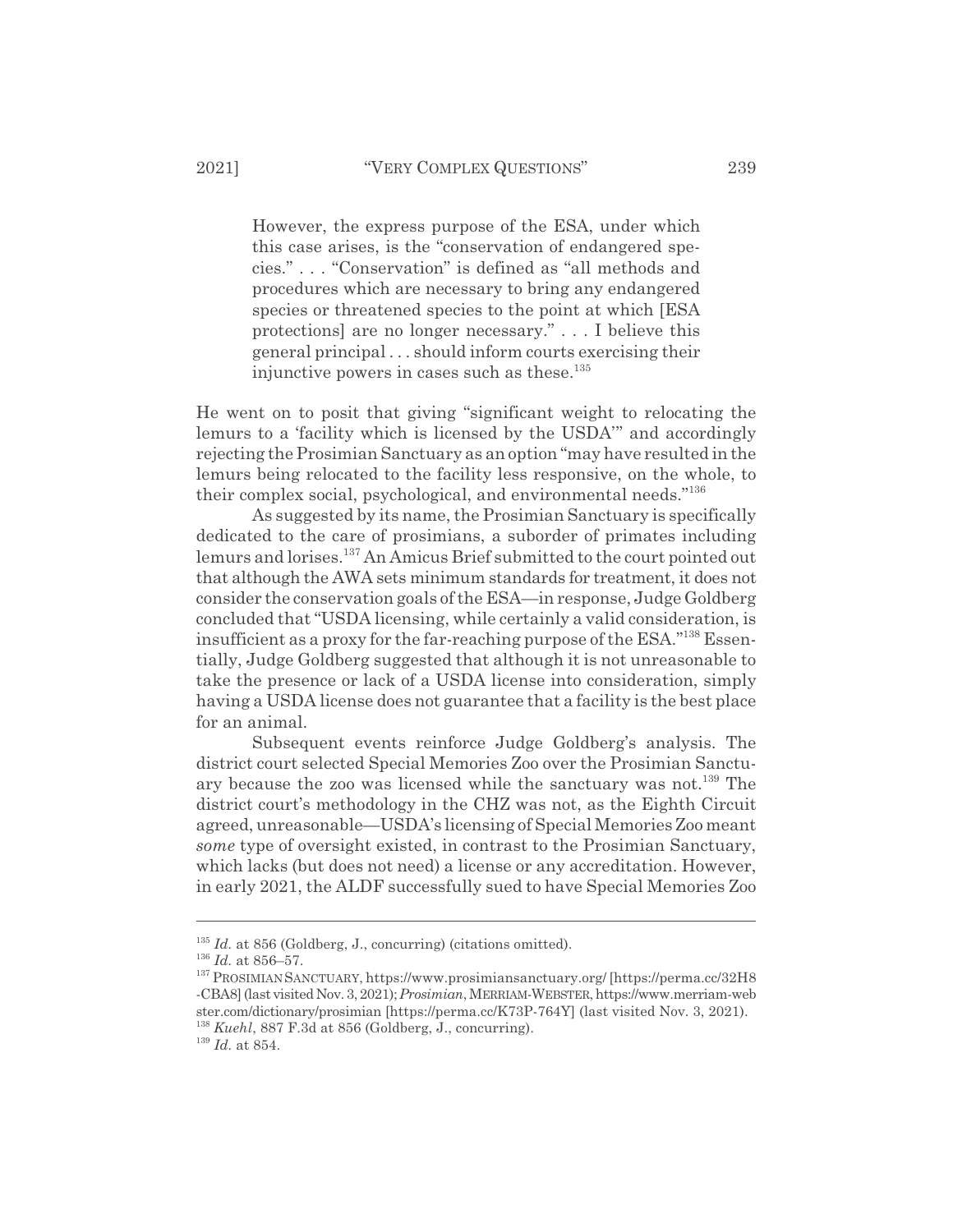shut down,<sup>140</sup> alleging, *inter alia*, "squalid conditions," "inadequate shelter," and a lack of "fresh water and suitable food."141 AWA licensing—even compared to an unlicensed facility—is therefore no guarantee that one facility is superior to another.

The Prosimian Sanctuary remains operational, and although it appears to still be both unlicensed and unaccredited, as discussed above, the AWA does not require non-exhibiting facilities to obtain a USDA license, nor does it require outside accreditation for any facility.<sup>142</sup> The Prosimian Sanctuary remains, effectively, an unknown quantity. It is possible—but of course, not certain—that the Prosimian Sanctuary would have provided the lemurs with better welfare than either CHZ *or* Special Memories Zoo.

If a court determines that animals must be moved to a different facility—or is considering such an order—the existing legal framework does not give that court any meaningful guidance or direction. As *Kuehl v. Sellner* demonstrates, even relying on what little assistance there is in the form of USDA licensing does not guarantee a facility can or will provide an acceptable standard of care to the animals in question. As Judge Goldberg suggested, courts should be wary of basing their decision on any single factor—licensing, zoo or sanctuary status, or a party's preference.<sup>143</sup>

<sup>140</sup> Animal Legal Def. Fund v. Special Memories Zoo, LLC, No. 20-C-216, 2021 WL 101121, at \*2 (E.D. Wis. Jan. 12, 2021).

<sup>&</sup>lt;sup>141</sup> Compl. for Declaratory and Injunctive Relief at <sup>¶</sup> 3, Animal Legal Def. Fund v. Special Memories Zoo, No. 1:20-cv-00216, 2021 WL 101121 (E.D. Wis. Jan. 12, 2021).

<sup>142</sup> PROSIMIAN SANCTUARY, *supra* note 137; *see* discussion *supra* Part I.

<sup>143</sup> As this Note was being prepared for publication, the United States seized over 60 big cats from Jeff Lowe, of *Tiger King* fame. Press Release, U.S. Dep't Just., U.S. Government Seizes 68 Protected Big Cats and a Jaguar from Jeffrey and Lauren Lowe (May 20, 2021), https://www.justice.gov/opa/pr/us-government-seizes-68-protected-big-cats-and-jaguar -jeffrey-and-lauren-lowe [https://perma.cc/5VXC-V2FJ]. Given the conditions found at the Lowes' facility, the ongoing litigation, and the Lowes' repeated failure to comply with court orders (resulting in a contempt finding), it seems clear that moving the animals to new facilities was clearly in those animals' best interests. *See id.* The government dispersed the animals to at least five different facilities; however, few details are currently available regarding how the government selected facilities, other than a statement explaining that the Justice Department "will work to ensure that they go to responsible animal preserves where they can be safely maintained rather than exploited." *Id.*; Josh Frigerio, *Seven Big Cats Rescued from Jeff Lowe's Tiger King Park Transported to Arizona Sanctuary*, ABC 15 (May 25, 2021, 9:27 PM), https://www.abc15.com/entertainment /events/seven-big-cats-rescued-from-jeff-lowes-tiger-king-park-transported-to-arizona -sanctuary [https://perma.cc/4Z9R-JW2Q] (Keepers of the Wild Nature in Valentine, Arizona); Hicham Raache, *Arkansas-Based Wildlife Refuge Helped Rescue 68 Big Cats from* Jeff Lowe's Tiger King Park, Previously Owned by Joe Exotic, OKLAHOMA'S NEWS 4 (June 5,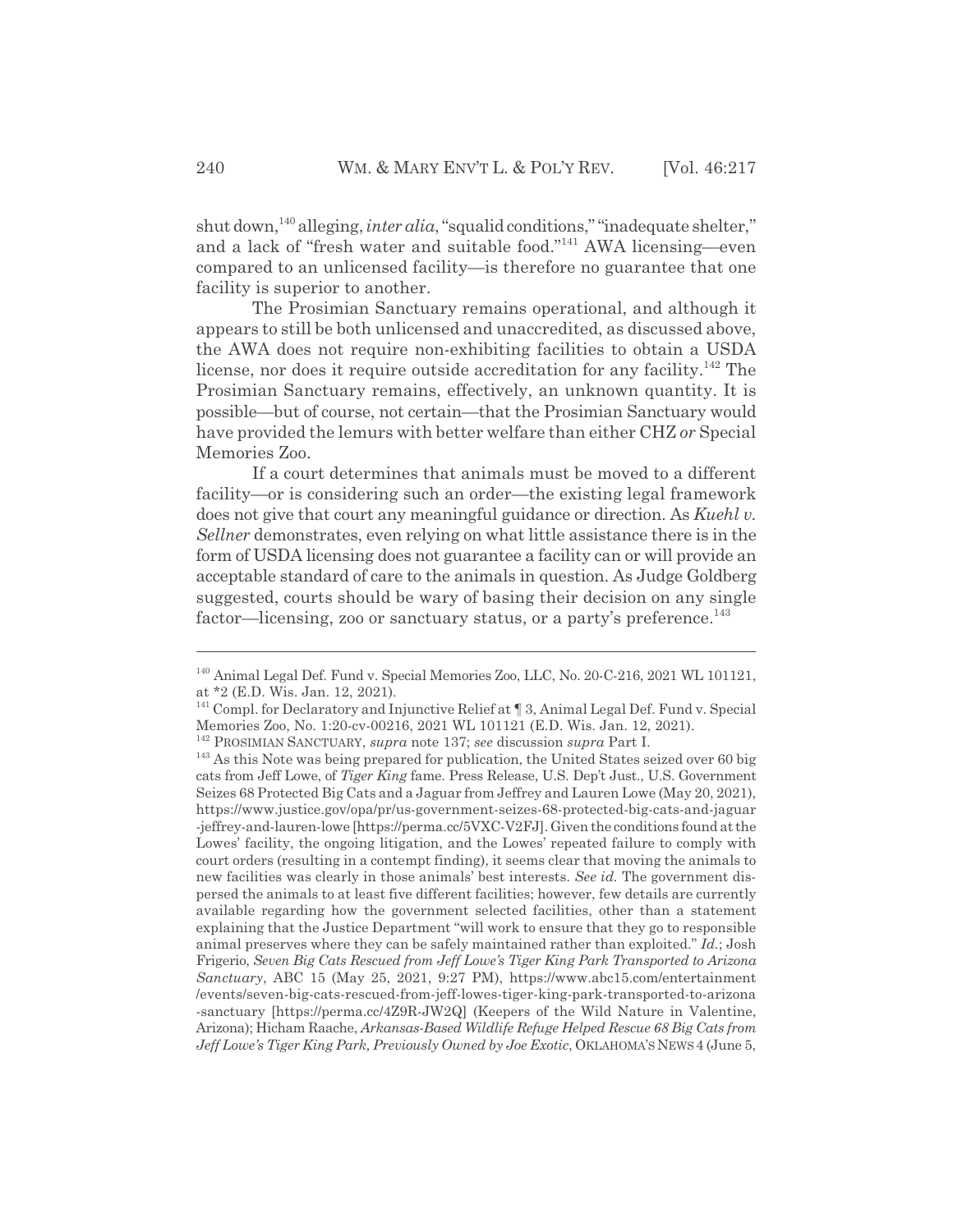#### *B. The Treatment Option*

As an alternative to transfer, plaintiffs often ask that a court enjoin the alleged violations or order a facility to "remedy its treatment" of its animals.144 Deciding to keep an animal in its current facility naturally

<sup>2021, 3:27</sup> PM), https://kfor.com/news/local/arkansas-based-wildlife-refuge-helped-rescue-68 -big-cats-from-jeff-lowes-tiger-king-park-previously-owned-by-joe-exotic/ [https://perma .cc/8MMG-E6AE] (Turpentine Creek Wildlife Refuge in Eureka Springs, AR); Danielle Chavira, *'We Have the Room': Colorado's Wild Animal Sanctuary Takes in 35 Wild Cats from Tiger King Park*, CBSDENVER (May 26, 2021, 1:04 PM), https://denver.cbslocal.com /2021/05/26/colorado-wild-animal-sanctuary-tiger-king/ [https://perma.cc/2V9X-EG76] (TWAS); Sasha Sander, *Tiger from Infamous Park from Netflix Documentary has New Home in Missouri*, KSDK (May 25, 2021, 4:02 PM), https://www.ksdk.com/article/news/lo cal/missouri-tiger-sanctuary-rescues-tiger-from-tiger-king-park/63-cf323448-778c-4274 -b42b-68508a3a7023 [https://perma.cc/SN6F-683E] (Crown Ridge Tiger Sanctuary in Missouri); WSOCTV.com News Staff, *NC Tiger Rescue Caring for 4 Big Cats Seized from "Tiger King" Park*, WSOC-TV (May 25, 2021, 12:25 PM), https://www.wsoctv.com/news/lo cal/nc-tiger-rescue-caring-4-big-cats-seized-tiger-king-park/PYEYKQHM2FGVLK2C55 6DXEE4ZE/ [https://perma.cc/Y369-HK87] (Carolina Tiger Rescue in Pittsboro, North Carolina). Some, but not all, of the recipient facilities are GFAS accredited; all are USDA licensed. *See* KEEPERS OF THE WILD, https://www.keepersofthewild.org/about-us [https:// perma.cc/67BB-CLPP] (last visited Nov. 3, 2021) (not accredited); *Our History*, TURPENTINE CREEK WILDLIFEREFUGE, https://www.turpentinecreek.org/about-us/our-history/ [https:// perma.cc/UN6P-JKGE] (last visited Nov. 3, 2021) (USDA licensed and GFAS accredited); *Mission*, CROWN RIDGE TIGER SANCTUARY, https://crownridgetigers.com/mission [https:// perma.cc/28EZ-YDXE] (last visited Nov. 3, 2021) (GFAS accredited); CAROLINA TIGER RESCUE, https://carolinatigerrescue.org/ [https://perma.cc/KQU4-DYPS] (last visited Nov. 3, 2021) (GFAS accredited); THEWILD ANIMAL SANCTUARY, *supra* note 130 (GFAS and ASA accredited); APHIS Inspection Reports Search, *supra* note 130 (type 84-C-0019 into certificate number field for TWAS, 86-C-0076 for Keepers of the Wild, 43-C-0291 for Crown Ridge, 55-C-0166 for Carolina Tiger Rescue). Bhagavan "Doc" Antle, also of *Tiger King* notoriety, was indicted in 2020 in Virginia for wildlife trafficking, animal cruelty, and conspiracy in connection with his facility in South Carolina; however, the facility is still open as of this writing. Press Release, Commonwealth of Va. Off. of the Att'y Gen., Owner of Myrtle Beach Safari and Owner of Virginia "Roadside Zoo" Indicted on Wildlife Trafficking Charges (Oct. 9, 2020), https://www.oag.state.va.us/media-center/news-re leases/1848-october-9-2020-owner-of-myrtle-beach-safari-and-owner-of-virginia-roadside -zoo-indicted-on-wildlife-trafficking-charges [https://perma.cc/GWP6-E44N]; DOC ANTLE'S MYRTLE BEACH SAFARI, https://myrtlebeachsafari.com/ [https://perma.cc/DVG7-H37W] (last visited Nov. 3, 2021).

<sup>144</sup> *See, e.g.*, Compl. for Declaratory & Injunctive Relief at 37, PETA v. Tri-State Zoological Park of W. Md., 424 F. Supp. 3d 404 (D. Md. 2019) (asking the court to "[e]njoin Defendants from continuing to violate the ESA and its implementing regulations"); Compl. for Declaratory & Injunctive Relief at ¶ 48, Graham v. San Antonio Zoological Soc'y, 261 F. Supp. 3d 711 (W.D. Tex. 2017) (stating that the zoo must "at a minimum, remedy its treatment" of the animal).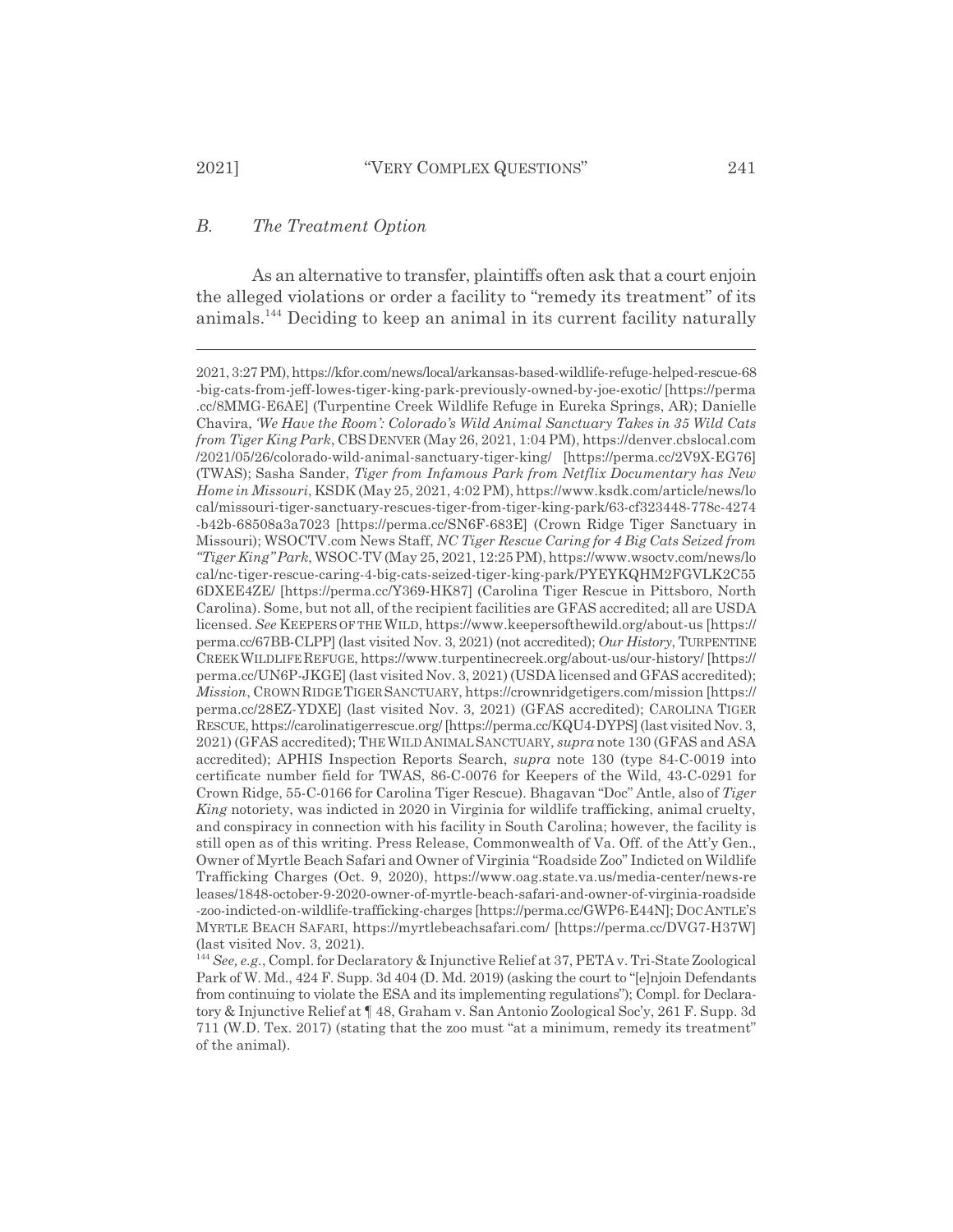eliminates the various challenges associated with the transfer option. It can also provide other benefits for the animals—in this scenario the animal remains in familiar surroundings with zookeepers and (if applicable) a social group it is accustomed to. $145$  However, the simple phrase "remedy its treatment" encompasses a range of possibilities. Two case studies illustrate how different alternatives may make this option more or less desirable. *Culp v. City of Los Angeles* represents a straightforward and relatively practicable remedy, while *Graham v. San Antonio Zoological Society* demonstrates how a "treatment" remedy can impose potentially significant burdens on both the zoo *and* the court. As before, little guidance is available to the courts.

## 1. Case Study: *Culp v. City of Los Angeles*

*Culp v. City of Los Angeles* illustrates a relatively straightforward example of the treatment option. California taxpayers brought state law claims against the Los Angeles Zoo ("LAZ"), alleging that LAZ inhumanely used bull hooks<sup>146</sup> and electric shocks on the elephants, did not give the elephants adequate space, and provided inappropriate substrate, $147$  which gave the elephants foot and joint problems.<sup>148</sup> The plaintiffs "sought to enjoin the [LAZ] from maintaining its current elephant exhibit, and from building a new, larger elephant exhibit."<sup>149</sup> Following a bench trial, "the court issued injunctions prohibiting the [LAZ] from using bullhooks [sic] or electric shock on zoo elephants, and requiring it to

<sup>&</sup>lt;sup>145</sup> Some animals are naturally solitary and only come together for mating, such as polar bears. *Polar Bears and RZSS Highland Wildlife Park*, RZSS HIGHLAND WILDLIFE PARK (2017), https://www.highlandwildlifepark.org.uk/animals-attractions/polar-bears-and-rzss -highland-wildlife-park/ [https://perma.cc/RR8D-6QZN].

<sup>&</sup>lt;sup>146</sup> Although widely assumed to be inhumane, some within the industry believe bull hooks can be used in a way that is positive to elephants. Karin Brulliard, *Some of America's Top* Zoos Still Use Bullhooks on Elephants. That's About to Change, WASH. POST (Aug. 21, 2019), https://www.washingtonpost.com/science/2019/08/21/some-americas-top-zoos-still-use-bull hooks-elephants-thats-about-change/ [https://perma.cc/N7SW-EJ69]. As of 2019, AZA is phasing out the use of bull hooks in its facilities. *Id.*

<sup>147 &</sup>quot;Substrate" refers to the surface that an animal lives on, e.g., sand or soil. *Substrate*, MERRIAM-WEBSTER, https://www.merriam-webster.com/dictionary/substrate [https://perma .cc/98B8-X243] (last visited Nov. 3, 2021).

<sup>148</sup> Culp v. City of Los Angeles, No. B208520, 2009 WL 3021762, at \*6–7 (Cal. Ct. App. Sept. 23, 2009).

<sup>149</sup> *Id.* at \*1.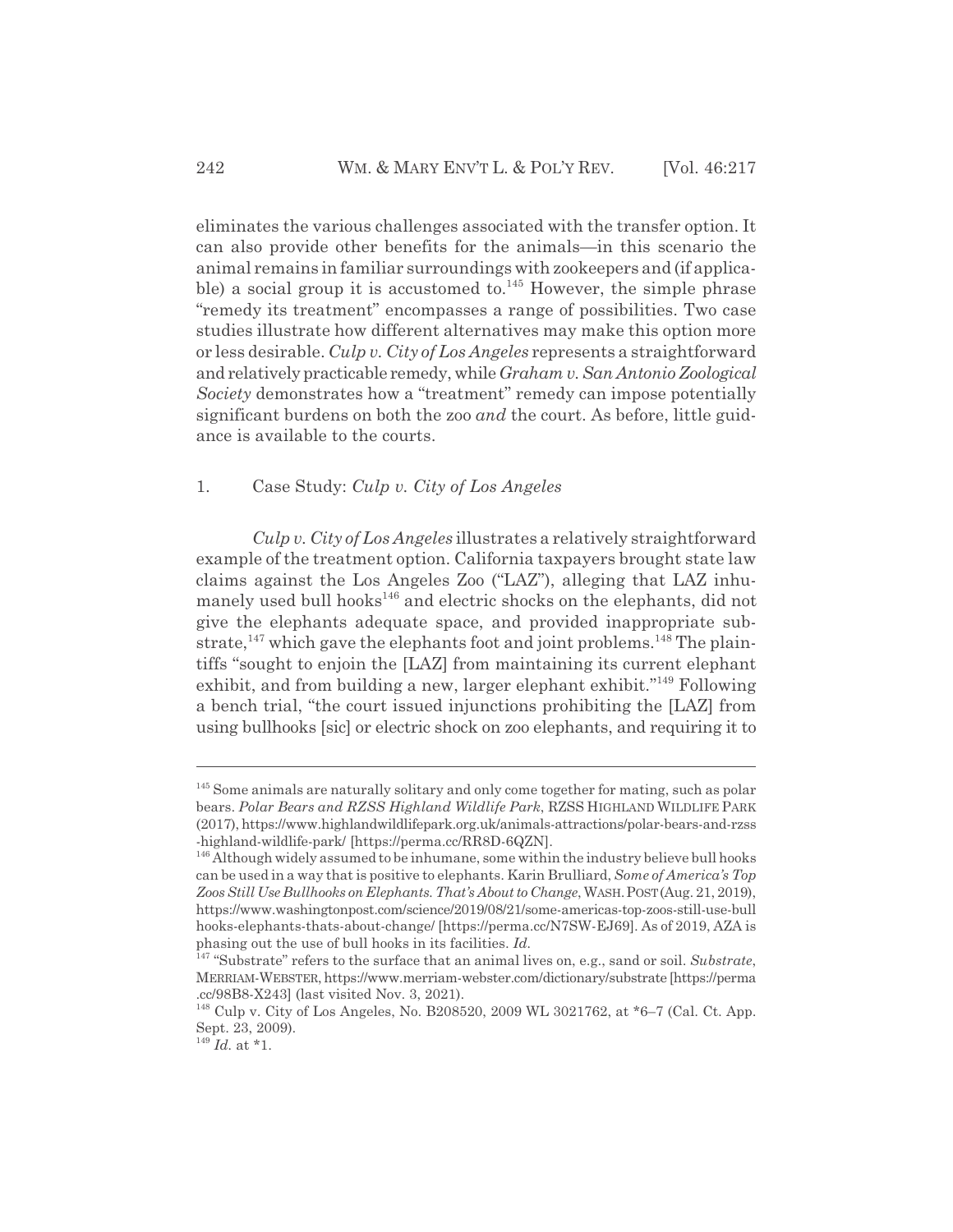exercise the elephants and rototill their enclosure regularly."150 Rototilling breaks up and "churns" soil,<sup>151</sup> and was presumably intended to address concerns "that due to the exhibits' relatively small area, the elephants walk over the same ground repeatedly, turning it into a hard, compacted surface that causes the elephants serious foot and joint problems."<sup>152</sup>

The Supreme Court of California ultimately overturned the case and therefore the injunctive relief—on unrelated grounds,<sup>153</sup> and thus there is currently no way to assess the relative burden this injunction imposed on the court. However, the particulars of this injunction appeared to be practicable for LAZ. The zoo no longer used electric shock and stopped using bull hooks during the litigation—the court included both in the injunction because LAZ "could resume the use of both tools unless restrained from doing so,"154 although California passed legislation prohibiting the use of bull hooks several years later.<sup>155</sup> Zoos frequently introduce change or variety into animals' lives as part of enrichment or training programs;<sup>156</sup> adding or updating an exercise regime for an elephant was not only likely within the LAZ's abilities, but because LAZ is  $AZA$ -accredited,<sup>157</sup> the zoo is required to have an exercise plan in place for its elephants.158 Finally, most zoos hire horticulture staff to oversee the grounds—including animal exhibits—and LAZ itself is both a zoo and a botanical garden.<sup>159</sup> The rototilling requirement would thus presumably not impose a significant burden on the zoo, and the zoo evidently continues

 $150$  Leider v. Lewis, 394 P.3d 1055, 1058 (Cal. 2017). The case name changed on appeal initial lead plaintiff Culp passed away before trial. *Id.*

<sup>151</sup> *Rototilling: How to Do It Effectively*, TOPTILLERS, https://toptillers.com/rototilling-ex plained/ [https://perma.cc/TW5T-3PKN] (last visited Nov. 3, 2021).

<sup>152</sup> *Culp*, 2009 WL 3021762, at \*2.

<sup>153</sup> *Leider*, 394 P.3d at 1057.

<sup>154</sup> *Id.* at 1058 n.5.

<sup>155</sup> CAL. FISH & GAME § 2128 (West 2018).

<sup>156</sup> *See* Eric Hamilton, *Zoo Keeps Animals Healthy, Happy with Play, Exercise*, MILWAUKEE J. SENTINEL (June 13, 2015), http://archive.jsonline.com/news/milwaukee/zoo-keeps-ani mals-healthy-happy-with-play-exercise-b99518698z1-307266721.html [https://perma.cc /LL7Y-ZL22]; Young et al., *supra* note 35, at 101–02.

<sup>157</sup> *Currently Accredited Zoos and Aquariums*, *supra* note 101.

<sup>&</sup>lt;sup>158</sup> AZA ACCREDITATION STANDARDS, *supra* note 103, at 58 (Standard E.3.3.2.4: "Daily exercise").

<sup>159</sup> Kathryn B. Baltzell, *An Analysis of the Role of Horticulture at Zoos: More Than a Place for Animals* 2, 9–10 (2011) (Master's degree thesis, University of Delaware), http://ud space.udel.edu/handle/19716/10116 [https://perma.cc/4A7K-ERSQ]; *About the Los Angeles Zoo*, L.A. ZOO, https://www.lazoo.org/about/ [https://perma.cc/7U7B-CXYX] (last visited Nov. 3, 2021).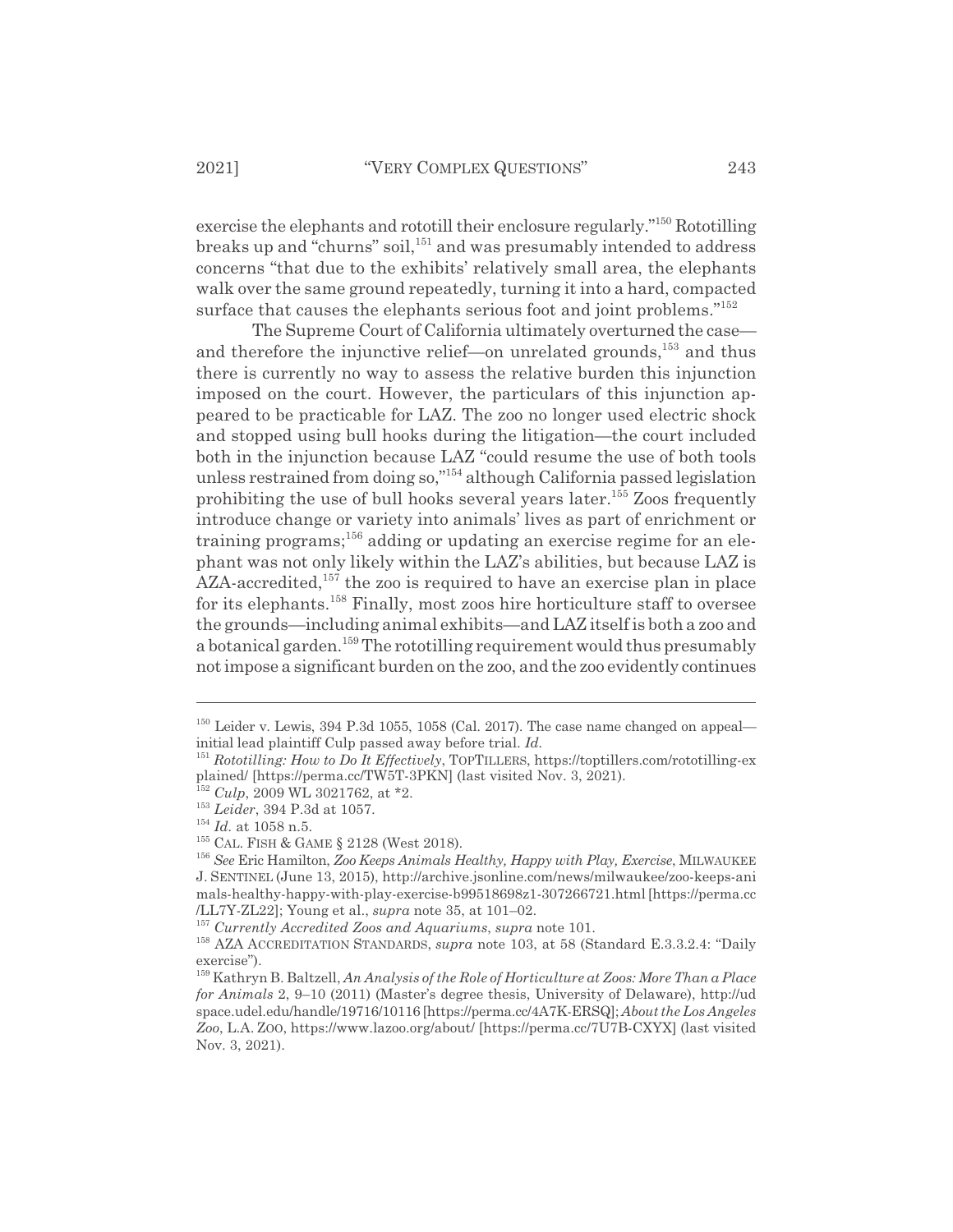to rototill its elephant exhibit even without court oversight.<sup>160</sup> It is therefore at least theoretically possible to configure a practicable injunction relating to animal treatment.

#### 2. Case Study: *Graham v. San Antonio Zoological Society*

Of course, ordering a zoo to change its exhibits or practices is not always as simple as a mandate to exercise, rototill, and stop using bull hooks. In 2015, several individuals supported by ALDF sued the San Antonio Zoo ("SAZ") over its alleged mistreatment of Asian elephant "Lucky."161 The plaintiffs:

allege[d] four ways in which the [SAZ] is harming and harassing Lucky in violation of the ESA: (1) keeping her alone without any Asian elephant companions; (2) keeping her in a small enclosure which fails to meet minimum size standards set by the [AZA]; (3) depriving her of adequate shelter from the sun; and (4) forcing her to live on a hard, unnatural, species-inappropriate substrate.<sup>162</sup>

The plaintiffs asked the court to, "at a minimum, remedy its treatment of Lucky."163 While a particular remedy to SAZ's treatment was not specified, based on the alleged violations, presumably the SAZ would need to: (1) provide one or more Asian elephant companions for Lucky; (2) enlarge her enclosure; (3) give Lucky a way to shelter from the sun; *and* (4) change the substrate in Lucky's exhibit. Making some of these changes is not as simple or straightforward as they appear on paper.

Expanding or updating even one exhibit represents a significant investment of both time and resources. Before this litigation concluded, SAZ completed an assortment of renovations around the zoo, including an overhaul of Lucky's habitat.<sup>164</sup> In addition to expanding the exhibit,

<sup>160</sup> *Elephants at the L.A. Zoo*, L.A.ZOO, https://www.lazoo.org/save-wildlife/actions-we-take /at-the-zoo/animal-care-at-the-zoo/elephants-at-the-zoo/ [https://perma.cc/E5UJ-E3TE] (last visited Nov. 3, 2021).

<sup>161</sup> Graham v. San Antonio Zoological Soc'y, 261 F. Supp. 3d 711, 716 (W.D. Tex. 2017). <sup>162</sup> *Id.*

<sup>163</sup> Compl. for Declaratory and Injunctive Relief at 48, Graham v. San Antonio Zoological Soc'y, 261 F. Supp. 3d 711 (W.D. Tex. 2017). The plaintiffs' apparent preferred solution was to transfer Lucky to a particular elephant sanctuary located in Tennessee. *Id.*

<sup>164</sup> Elizabeth Lepro, *Zoo Looks for Cutting-Edge Design in Multimillion-Dollar Expansion Project. Plans Include Moves Outside the Site's Borders*, SAN ANTONIO EXPRESS-NEWS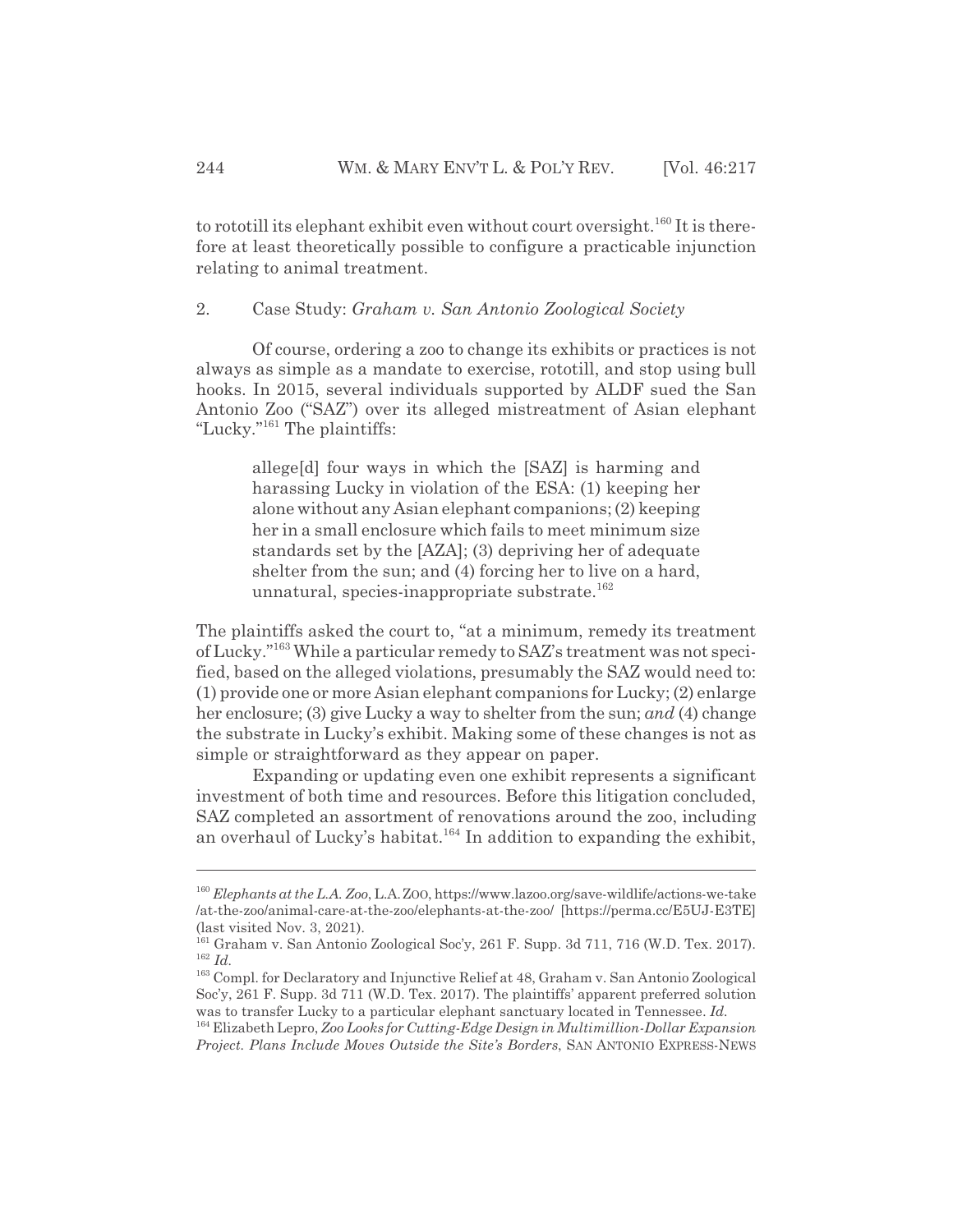Lucky received a deeper pool, "new foliage and a new layer of soil and sand."<sup>165</sup> Together with the other improvements, the updates took over a year and a half to finish and cost the zoo more than \$4 million.<sup>166</sup> These numbers are not unusual—the Denver Zoo spent two and a half years and over \$2 million on a new tiger exhibit,<sup>167</sup> the Philadelphia Zoo spent \$33 million over twelve years on an overhaul of its children's zoo area,<sup>168</sup> and the National Zoo spent seven years and \$56 million on an overhaul of its elephant spaces.169 Compliance with an order to renovate an exhibit could thus take years, and potentially require the ongoing involvement and oversight of the court.

As noted in Section II.A, bringing in new animals also presents challenges. The required combination of finding the right companion, acquiring the appropriate permits, and coordinating logistics to transport exotic animals can result in a transfer "process" that may take up to a year or more.<sup>170</sup> Shortly after completing its renovations in 2016, SAZ brought in a new elephant to join Lucky.171 SAZ's CEO, Tim Morrow, noted at the time of Nicole's arrival that SAZ had "been working to find Lucky a new companion since shortly after [Morrow] joined the zoo in December 2014."<sup>172</sup> Similar to exhibit renovations, requiring a zoo to

<sup>(</sup>June 21, 2016, 10:51 AM), https://www.expressnews.com/news/local/article/Zoo-looks-for -cutting-edge-design-in-8313919.php [https://perma.cc/LR5V-Y5V6].

<sup>165</sup> *Id.*

<sup>166</sup> *Id.*

<sup>167</sup> Oscar Contreras, *Denver Zoo's The Edge: 7 Things We Learned About the New Tiger Exhibit*, THE DENVER CHANNEL (Mar. 8, 2017, 5:08 PM), https://www.thedenverchannel .com/news/front-range/denver/denver-zoos-the-edge-7-things-we-learned-about-the-new -tiger-exhibit [https://perma.cc/E3HD-LHWH].

<sup>168</sup> *KidZooU: Hamilton Family Children's Zoo and Faris Family Education Center at the Philadelphia Zoo*, 6ABC (Apr. 8, 2013), https://6abc.com/archive/9057259/ [https://perma .cc/YL68-YDCW].

<sup>&</sup>lt;sup>169</sup> Smithsonian's National Zoo Opens New Home for Asian Elephants, SMITHSONIAN'S NAT'L ZOO & CONSERVATION BIOLOGY INST. (Mar. 21, 2013), https://nationalzoo.si.edu /news/smithsonians-national-zoo-opens-new-home-for-asian-elephants [https://perma.cc /VAV6-REV5]. *See also* Charlotte Coates, *16 New Zoo and Aquarium Projects to Watch in 2020*, BLOOLOOP (Mar. 4, 2020), https://blooloop.com/animals/in-depth/new-zoo-aquar ium-projects-2020/ [https://perma.cc/BEU4-2UNK] (listing details and costs of zoo and aquarium expansion and renovation projects around the world).

<sup>170</sup> Straight, *supra* note 114; *see also supra* note 114 and accompanying text (discussion of challenges associated with animal transport).

<sup>171</sup> Kathleen Petty, *San Antonio Zoo Welcomes New Elephant*, SAN ANTONIO (June 27, 2016), https://www.sanantoniomag.com/san-antonio-zoo-welcomes-new-elephant/ [https:// perma.cc/2AYM-GBNS].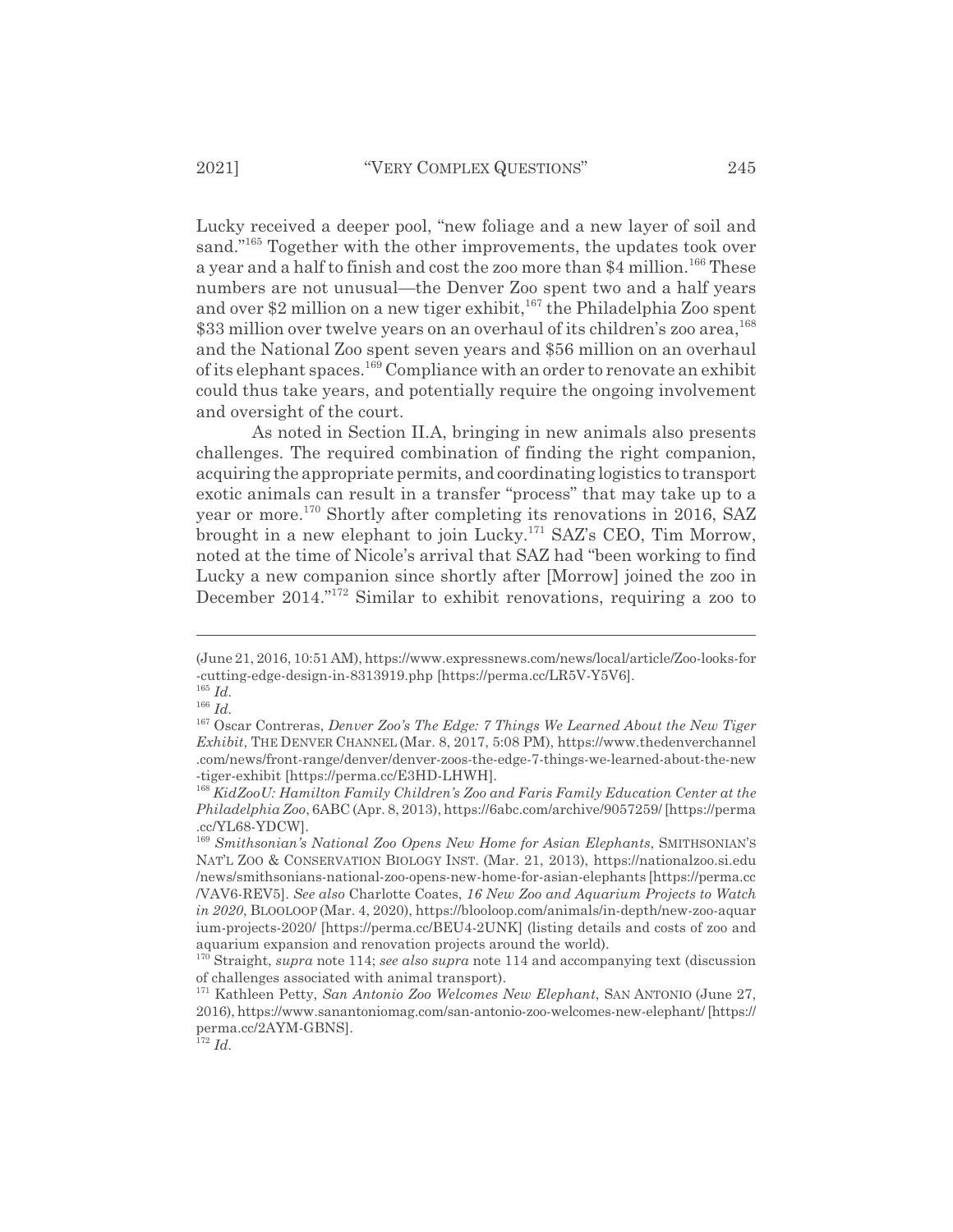bring in one or more new animals could entangle the court in a long and complicated process.

The practical effects of such an injunction are again hypothetical. SAZ did make changes—but on its own, without a court order, and likely not *because* of the litigation. As noted, SAZ started looking for a companion for Lucky in 2014, before litigation commenced,<sup> $173$ </sup> and the scale of the exhibit renovation indicates that planning likely also began well before this litigation.174 Because of SAZ's changes, the court ultimately agreed to dismiss the lawsuit.175 If SAZ did not make these changes and the case had progressed, however, given concerns over moving Lucky at over 50 years of age,<sup>176</sup> there was likely a real possibility of the court issuing some sort of injunction regarding Lucky's exhibit and possibly her lack of companionship, rather than ordering her transfer to a different facility.<sup>177</sup> Given the considerable time and effort required to implement such changes, the court could have found itself caught up in the case for years—something courts generally prefer to avoid.178 This case demonstrates that although the treatment option may be viable in some cases, such as *Culp*, in others it may be impracticable for the zoo and undesirable for the court.

As in Section II.A, the courts in these cases did not have anything beyond the vague guidelines of the statute(s) plaintiffs invoked in each case—and the same will be true for any court facing the transfer vs. treatment decision. These cases highlight the variability within the treatment option. What such a choice will entail, and whether that choice is consequently preferable to transferring the animal(s), will clearly depend on the unique circumstances of each case.

<sup>173</sup> *Id.*

<sup>174</sup> *See* Lepro, *supra* note 164.

<sup>175</sup> Order, Graham v. San Antonio Zoological Soc'y, No. 5:15-CV-01054-XR (W.D. Tex. Dec. 5, 2017); San Antonio Zoo (@sanantoniozoo), INSTAGRAM (Jan. 9, 2021), https://www.insta gram.com/p/CJ14Z7Ol\_ue/?hl=en [https://perma.cc/3YWW-A3LN] (Lucky still lives at SAZ—now with two companions, Nicole and Karen.)

<sup>176</sup> *See San Antonio Zoo Won't Relocate Aging Elephant*, *supra* note 114; Hernán Rozemberg, *San Antonio Zoo's Tim Morrow Addresses Lucky the Elephant Controversy*, SAN ANTONIO CURRENT(Sept. 16, 2015), https://www.sacurrent.com/sanantonio/san-antonio-zoos-tim-mor row-addresses-lucky-controversy/Content?oid=2470395 [https://perma.cc/S7T4-WHSR].

<sup>&</sup>lt;sup>177</sup> SAZ is AZA-accredited and AZA requires that elephants at accredited zoos live with other elephants; however, AZA granted SAZ a variance permitting Lucky to stay by herself. Alex Navarro, *Lucky the Elephant to Stay at SA Zoo Despite Protests*, KSAT(Nov. 2, 2014, 6:09 PM), https://www.ksat.com/news/2014/11/03/lucky-the-elephant-to-stay-at-sa -zoo-despite-protests/ [https://perma.cc/YVB7-RWZX].

<sup>178</sup> *See, e.g.*, Lord & Taylor, LLC v. White Flint, L.P., 780 F.3d 211, 219 (4th Cir. 2015) ("Continuous judicial supervision . . . may place a particular strain on a district court.").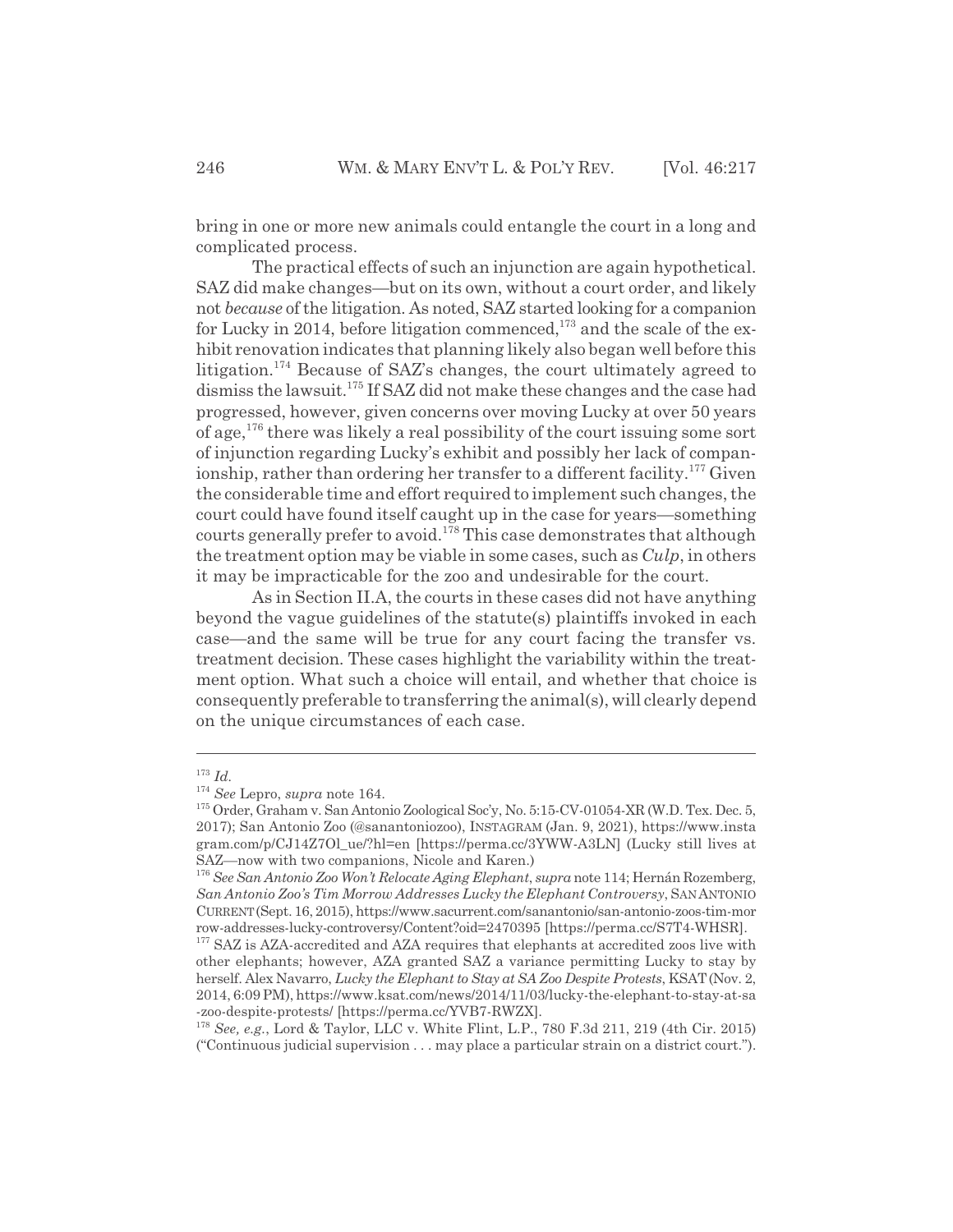#### III. THE SEA PEN OPTION

Cetaceans<sup>179</sup> present a unique challenge. As noted, release is not a viable option, and although zoos can and do move cetaceans between facilities,<sup>180</sup> compared to the possibilities available for terrestrial animals, there are fewer facilities able to take in transferred cetaceans. There are a number of facilities holding dolphins within the United States;<sup>181</sup> however, only four currently house killer whales and of those, three are SeaWorld parks and the other is Miami Seaquarium ("Seaquarium").<sup>182</sup> Killer whales in particular therefore pose a unique problem—not only are there very few facilities even capable of housing killer whales, but PETA has also sued both SeaWorld and Seaquarium over the alleged mistreatment of the facilities' killer whales.<sup>183</sup> Each SeaWorld park holds anywhere from five to ten whales; $184$  given water volume requirements in

<sup>179</sup> Cetaceans are members of the scientific order *Cetacea*, which encompasses entirely the aquatic mammals known as whales, dolphins, and porpoises. James G. Mead, *Cetacean*, BRITANNICA, https://www.britannica.com/animal/cetacean [https://perma.cc/44HD-L8HC] (last visited Nov. 3, 2021). They are one of four groups typically classed as "marine mammals," two of which include only fully aquatic mammals—cetaceans and "sirenians," or manatees and dugongs. *Marine Mammals*, NAT'LOCEANIC&ATMOSPHERIC ADMIN.(Feb. 1, 2019), https://www.noaa.gov/education/resource-collections/marine-life/marine-mammals [https://perma.cc/M6SQ-KESN]. Other marine mammals split their time between land and the water, meaning they can be treated much like non-aquatic animals. *Id.* Although sirenians, as fully aquatic mammals, theoretically present many of the same challenges as cetaceans, there are more cetaceans than sirenians in human care and cetaceans appear to be a much greater source of controversy. *Viewing*, SAVE THE MANATEE, https:// www.savethemanatee.org/manatees/manatee-viewing/ [https://perma.cc/P58V-96C2] (last visited Nov. 3, 2021).

<sup>180</sup> *See, e.g.*, David Elliot, *Meet the Dolphins: Mississippi Aquarium Now the Home of 4 Bottlenose Dolphins*, WLOX (Dec. 10, 2020, 9:54 AM), https://www.wlox.com/2020/12/10 /meet-dolphins-mississippi-aquarium-now-home-bottlenose-dolphins/ [https://perma.cc /F7GG-R5ZL].

<sup>181</sup>*List of Dolphinariums*, WIKIPEDIA, https://en.wikipedia.org/wiki/List\_of\_dolphinariums [https://perma.cc/69EK-JP45] (last visited Nov. 3, 2021).

<sup>182</sup> Herrera, *supra* note 114.

<sup>183</sup> PETA v. Miami Seaquarium, 189 F. Supp. 3d 1332, 1332–33 n.2 (S.D. Fla. 2016); Tilikum *ex rel*. PETA v. Sea World Parks & Ent., 842 F. Supp. 2d 1259, 1260 (S.D. Cal. 2012). PETA sued Seaquarium under the ESA after successfully petitioning NMFS to recognize Seaquarium's only killer whale as a member of an endangered subpopulation of wild orcas known as the Southern Residents, *Miami Seaquarium*, 189 F. Supp. 3d at 1332 n.2, 1333, and SeaWorld under the Thirteenth Amendment. *Tilikum*, 842 F. Supp. 2d at 1260. <sup>184</sup> *Killer Whale Education and Conservation*, SEAWORLD, https://seaworld.com/san-diego /commitment/killer-whales/ [https://perma.cc/RWX2-NKGQ] (last visited Nov. 3, 2021) (ten whales at SeaWorld San Diego); *Killer Whale Education and Conservation*, SEAWORLD, https://seaworld.com/san-antonio/commitment/killer-whales/ [https://perma.cc/3AX3-RUEV]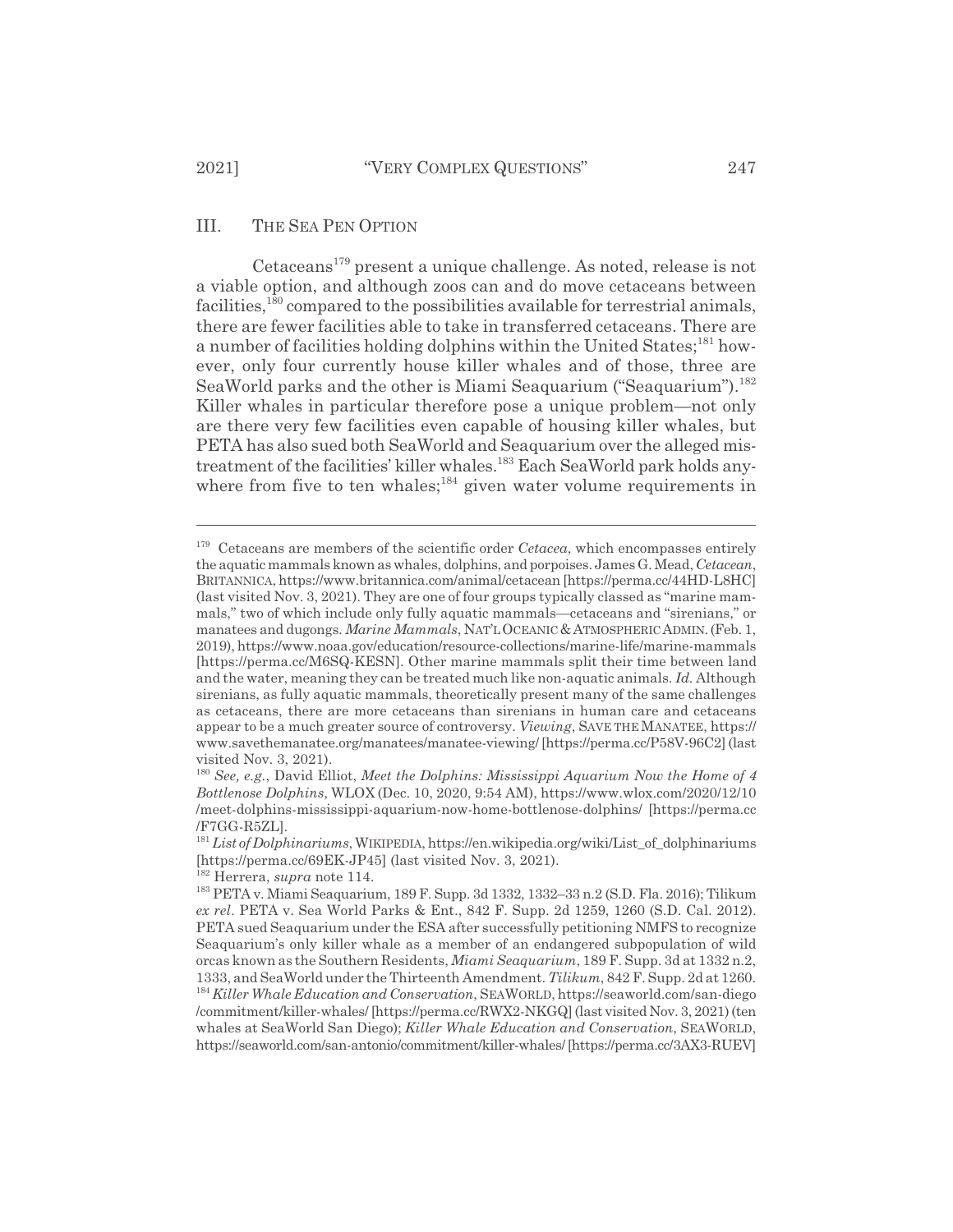AWA regulations, closing down even one park and sending all of its animals to another would likely be both unpopular as well as impracticable.185 For many opposed to keeping killer whales in human care—or at least to SeaWorld—the solution to this apparent dilemma is simple—sea pens.

The idea of sea pens seems relatively simple. Enclose a section of coastline with nets to create a sea pen.<sup>186</sup> Marine parks can then move their whales there and the problem is solved—the whales will have more space, live in a natural environment, and no longer need to perform in shows.<sup>187</sup> PETA in particular promotes sea pens as a solution, even attempting to legitimize the concept by presenting it to the courts. In its unsuccessful effort to expand the application of the Thirteenth Amendment by suing SeaWorld on behalf of five of SeaWorld's killer whales,<sup>188</sup> PETA asked the court "to effectuate [the whales'] transfer from [SeaWorld's] facilities to a suitable habitat in accordance with each [whale's] individual needs and best interests."189 The complaint goes on to explain that another of the "next friends" in the lawsuit "has written protocols . . . including instruction on assessing whether an animal is a candidate for release to his or her native habitat or retirement to a sea pen or natural sea lagoon."190 In its case against Seaquarium, PETA specifically requested the court to order the transfer of killer whale Lolita,<sup>191</sup> Seaquarium's only killer whale, to a sea pen.<sup>192</sup>

<sup>(</sup>last visited Nov. 3, 2021) (five whales at SeaWorld San Antonio); *Killer Whale Education and Conservation*, SEAWORLD, https://seaworld.com/orlando/commit ment/killer-whales/ [https://perma.cc/NLT7-S9EK] (last visited Nov. 3, 2021) (five whales at SeaWorld Orlando). <sup>185</sup> *See* 9 C.F.R. § 3.104(b) (2021).

<sup>186</sup> *See* KILLING KEIKO, *supra* note 14, at 125, 187.

<sup>187</sup> *See* Martín, *supra* note 20.

<sup>188</sup> Tilikum *ex rel*. PETA v. Sea World Parks & Ent., 842 F. Supp. 2d 1259, 1260 (S.D. Cal. 2012).

<sup>189</sup> Compl. for Declaratory & Injunctive Relief at \*12, Tilikum *ex rel*. PETA v. Sea World Parks & Ent., Inc., 842 F. Supp. 2d 1259 (S.D. Cal. 2012).

<sup>190</sup> *Id.* at ¶ 71.

<sup>&</sup>lt;sup>191</sup> Originally captured off the coast of Washington state and British Columbia, Lolita is called "Tokitae" by members of the Lummi Nation in Washington state who consider Lolita/Tokitae to be their relative; she became Lolita upon arrival in Miami. Chad Pawson & Chris Corday, *B.C. Marine Mammal Expert Says Moving Killer Whale from Miami a Death Sentence*, CBC NEWS (May 28, 2018), https://www.cbc.ca/news/canada/british-co lumbia/lummi-nation-lolita-seaquarium-miami-andrew-trites-1.4679096 [https://perma .cc/7CLD-MLUP]. Because she is commonly referred to as Lolita in the legal documents, news articles, and social media referenced throughout this Note, this Note will refer to her as Lolita to maintain consistency.

<sup>192</sup> PETA v. Miami Seaquarium, 189 F. Supp. 3d 1327, 1335 (S.D. Fla. 2016).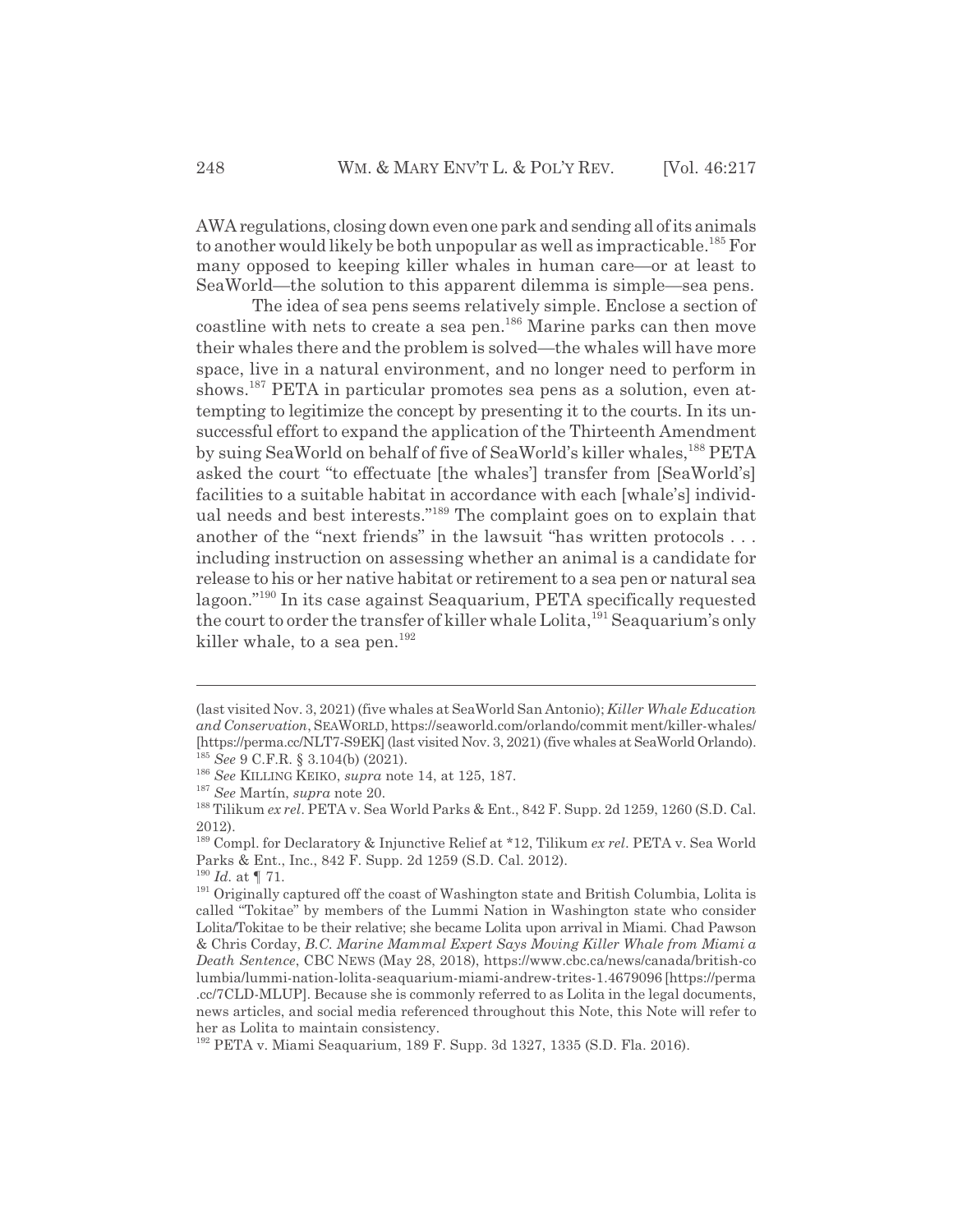As of this writing, the sea pen issue has gone largely unaddressed in court, despite PETA's efforts. PETA lost both the Seaquarium and SeaWorld cases—lacking standing in the Thirteenth Amendment case and losing to Miami Seaquarium at summary judgment.<sup>193</sup> Nevertheless, activists continue to campaign against these facilities and promote sea pens.194 A court may one day have to consider the issue, particularly because sea pens are not a completely hypothetical concept. Several facilities

in the Florida Keys house their dolphins in natural lagoons,  $195$  a Danish research center keeps porpoises in a fenced-off harbor,<sup>196</sup> and Klettsvík Bay in Iceland housed killer whale Keiko prior to his deadly "release"197 and is now the permanent home of two beluga whales.<sup>198</sup> Keiko's story in

<sup>197</sup> Keiko's story is long and complicated. In short, in an attempt to fully release the star of FREE WILLY, Keiko was moved to a sea pen in Iceland, where a succession of trainers tried to rehabilitate him for life as a wild whale. *Shark Con*, *supra* note 111. However, Keiko spent the majority of his life, starting as a very young whale, with people. *Id.* He never thrived as an independent, wild whale and died off of the Norwegian coast in 2003. *Id.*

Mark Simmons worked as a SeaWorld trainer for ten years, primarily with killer whales, and joined the Keiko Release Project in 1999, serving as director of animal husbandry and behavior team lead, working on-site in Iceland. KILLING KEIKO, *supra* note 14, at 397. Simmons left the project before Keiko's final "release," *see id.* at 33, and carefully detailed his experiences on the project in KILLING KEIKO, providing valuable first-hand insight into the realities of keeping a killer whale in a sea pen. Simmons explains that "[e]verything I did write about in the book . . . is backed up with hard evidence, internal communications, board documents, video and eye-witness accounts from those with official involvement in the project, including my own involvement." Mark Simmons, *When the Truth Hurts, Shoot the Messenger*, AWESOMEOCEAN, http://awesome ocean.com/whales/mark-simmons-when-the-truth-hurts-shoot-the-messenger/ [https:// perma.cc/VFE2-S3KP] (last visited Nov. 3, 2021).

<sup>198</sup> *Two Whales Flown from Shanghai Aquarium to Sanctuary in Iceland*, GUARDIAN

<sup>193</sup> Tilikum *ex rel*. PETA v. Sea World Parks & Ent., 842 F. Supp. 2d at 1264 ; PETA v. Miami Seaquarium, 189 F. Supp. 3d at 1355, *aff'd*, 879 F.3d 1142, 1144 (11th Cir. 2018), *reh'g denied*, 903 F.3d 1307, 1308 (11th Cir.).

<sup>194</sup> *See, e.g.*, Paul Watson & Tiffany Humphrey, *How Killer Whales are Exploited for Entertainment*, ONEGREEN PLANET, https://www.onegreenplanet.org/animalsandnature/how -killer-whales-are-exploited-for-entertainment/ [https://perma.cc/BR4U-J4FD] (last visited Nov. 3, 2021) (article by animal activist Paul Watson criticizing the marine mammal industry).

<sup>195</sup> *FAQs*, THEATER OF THE SEA, https://theaterofthesea.com/know-before-you-go/faqs/#la goon-sidebeach [https://perma.cc/JL43-9GKQ] (last visited Nov. 3, 2021); *Programs*, DOLPHIN RSCH. CTR., https://dolphins.org/programs [https://perma.cc/LC2F-6ND2] (last visited Nov. 3, 2021); *Dolphin Wellbeing*, DOLPHINSPLUS, https://www.dolphinsplus.com /about-dolphins-plus/our-pledge-to-our-dolphins [https://perma.cc/3YV5-6M3A] (last visited Nov. 3, 2021).

<sup>196</sup> *See* Birgitte Svennevig, *Porpoises Aid Biologists in Protecting Marine Animals*, SDU (Dec. 9, 2020), https://www.sdu.dk/en/om\_sdu/fakulteterne/naturvidenskab/nyheder-2020 /2020\_12\_04\_marsvin [https://perma.cc/CP8A-UL92].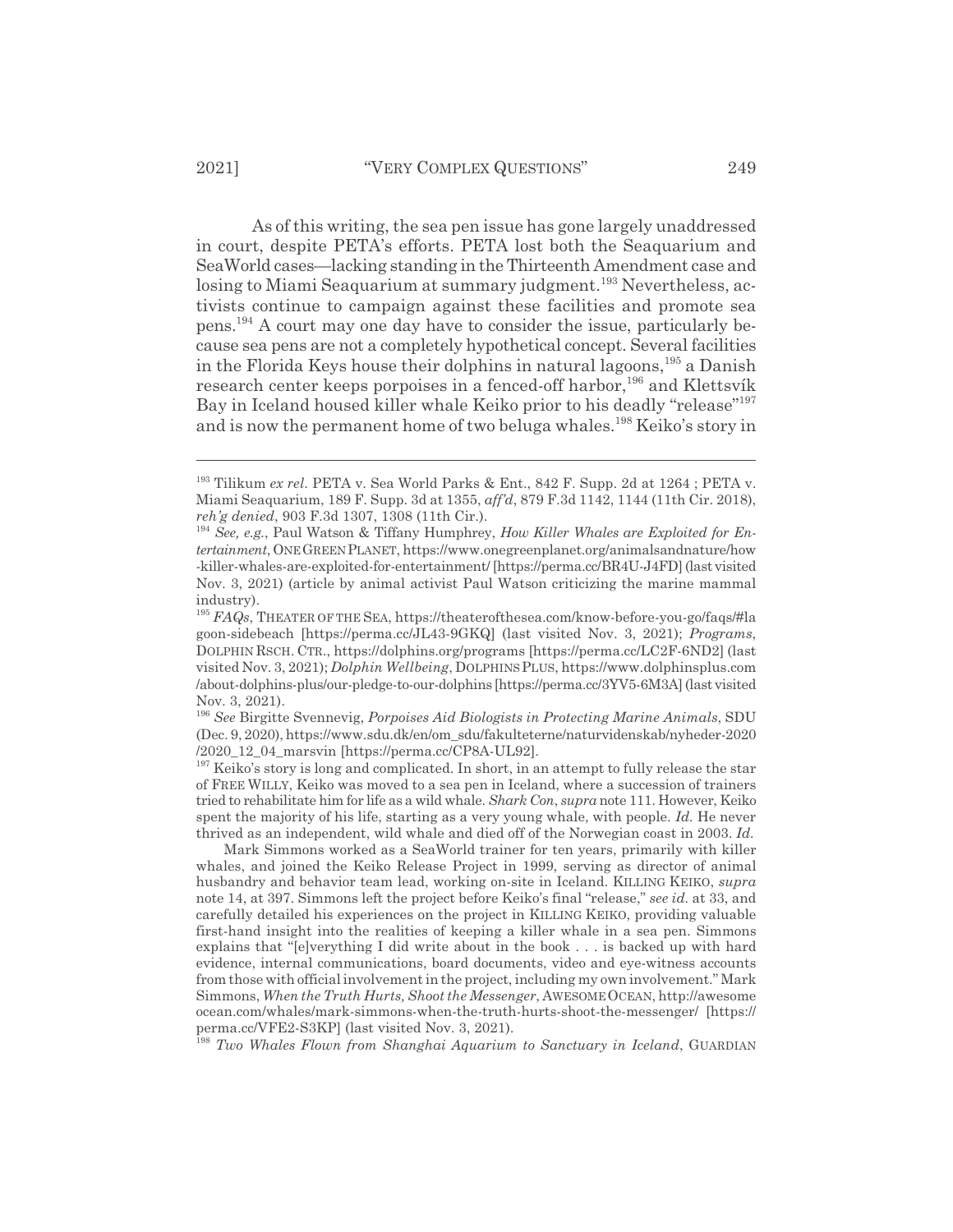particular provides valuable insight into the practical realities of sea pens, revealing that, as with other viral "fixes," saying "move the whales to a sea pen" is neither as straightforward nor as productive a solution as it sounds.<sup>199</sup>

A sea pen, as a facility with marine mammals, $200$  must adhere to both MMPA and AWA requirements.<sup>201</sup> Essentially, a sea pen must provide a safe, healthy environment suited to the particular marine mammal species while also ensuring their care meets AWA or AWA-equivalent standards. Moving cetaceans to a sea pen thus presents a multitude of obstacles, including siting, cost, legal restrictions, and a host of other practical considerations. These barriers make the idea at best an extremely limited solution and at worst a nearly impossible one.

#### *A. Siting*

There are currently no empty sea pens ready and waiting for the arrival of dolphins or killer whales. The Eleventh Circuit touched on this in its first rejection of PETA's appeal against Seaquarium, pointing out that "counsel for PETA acknowledged the sea pen has not yet been built."202 As it turns out, finding a sea pen location suitable for either

<sup>(</sup>June 19, 2019, 7:21 PM), https://www.theguardian.com/environment/2019/jun/20/two -whales-flown-from-shanghai-aquarium-to-sanctuary-in-iceland [https://perma.cc/W24X -2MFG]. In 2002, a young wild orca was temporarily held in a sea pen as part of a successful effort to reunite him with his family; a similar attempt two years later with a different orca was unsuccessful. DANIEL FRANCIS & GIL HEWLETT, OPERATION ORCA 12–14 (2007). <sup>199</sup> Other examples of similarly oversimplified viral fixes include both bans on plastic straws and the "Ocean Cleanup" as solutions to the ocean plastic crisis: David Shiffman, *Sunscreen, Straws, and Subtlety: The Dangers of Oversimplifying a Complex Environmental Problem*, SCUBADIVING(May 31, 2019), https://www.scubadiving.com/sunscreen -straw-ban-issues [https://perma.cc/Y5RT-Y3WN]; Rebecca Helm, *How Plastic Cleanup Threatens the Ocean's Living Islands*, ATLANTIC (Jan. 22, 2019), https://www.theatlan tic.com/science/archive/2019/01/ocean-cleanup-project-could-destroy-neuston/580693/ [https://perma.cc/N3MK-DKEY]. Another overly simplified claim is that giving up meat will significantly reduce greenhouse gas emissions; *see* Frank Mitloehner, *The Bogus Burger Blame*, CLEAR CTR. (Feb. 12, 2021), https://clear.ucdavis.edu/blog/bogus-burger -blame [https://perma.cc/L9VX-DWWK]. As scientist Dr. David Shiffman points out, "[i]f you don't understand basic facts about the problem, you're unlikely to come up with a useful solution . . . . Thinking outside the box is more effective if you know where the boundaries of the box are and why they're there." David Shiffman (@WhySharksMatter), TWITTER (Jan. 31, 2021, 8:03 AM), https://twitter.com/WhySharksMatter/status/13558 64382916456449 [https://perma.cc/LKH2-9KJT].

<sup>200</sup> *See* 9 C.F.R. § 3.101 (2021).

<sup>201</sup> *See* discussion *supra* Part I.

<sup>202</sup> PETA v. Miami Seaquarium, 879 F.3d 1142, 1144 n.2 (11th Cir. 2018).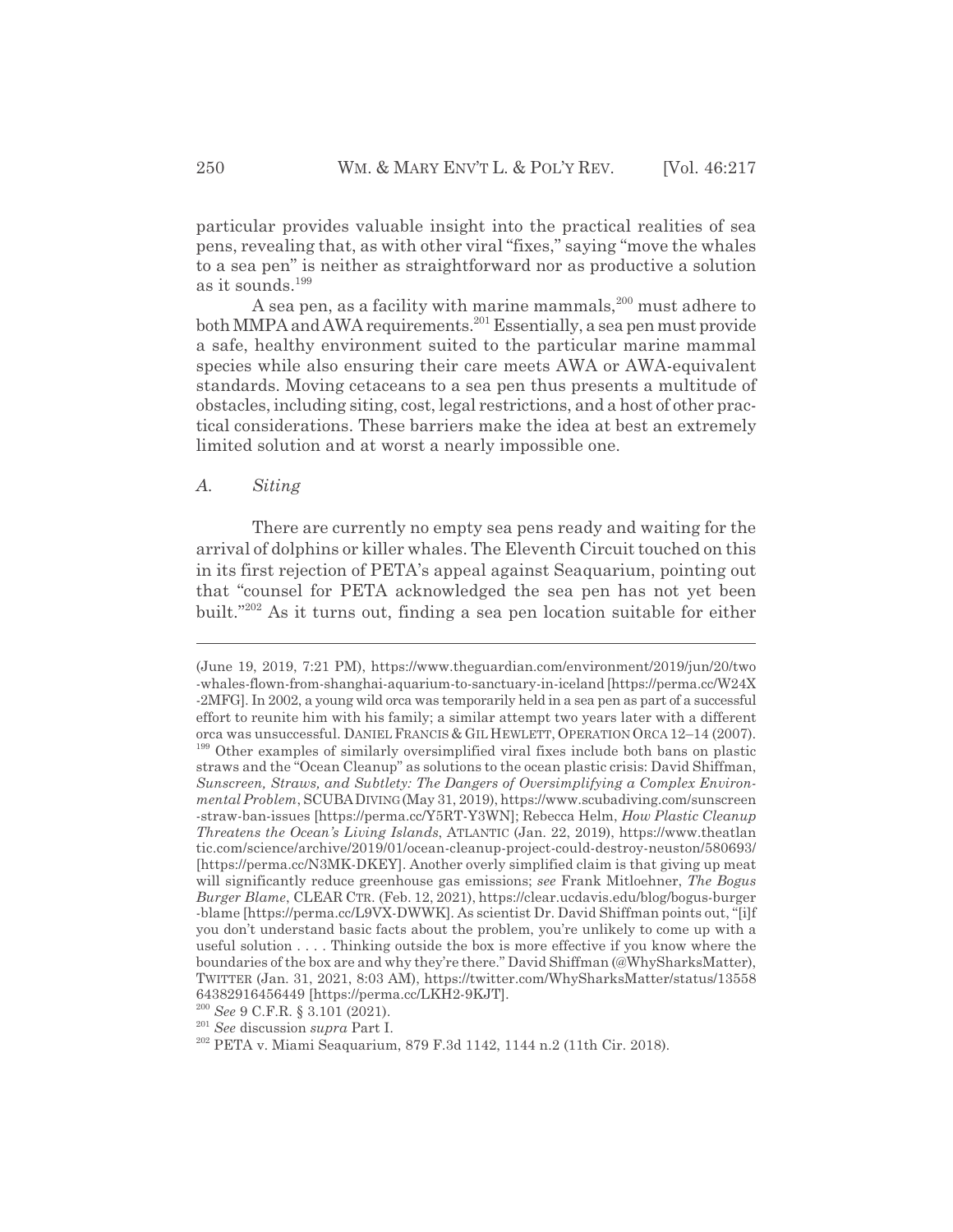dolphins or multi-ton killer whales $^{203}$  is not easy. The search for a suitable location for Keiko required visits to Iceland, Ireland, and Scotland, including some of the remote islands off of the Scottish coast.<sup>204</sup> The teams investigating possible sites explained that they had "to look at every little bay, because the next one around the corner may be the best spot . . . . You can't pass anything up."205 In addition to prioritizing colder, northern waters,<sup>206</sup> the Keiko project had to consider depth, tidal flows, availability of killer whale food, staff accommodations, security, and bureaucracy.<sup>207</sup> These difficulties have not disappeared with time. Even selecting Klettsvík Bay for the belugas, a decade *after* Keiko left, took four years of searching—because the belugas will definitely remain in human care, the team needed "a location that would allow for the construction of a land-side care facility."<sup>208</sup>

Individual animals may impose particular restrictions on potential locations. Keiko was taken from the wild as a very young whale off the Icelandic coast.<sup>209</sup> By the time release efforts began, Keiko had developed cutaneous papillomatosis, a skin disease caused by a novel papillomavirus, which continued to occasionally flare up even after moving to Iceland.210 Both Keiko's origins and his medical condition resulted in certain siting limitations:

> The U.S. National Marine Fisheries Service would never have permitted transfer of a papilloma-infected whale into a sea pen in American waters. Even if Keiko's papilloma were cured, the NMFS would not have allowed him to enter a pen on the Pacific coast. He was an Atlantic whale that might exchange genes with Pacific females if he escaped.<sup>211</sup>

<sup>203</sup> *See Killer Whale*, *supra* note 17.

<sup>204</sup> KENNETH BROWER, FREEING KEIKO: THE JOURNEY OF A KILLER WHALE FROM *FREE WILLY* TO THE WILD 98–99 (2005).

<sup>205</sup> *Id.* at 99.

<sup>&</sup>lt;sup>206</sup> Keiko was originally caught as a young whale in 1978 off the Icelandic coast. KILLING KEIKO, *supra* note 14, at 26. Killer whales are "most abundant in colder waters." *Killer Whale*, *supra* note 17.

<sup>207</sup> BROWER, *supra* note 204, at 85, 99–103.

<sup>208</sup> Jessica Scott-Reid, *A Tale of Two Whales and the World's First Beluga Sanctuary*, TEN-DERLY (Jan. 28, 2020), https://tenderly.medium.com/a-tale-of-two-whales-and-the-worlds -first-beluga-sanctuary-dffdf0767ab7 [https://perma.cc/3C6F-ZFMB].

<sup>209</sup> KILLING KEIKO, *supra* note 14, at 26.

<sup>210</sup> *Id.* at 27, 145.

<sup>211</sup> BROWER, *supra* note 204, at 38.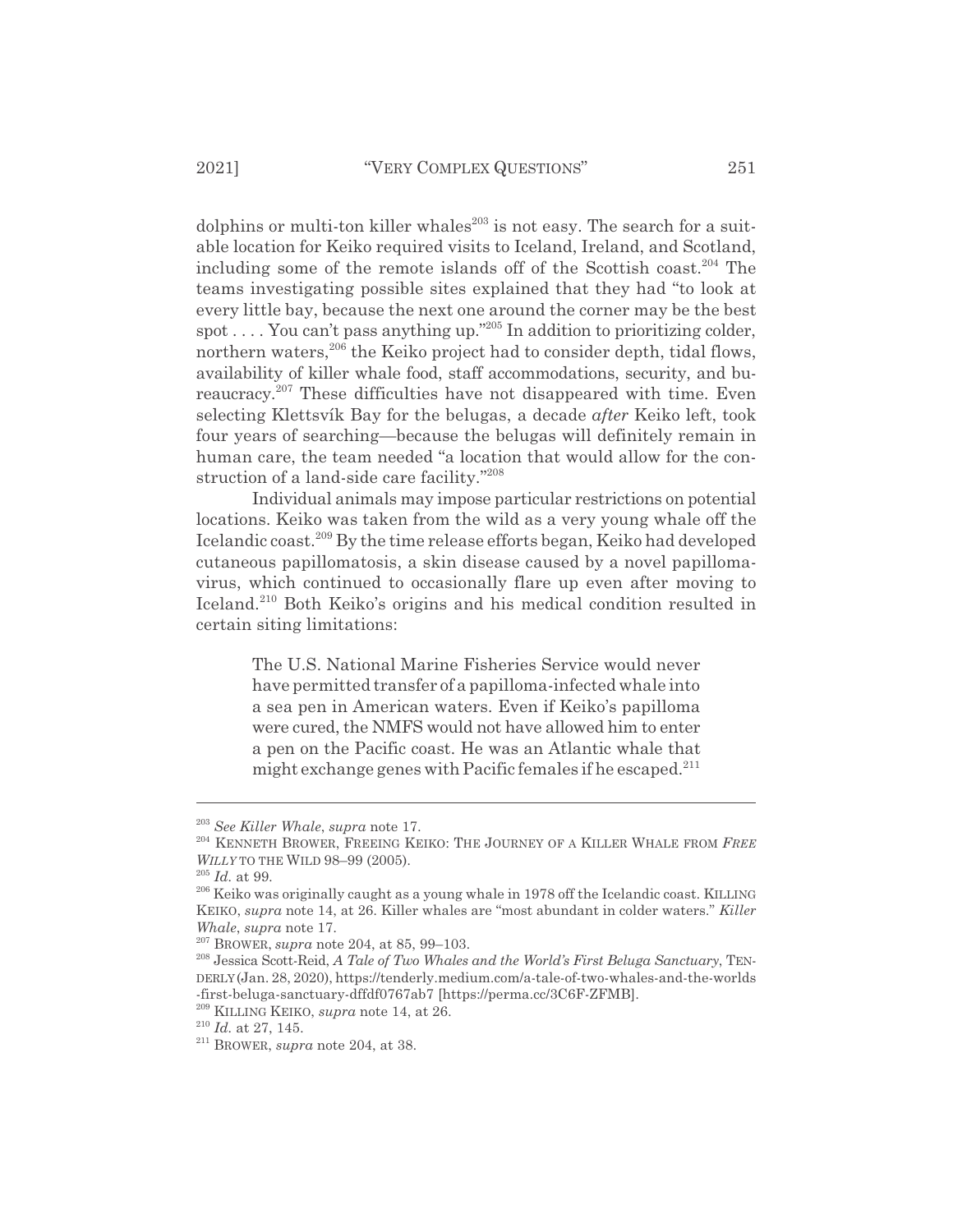Although Keiko ultimately went to Iceland, the decision was not without opposition from within Iceland itself, in part due to concerns not only with respect to Keiko specifically (e.g., his papilloma "disease problem"), but also regarding Iceland's fisheries and whaling.<sup>212</sup> The team ran into similar problems when Keiko found his way to Norway<sup>213</sup>—most of the options for a new bay "were eliminated . . . by potential conflicts with salmon farms and commercial fishing."<sup>214</sup>

Geography can also present other significant challenges. During the hunt for a suitable location for Keiko, a report on the site selection process cited some concerns specific to Iceland such as the "harsh conditions most of the year . . . thirty- to fifty-foot seas that were common for extended periods, and the potential frostbite if Keiko spent time at the surface."215 The belugas currently in Keiko's old home of Klettsvík Bay were moved to back to their landside holding facility in advance of the "Icelandic winter storm season" in December, 2020, after spending much of the year in Klettsvík Bay itself.<sup>216</sup>

These impediments are not unique to orcas or belugas. The National Aquarium in Baltimore ("NAIB") was unable to realize its plan to relocate its dolphins to an ocean sanctuary by 2020 because of the difficulty in finding a location.217 NAIB announced its plans in 2016, and since then NAIB officials have reviewed and rejected over fifty possibilities "in part because of unclean water caused by human development or the

<sup>212</sup> *Id.* at 91–95.

<sup>&</sup>lt;sup>213</sup> Keiko became separated from his trainers on one of his many practice "walks" from his bay pen in Iceland to the open ocean beyond, and over the course of twenty-two days made his way to Norway. KILLING KEIKO, *supra* note 14, at 360–62, 369.

<sup>214</sup> BROWER, *supra* note 204, at 280. Keiko's team determined that Keiko, with no other orcas in Norway to potentially join with at that time, "could not simply be let loose to wander the fiords, as there were salmon farms everywhere, and boat traffic was heavy." *Id.*

<sup>&</sup>lt;sup>215</sup> *Id.* at 109. Mark Simmons notes that although "spiteful," the following description of Iceland was also "not entirely without justification": "to truly experience Iceland, all one needed to do was sit inside a walk-in freezer with coffee and a newspaper while burning a one hundred dollar bill." KILLING KEIKO, *supra* note 14, at 45.

<sup>216</sup> SEA LIFE Trust Beluga Whale Sanctuary (@BelugaWhaleSanctuary), FACEBOOK (Dec. 8, 2020), https://www.facebook.com/BelugaWhaleSanctuary/posts/3530998780310 225 [https://perma.cc/HVT2-F2BB]. Spanish marine park Loro Parque pointed to this move as an indicator of the "delusional" nature of the whale sanctuary idea. *Loro Parque Statement on the New French Law on Animal Welfare*, LORO PARQUE (Feb. 1, 2021), https:// blog.loroparque.com/comunicado-de-loro-parque-sobre-la-nueva-ley-francesa-del-biene star-animal/?reload=971366 [https://perma.cc/ZCK5-DADQ].

<sup>217</sup> Lillian Reed, *National Aquarium's Plan to Relocate Dolphins from Baltimore by 2020 Is Delayed by Climate Change, Pollution,* BALT. SUN (Apr. 19, 2019, 6:00 AM), https:// www.baltimoresun.com/maryland/baltimore-city/bs-md-ci-aquarium-dolphins-20190418 -story.html [https://perma.cc/KU2P-XWRE].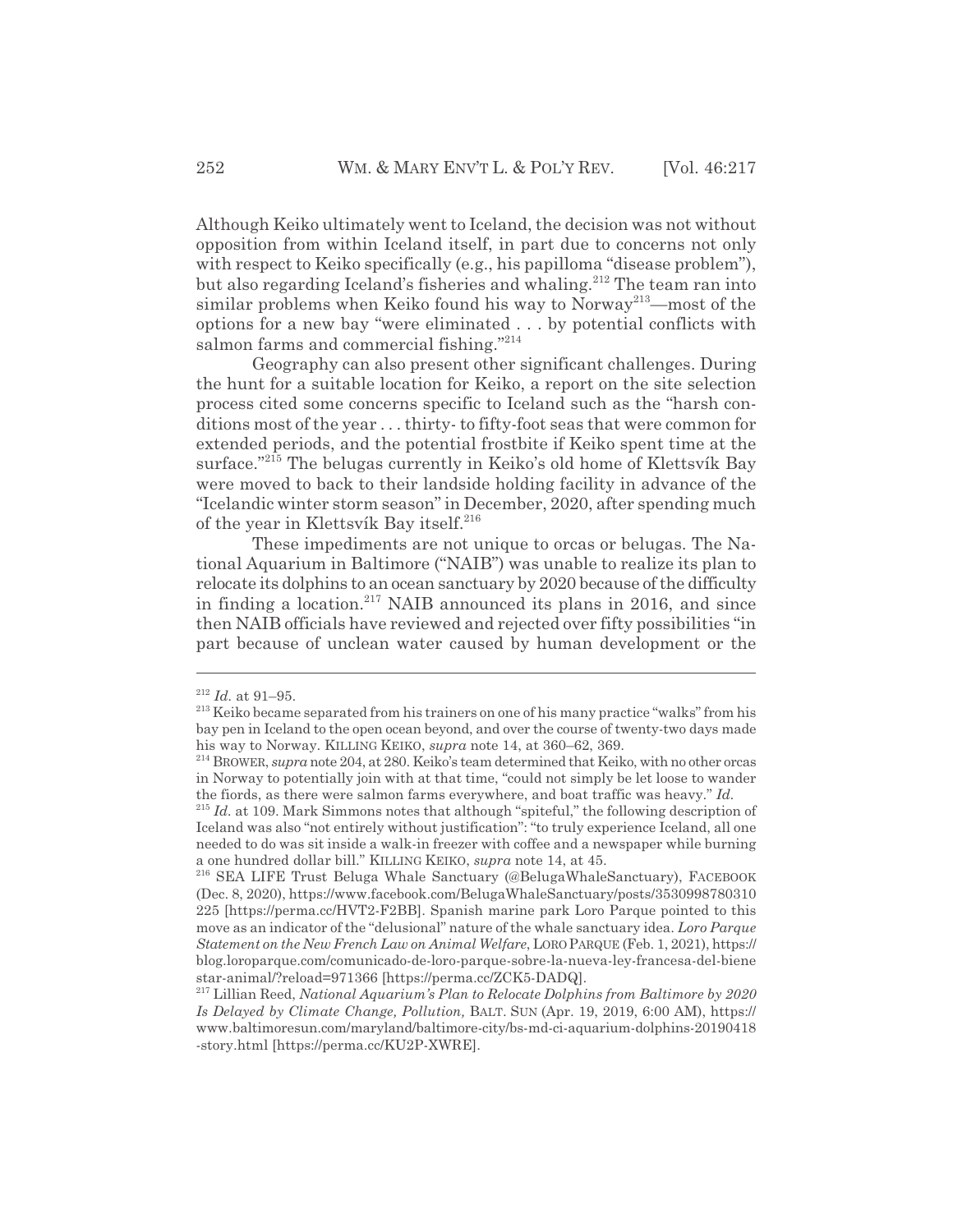threat posed by climate change–related events such as sea-level rise, rapid seaweed blooms in warming waters and extreme storms."218 As of this writing, NAIB has yet to announce a location for its proposed sanctuary. Ultimately, finding an acceptable location for a sea pen may take years, with no guarantee of success. Even when a location is found, considerable obstacles remain.

#### *B. Cost*

The Eleventh Circuit recognized a critical component of sea pen construction and operation cost. PETA's counsel admitted to the court that no sea pen had been built but claimed that PETA had funding for it.219 The court "asked counsel for a submission directing us to the portion of the record discussing Lolita's proposed relocation. PETA's response . . . cite[d] a hyperlink . . . . Although the hyperlinked document describes the relocation plan, it does not demonstrate that PETA has funded the sea pen's construction in whole or in part."220 As noted, the point was ultimately moot; however, the court clearly understood that funding a sea pen constitutes a necessary element of such a project. The court was right to inquire about funding. The Whale Sanctuary Project  $("WSP")^{221}$  has taken the first steps towards creating an orca sea pen—in 2020 the organization identified Port Hilford, Nova Scotia, Canada, as the preferred site for its sanctuary.<sup>222</sup> The project is still in the early development stages—WSP is actively soliciting donations,  $^{223}$  estimating that its sanctuary will require  $$12-15$  million to create.<sup>224</sup> WSP's numbers correlate with others'—NAIB also estimates \$12–15 million for its dolphin sanctuary.<sup>225</sup> Furthermore, these numbers are only for construction<sup>226</sup>—and the costs do not end there.

<sup>218</sup> *Id.*

<sup>219</sup> PETA v. Miami Seaquarium, 879 F.3d 1142, 1144 n.2 (11th Cir. 2018).

<sup>220</sup> *Id.*

 $221$  WSP's goal is "to establish a model seaside sanctuary" for cetaceans. WHALE SANC-TUARY PROJECT, https://whalesanctuaryproject.org/ [https://perma.cc/5EQS-4A3L] (last visited Nov. 3, 2021).

<sup>222</sup> Charles Vinick, *We Couldn't Have Chosen a Better Site!*, WHALE SANCTUARY PROJECT (May 6, 2020), https://whalesanctuaryproject.org/we-couldnt-have-chosen-a-better-site/ [https://perma.cc/84D2-DQG8].

<sup>223</sup> *Id.*

<sup>224</sup> *About the Whale Sanctuary Project*, WHALE SANCTUARY PROJECT, https://whalesanc tuaryproject.org/our-work-2/ [https://perma.cc/4FXA-3M9F] (last visited Nov. 3, 2021). 225 Reed, *supra* note 217.

<sup>226</sup> *Id.*; *About the Whale Sanctuary Project*, *supra* note 224.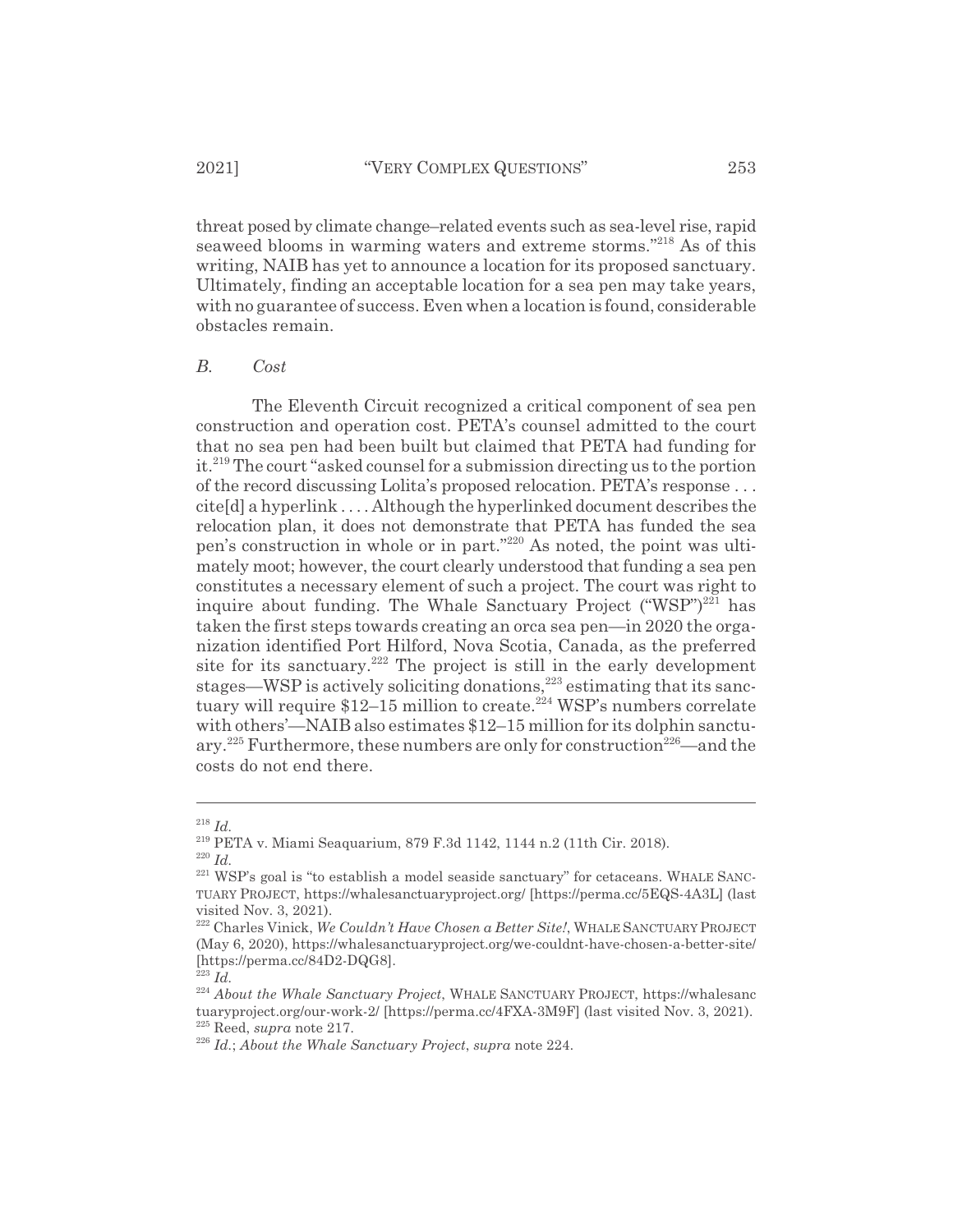WSP states that it will require \$2 million per year to care for six to eight whales.<sup>227</sup> The Beluga Whale Sanctuary housing belugas in Klettsvík Bay reports that monthly care for its two belugas costs approximately  $£37,000,^{228}$  or about  $$51,500$ —coming out to around  $$309,000$  per beluga per year.229 The Dolphin Research Center in Grassy Key, Florida, estimates that its animals—dolphins, sea lions, and others—cost around \$300,000 per year *without* factoring in personnel costs,<sup>230</sup> and former killer whale trainer Mark Simmons states that even one killer whale "costs nearly US [*sic*] \$100,000 a year just to feed. This figure does not consider the cost of facility construction, preventative health care, labor, food storage or ongoing facility maintenance (extreme in an open-ocean environment)."<sup>231</sup> Furthermore, many cetaceans live several decades or more, and these facilities must be prepared to bear these costs for the animals' lifetimes.232 Essentially, marine mammal facilities require

<sup>227</sup> *About the Whale Sanctuary Project*, *supra* note 224. Although WSP's stated goal is to create a sanctuary for killer and beluga whales, the site does not specify whether the number of \$2 million per year provides for the care of belugas, orcas, or both. Belugas weigh just over 3,000 lbs. on average; *Beluga Whale*, NOAA FISHERIES, https://www.fish eries.noaa.gov/species/beluga-whale [https://perma.cc/U5Y8-HYV9] (last visited Nov. 3, 2021), killer whales "[u]p to 11 tons," *Killer Whale*, *supra* note 17. SeaWorld estimates that orcas and belugas eat approximately one to three percent of their body weight per day in human care. *Diet and Eating Habits*, SEAWORLD, https://seaworld.org/animals/all -about/killer-whale/diet/ [https://perma.cc/97L8-T5RQ] (last visited Nov. 3, 2021); *Diet and Eating Habits*, SEAWORLD, https://seaworld.org/animals/all-about/beluga-whales /diet/ [https://perma.cc/FGU2-EYA4] (last visited Nov. 3, 2021).

<sup>228</sup> SEA LIFE Trust Beluga Whale Sanctuary (@BelugaWhaleSanctuary), FACEBOOK (Oct. 14, 2020), https://www.facebook.com/BelugaWhaleSanctuary/posts/33820955685 33881 [https://perma.cc/6HLU-T7D8].

<sup>229</sup> According to currency conversion rates on June 24, 2021. *Xe Currency Converter: 37,000 GBP to USD*, XE, https://www.xe.com/currencyconverter/convert/?Amount=37000 &From=GBP&To=USD [https://perma.cc/Q77J-DNF3].

<sup>230</sup> *Care Facts*, DOLPHIN RSCH. CTR., https://dolphins.org/care\_facts [https://perma.cc /YJ38-RAUM] (last visited Nov. 3, 2021).

<sup>231</sup> *Shocking Plans Reveal Motivation in Push for Sea Pens*, AWESOME OCEAN, http:// awesomeocean.com/top-stories/shocking-plans-reveal-motivation-in-push-for-sea-pens/ [https://perma.cc/34AW-76E2] (last visited Nov. 3, 2021).

<sup>&</sup>lt;sup>232</sup> See Killer Whale, *supra* note 17 (listing killer whale lifespans as thirty to ninety years); *Common Bottlenose Dolphin*, NOAA FISHERIES, https://www.fisheries.noaa.gov /species/common-bottlenose-dolphin [https://perma.cc/GLL5-M6LT] (last visited Nov. 3, 2021) (listing bottlenose dolphin lifespans as forty to sixty years); *Beluga Whale*, *supra* note 227 (listing beluga lifespans as up to ninety years). A 2015 peer-review study indicates that killer whales in human care now live as long as their wild counterparts, and bottlenose dolphins in human care also live as long as—and sometimes longer than their wild counterparts. Todd R. Robeck et al., *Comparisons of Life-History Parameters*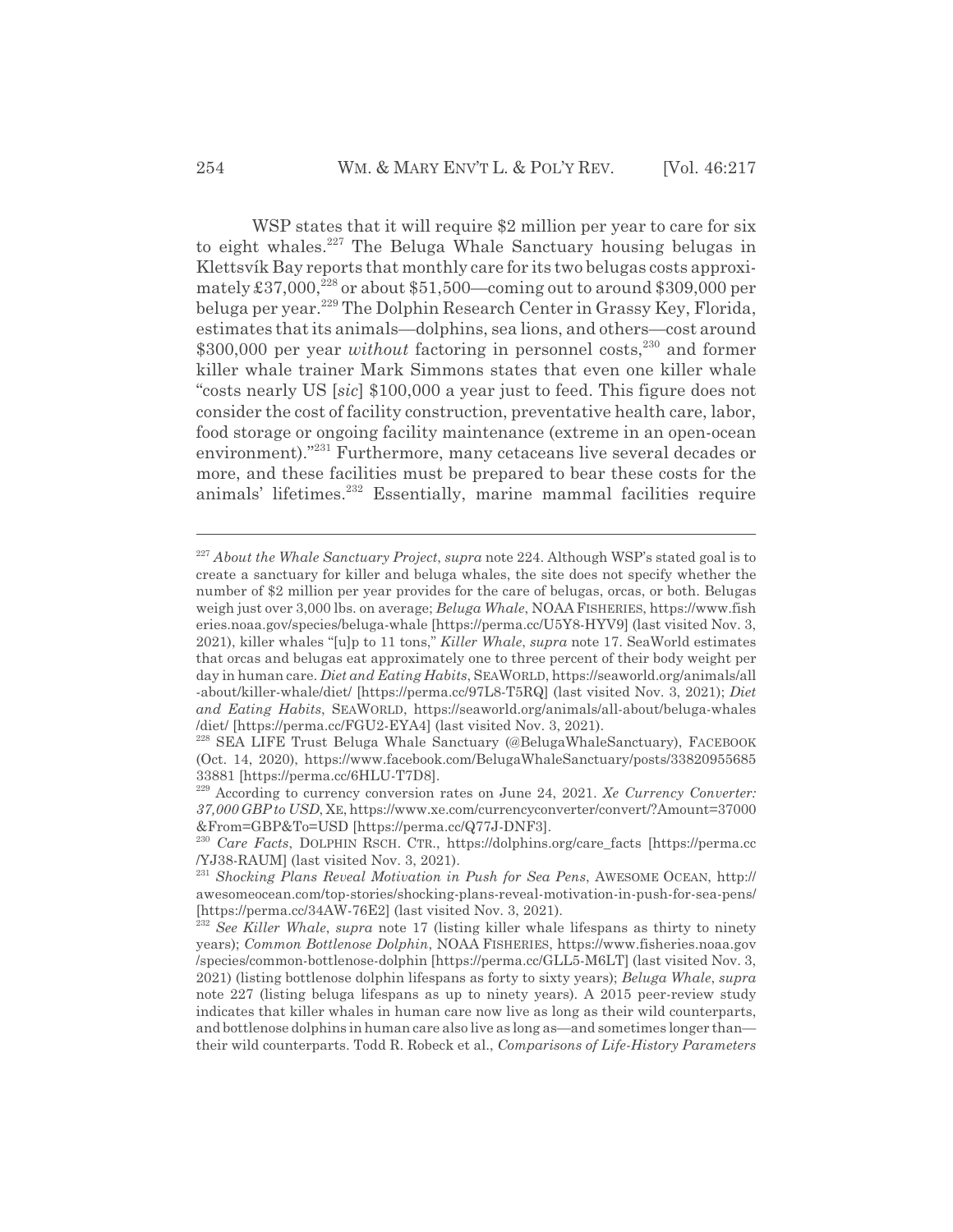considerable resources in order to provide for their animals at *least* in compliance with all relevant regulations.<sup>233</sup> Funding is plainly a significant piece of the sea pen puzzle; however, once again, this is not the end of the story.

## *C. Legal Hurdles*

As discussed in Part I, zoos and aquariums in the United States are not free to house or move marine mammals as they please. Marine mammal facilities must meet the MMPA's public display requirements<sup>234</sup> in addition to AWA regulations, which list specific requirements for outdoor facilities, such as a perimeter fence.235 NMFS granted a permit for Keiko's transfer to Iceland, and the cetacean release criteria guided the team as they prepared Keiko for eventual release.<sup>236</sup> Even a partial release to a sea pen requires consideration not only of the animal in question, but also that animal's effect on the surrounding environment. Constructing and placing new animals in a sea pen could implicate the ESA or even other aspects of the MMPA if the sea pen is near protected species and/or environments.<sup>237</sup>

Export to another country is technically possible—and indeed appears to be the plan of the WSP, which aims to construct its sea pen in Canada.238 However, in 2019 the Canadian Parliament "passed legislation

*Between Free-Ranging and Captive Killer Whale (Orcinus orca) Populations for Application Toward Species Management*, 96 J.MAMMALOGY1055, 1055–56, 1064 (2015), https://www .ncbi.nlm.nih.gov/pmc/articles/PMC4668992/pdf/gyv113.pdf [https://perma.cc/UDN9 -5MEW]. Captive-born bottlenose dolphin "Nellie" lived to be sixty-one years old; however, reports of the extreme longevity of wild orca "Granny" appear to have overestimated her age. Granny was likely between sixty-five and eighty years of age when she died, rather than one hundred or more. *Nellie's Legacy*, MARINELAND, https://marineland.net/nellies -legacy/ [https://perma.cc/CYJ7-H2T8] (last visited Nov. 3, 2021); Annemieke Podt, *Orca Granny: Was She Really 105?*, ORCAZINE (Jan. 2017), http://orcazine.com/granny-j2/ [https://perma.cc/JMQ2-75DZ]; s*ee also* Todd R. Robeck et al., *Survivorship Pattern Inaccuracies and Inappropriate Anthropomorphism in Scholarly Pursuits of Killer Whale (Orcinus orca) Life History: A Response to Franks et al. (2016)*, 97 J. MAMMALOGY 899, 899–900 (2016), https://www.ncbi.nlm.nih.gov/pmc/articles/PMC6377038/pdf/gyw023.pdf [https://perma.cc/M8GY-RXHH].

<sup>233</sup> *See* discussion *supra* Part I.

<sup>&</sup>lt;sup>234</sup> 16 U.S.C. §§ 1374(c)(2)(A)(i)–(iii) (2018).

<sup>235 9</sup> C.F.R. § 3.103 (2021). *See also* discussion *supra* Part I.

<sup>236</sup> KILLING KEIKO, *supra* note 14, at 28, 87–89.

<sup>&</sup>lt;sup>237</sup> See discussion of definitions of "take" and protections for wild animals and habitats *supra* Sections I.B–C.

<sup>238</sup> *See* Vinick, *supra* note 222.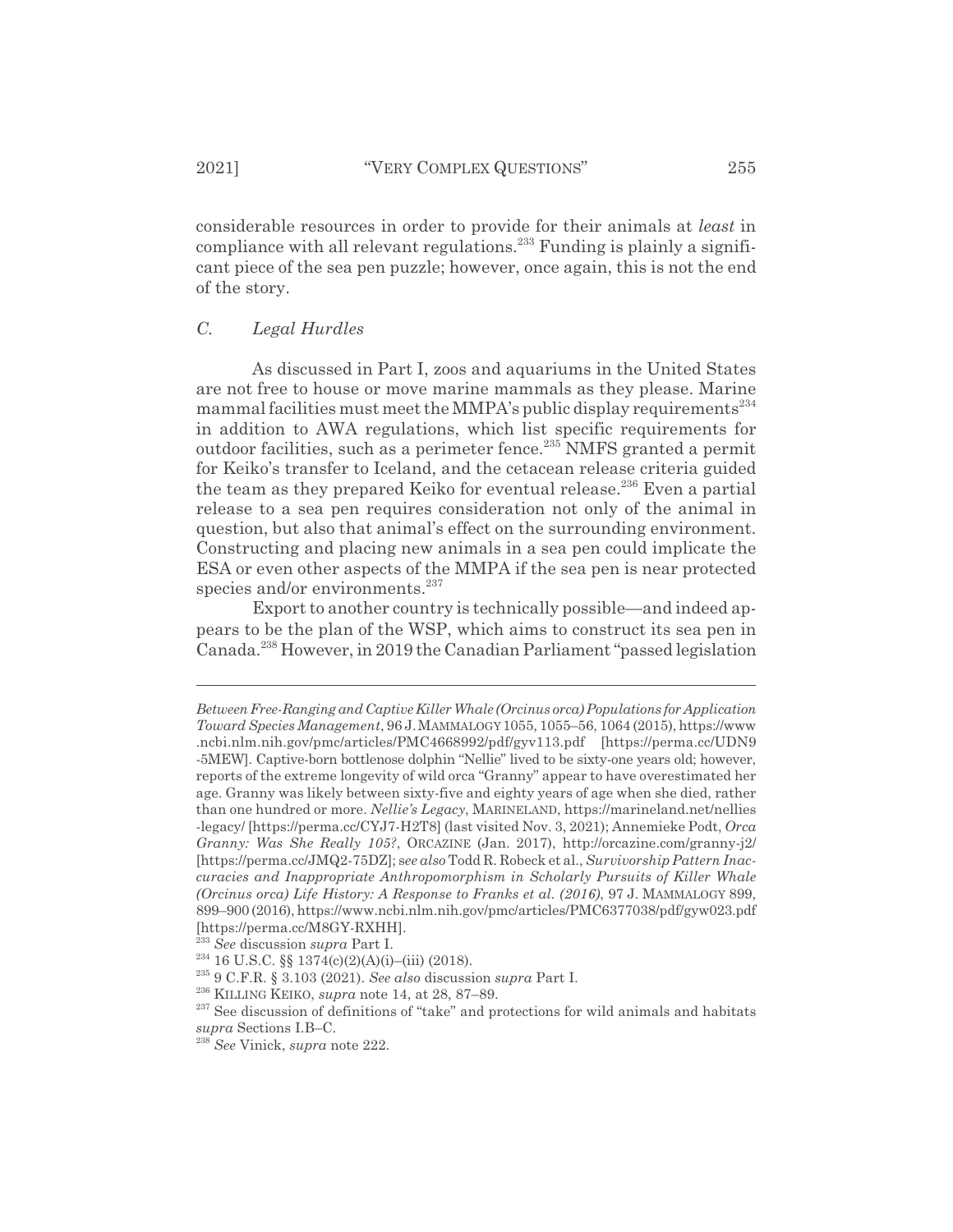banning whales, dolphins and porpoises from being bred or held in captivity."239 Although the legislation contains exceptions for marine mammals already in human care or those in need of rehabilitation, there is no indication that Canada will permit the *import* of marine mammals that, by the WSP's own admission, will never be returned to the wild.<sup>240</sup> Keeping cetaceans is not illegal in the United Kingdom; however, there have been no cetaceans held there since the 1990s, and public sentiment suggests that this is unlikely to change. $^{241}$  Iceland, as evidenced by the beluga transfer, represents a more realistic possibility, but this may only be an option for other belugas. The SEA LIFE Trust website claims that there is "space for 10 belugas in Klettsvík Bay and we want to see other belugas join [our whales]."242 It is not clear whether there are other suitable sites in Iceland—killer whales may have to look elsewhere. Even if a suitable international location is found, the MMPA dictates that the receiving facility "must meet standards that are comparable to those required of a U.S. facility."243 Thus, regardless of where the whales end up, they must receive the same level of care required by the AWA and MMPA.

#### *D. Standards of Care: Daily Operations*

Providing an equivalent level of care in a sea pen scenario presents a similar dilemma to the one in Section II.A—moving to a different place does not necessarily mean moving to a *better* place. Mark Simmons emphasizes two key aspects of this issue—taking into account the animals' individual learning histories and "what's familiar to them" and working in and around a marine environment.<sup>244</sup> These obstacles could affect a sea pen operation's ability—or inability—to comply with AWA or AWA-equivalent regulations.

<sup>239</sup> Amy Held, *Canada Bans Keeping Whales and Dolphins in Captivity*, NPR (June 11, 2019, 1:27 PM), https://www.npr.org/2019/06/11/731570415/canada-bans-keeping-whales -and-dolphins-in-captivity [https://perma.cc/AJ2Y-KTTF].

<sup>240</sup> *Id.*; *About the Whale Sanctuary Project*, *supra* note 224.

<sup>241</sup> Claire Jones, *Dolphins on Display: How UK's 'Seaworlds' Sank*, BBC NEWS (Mar. 19, 2016), https://www.bbc.com/news/uk-england-35832175 [https://perma.cc/NKJ5-LZMU]. <sup>242</sup> The Sanctuary, BELUGA WHALE SANCTUARY, https://belugasanctuary.sealifetrust

<sup>.</sup>org/en/about-the-sanctuary/the-sanctuary/ [https://perma.cc/E4P3-XZQV] (last visited Nov. 3, 2021).

<sup>243</sup> *Public Display of Marine Mammals*, *supra* note 58; *see also* 16 U.S.C. §§ 1374(c)(2)(B), (C) (2018).

<sup>244</sup> *Shark Con*, *supra* note 111.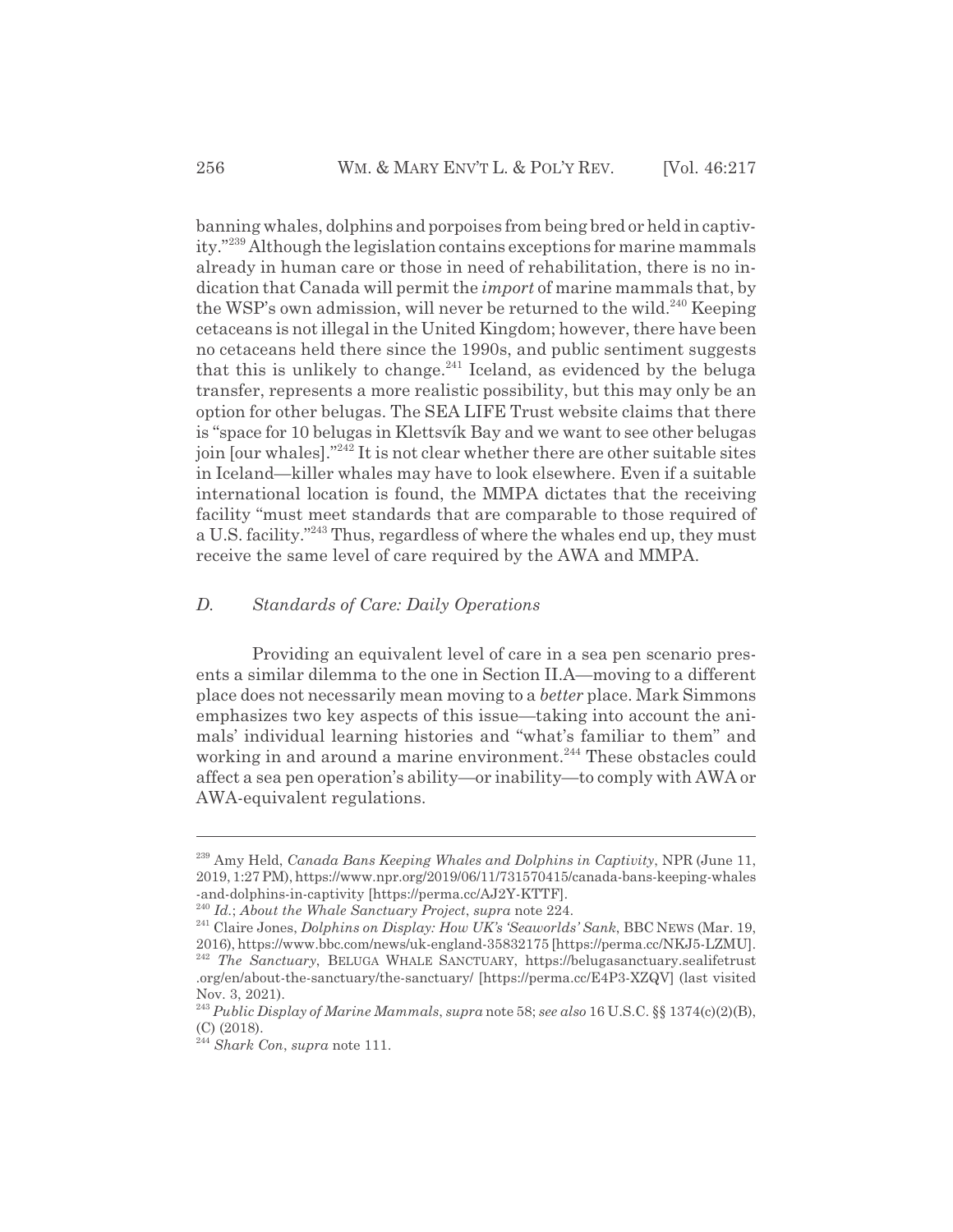#### 1. History and Training

Simmons compares moving aquarium-raised animals to sea pens as "akin to saying, hey, you grew up in New York City, in a condo, you loved your life, you had a great life, and then I'm going to rip you out of that and put you in the countryside and say there you go, you're happier now, right?"245 Simmons witnessed this first hand with Keiko when the team began to introduce Keiko into the whole of Klettsvík Bay from smaller pens, noting that "there was no basis for expecting the bay to be either directly or intrinsically appealing to Keiko. He had no history with such an environment which, after all, was counterbalanced by a longstanding and vast history in smaller and more familiar surroundings."<sup>246</sup> Essentially, Keiko had no reason to like or even be interested in the bay. Keiko actually had to be trained to even venture into the bay from the bay pen, and initially:

made no bones about his preference for the old familiar bay pen over that of his new playground. In the first few days . . . he would only leave the pen at our behest. Given the freedom of choice, he would nest himself in the confines of the  $\dots$  innermost sanctuary of the bay pen.<sup>247</sup>

This is not to say that whales cannot get used to a new environment. Keiko did ultimately adapt to the entire bay as an environment—but in large part due to the concerted efforts of his trainers.<sup>248</sup> To animals with long histories in enclosed environments, a sea pen clearly does not represent an inherently superior—or even positive—alternative to life in a zoological institution.

Furthermore, life in a sea pen would not—and in some ways, could not—necessarily be as radically different as is claimed. Critics of the zoological industry frequently complain that zoos "force" whales and dolphins to "do tricks" for shows, solely for human entertainment—in sea pens, they argue, these animals will no longer need to do "tricks" or

<sup>245</sup> *Id.*

<sup>246</sup> KILLING KEIKO, *supra* note 14, at 194.

<sup>247</sup> *Id.* at 197–203.

<sup>&</sup>lt;sup>248</sup> Id. at 208. It is also worth noting that when Keiko reappeared in Norway after several weeks of separation from his trainers, *see* discussion *supra* Part I, he actively sought out human interaction. Malene Simon et al., *From Captivity to the Wild and Back: An Attempt to Release Keiko the Killer Whale*, 25 MARINE MAMMAL SCI. 693, 697–98 (2009).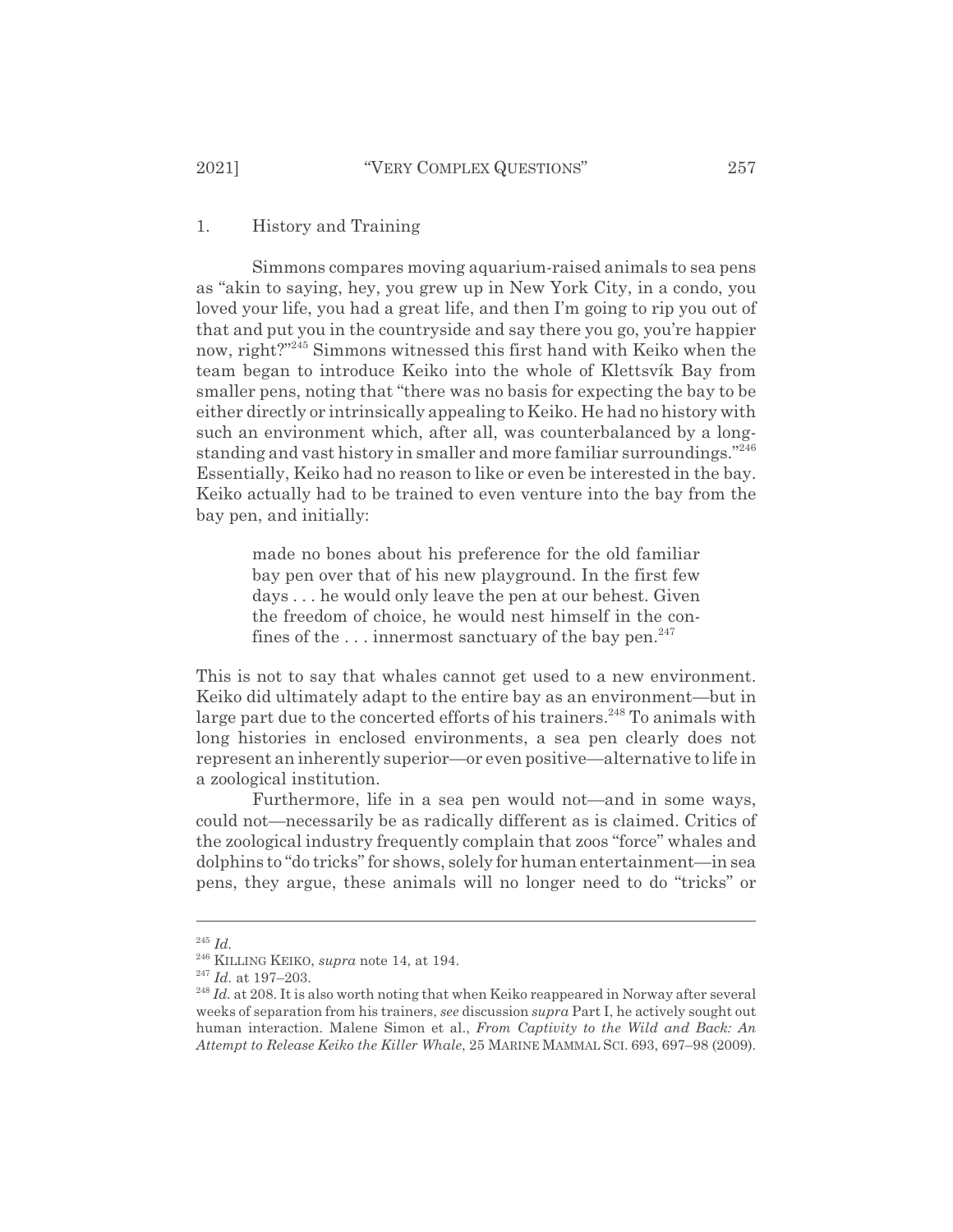entertain people.<sup>249</sup> These arguments, however, ignore or misunderstand the use of positive and humane training methods and do not account for the vital role that this training plays in these animals' lives.

Marine mammal trainers—as well as many zookeepers caring for other species—use positive reinforcement training, which essentially rewards desired behavior while ignoring but not punishing unwanted behavior.250 Positive reinforcement training is not only humane and extremely effective, but also an essential aspect of marine mammal husbandry.251 Using positive reinforcement training, trainers ask animals to move from one space to another, present any part of its body for inspection, perform non-invasive procedures such as ultrasounds, collect blood or urine samples, give injections, and even conduct physical therapy sessions—all on a voluntary basis. $252$  The rewards used in training are frequently

<sup>249</sup> *See* Scott West, *Dolphin Trainer Group Makes Laughable Attempt to Justify the Unjustifiable*, SEA SHEPHERD (Sept. 29, 2013), https://seashepherd.org/2013/09/29/dolphin-trainer -group-makes-laughable-attempt-to-justify-the-unjustifiable/ [https://perma.cc/2VGR-8GTP]; Melissa Hogenboom, *Why Killer Whales Should Not Be Kept in Captivity*, ASIAONE(Mar. 19, 2016, 12:00 PM), https://www.asiaone.com/why-killer-whales-should-not-be-kept-captiv ity [https://perma.cc/5L56-6DLD].

<sup>&</sup>lt;sup>250</sup> Rachel Garner, *How to Understand Zoo Animal Training*, WHY ANIMALS DO THE THING (Aug. 27, 2018), https://www.whyanimalsdothething.com/how-to-understand-zoo-animal -training [https://perma.cc/DHN4-8PA9]; KAREN PRYOR,DON'TSHOOT THE DOG!THENEW ART OF TEACHING AND TRAINING 1 (1999) [hereinafter DON'T SHOOT THE DOG!]; *Animal Training Basics*, SEAWORLD PARKS & ENT., https://seaworld.org/animals/all-about/train ing/animal-training-basics/ [https://perma.cc/S96Y-HFCH] (last visited Nov. 3, 2021). Early marine mammal trainers developed positive reinforcement training, realizing that historical methods of training, which were coercive and punishing, simply do not work on animals that live entirely in the water—"you cannot use a leash or a bridle or even your fist on an animal that just swims away." Ken Ramirez, *Marine Mammal Training: The History of Training Animals for Medical Behaviors and Keys to Their Success*, 15 VETERINARY CLINICSN.AM.:EXOTIC ANIMAL PRAC.413, 413 (2012); DON'T SHOOT THE DOG!, *supra*, at xii ("Positive reinforcers . . . were the only tools we had."). *See also* CAROLJ.HOWARD,DOLPHIN CHRONICLES 120 (1995) ("There is certainly no way you can make a five-hundred-pound dolphin in the water do something it doesn't want to do.").

<sup>251</sup> DON'T SHOOT THE DOG!, *supra* note 250, at xi–xvi; Garner, *supra* note 250. Using positive reinforcement training, people have trained not only zoo animals, *id.*, but also animals such as hermit crabs and sheep. *See, e.g.*, KAREN PRYOR, REACHING THE ANIMAL MIND 12–13 (2009) (training a hermit crab to ring a bell); Franziska Knolle et al., *Sheep Recognize Familiar and Unfamiliar Human Faces from Two-Dimensional Images*, 4 ROYAL SOC'Y OPEN SCI. at 1, 3 (2017) (training sheep to recognize specific human faces).

<sup>252</sup> R.J. Young & C.F. Cipreste, *Applying Animal Learning Theory: Training Captive Animals to Comply with Veterinary and Husbandry Procedures*, 13 ANIMALWELFARE225, 226 (2004); *FAQs*, CLEARWATER MARINE AQUARIUM, https://www.cmaquarium.org/visit /faqs/ [https://perma.cc/ET9G-JKFY] (last visited Nov. 3, 2021).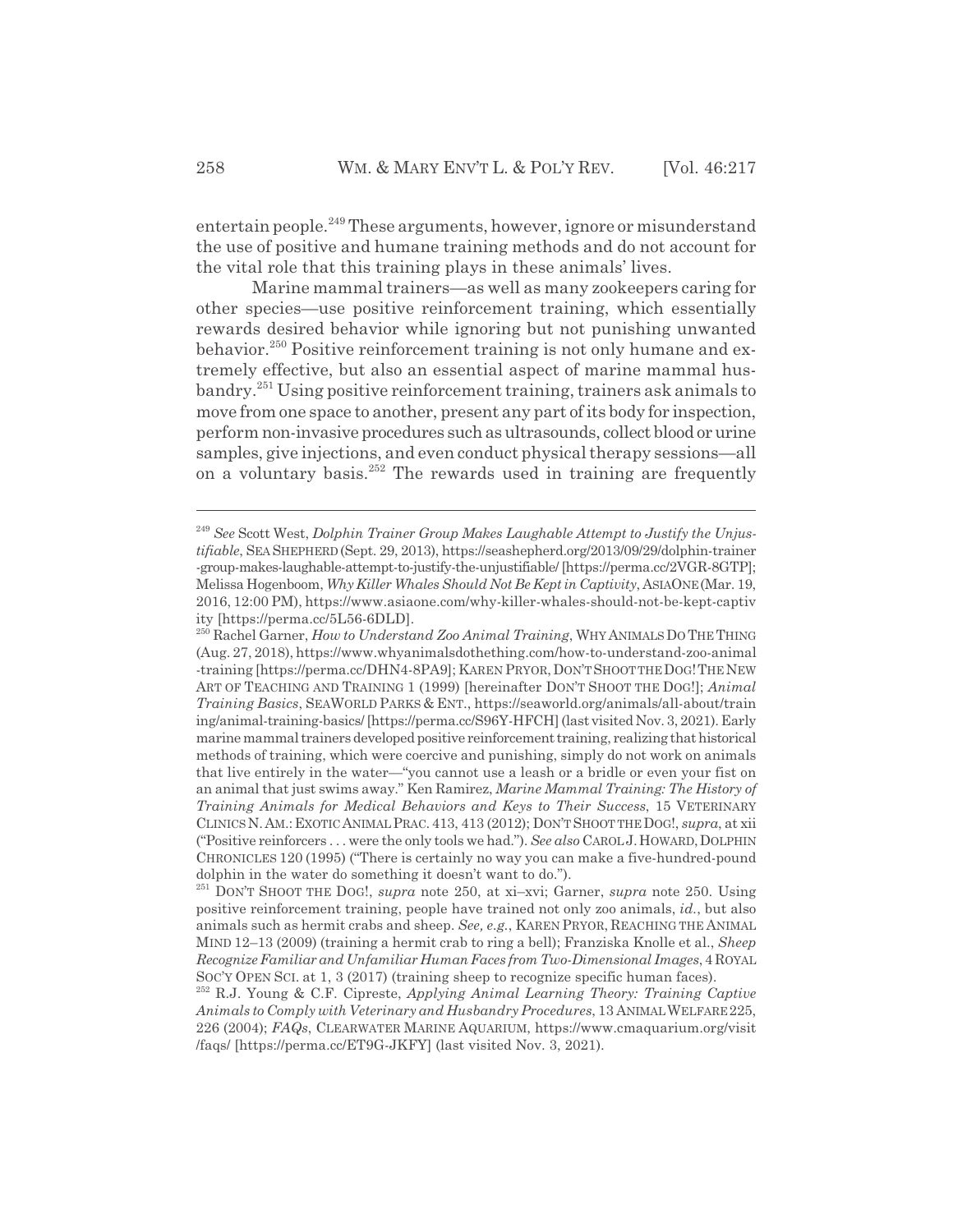food—cetaceans typically get the majority of their diets from training sessions<sup>253</sup> and studies have demonstrated that animals often choose to receive food via training sessions rather than simply having food freely available.<sup>254</sup>

Moving whales and dolphins to a sea pen will not eliminate the need for trainers to feed and provide medical care to these animals. In fact, a sea pen operation will not be able to meet AWA standards without animal training. AWA regulations include feeding and veterinary care requirements, which must consist of, *inter alia*, physical examinations and records of physical characteristics (e.g., length, weight) and any medical treatments—all requiring training.255 The Whale Sanctuary Project even includes plans for a "medical pool" that trainers will need to ask animals to move in and out of,  $256$  and trainers in Iceland continue to provide food and training to the belugas in Klettsvík Bay.<sup>257</sup> Even the supposed "show" behaviors such as jumps and flips serve a purpose beyond entertainment—used effectively, they can help an animal get into shape or keep fit.258 The major obstacle to providing the care and training required, however, is the environment itself.

#### 2. The Marine Environment

In addition to dealing with the weather—particularly in places like Iceland, as discussed above—caring for animals in a sea pen naturally means dealing with the sea, which poses both maintenance and health challenges. AWA regulations set standards for water quality and sanitation of marine mammal habitats to ensure the animals' health and

<sup>253</sup> Sabrina Brando, *Marine Mammal Training*, *in* ZOO ANIMAL LEARNING AND TRAINING 197, 199 (Vicky A. Melfi et al., eds., 2020).

<sup>254</sup> This is known as "contrafreeloading." *See* Terry L. Maple & Valerie D. Segura, *Advancing Behavior Analysis in Zoos and Aquariums*, 38 BEHAV. ANALYST 77, 85 (2015). 255 9 C.F.R. §§ 3.105, 3.110 (2021).

<sup>256</sup> *See*Michael Mountain, *Seaside Sanctuary Concept*, WHALESANCTUARY PROJECT (Apr. 12, 2018), https://whalesanctuaryproject.org/concept-image-of-seaside-sanctuary/ [https:// perma.cc/DM45-84EN]. AWA regulations specifically require a holding facility "for isolation, separation, medical treatment, and medical training of marine mammals." 9 C.F.R. § 3.110(b) (2021).

<sup>257</sup> *See, e.g.*, Beluga Whale Sanctuary (@BelugaSanctuary), TWITTER (Jan. 5, 2021), https:// twitter.com/BelugaSanctuary/status/1346501714636132355 [https://perma.cc/3SKU -5SB4]; SEA LIFE Trust Beluga Whale Sanctuary (@BelugaWhaleSanctuary), FACEBOOK (Jan. 6, 2021), https://www.facebook.com/BelugaWhaleSanctuary/posts/359956130345 3972 [https://perma.cc/AKK3-PWES].

<sup>258</sup> KILLING KEIKO, *supra* note 14, at 109, 145, 219.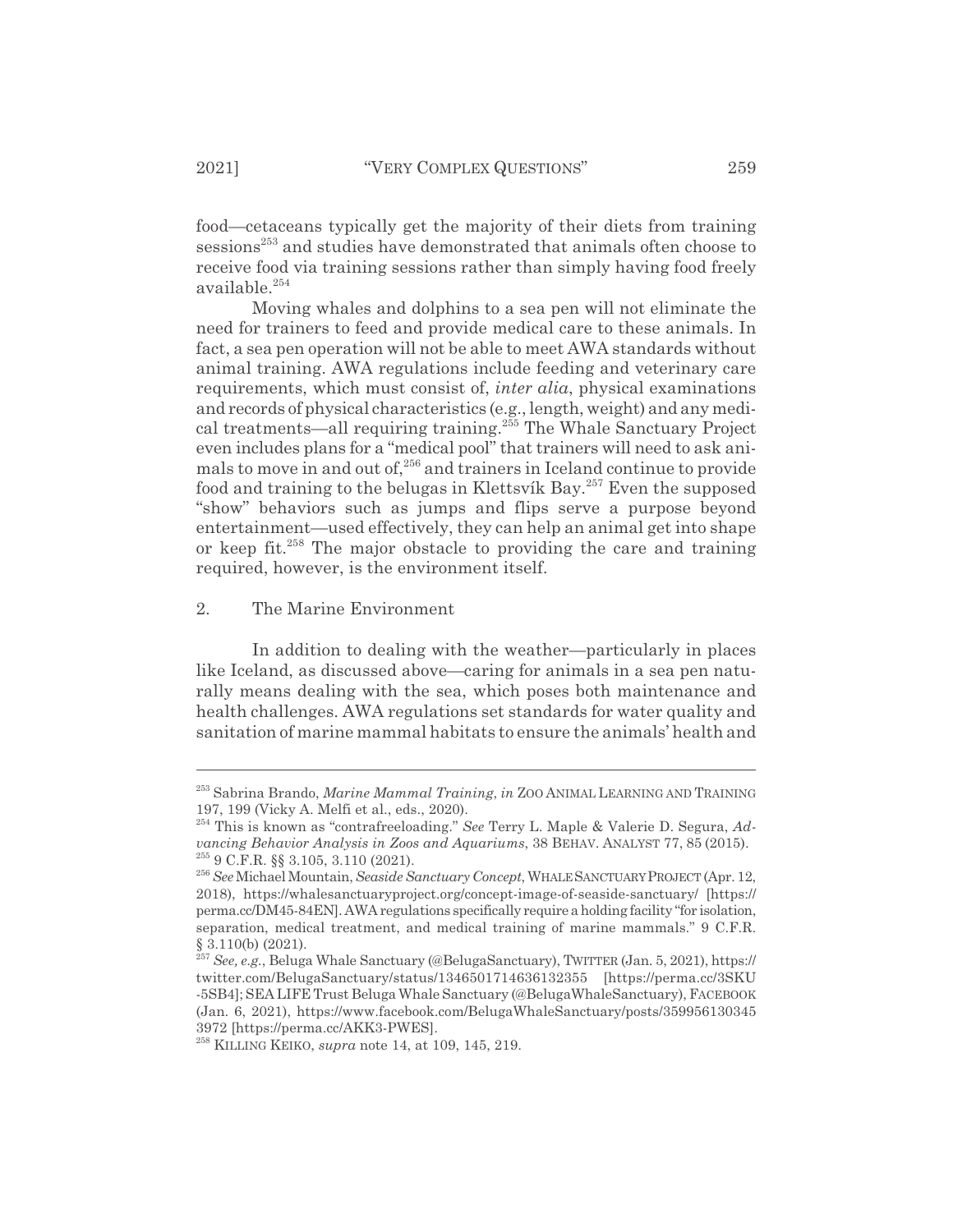safety.<sup>259</sup> Saltwater environments notoriously pose a multitude of maintenance challenges.<sup>260</sup> Simmons describes the ocean as "a big pool of corrosive acid . . . just trying to destroy every man-made thing that we put into it."261 Indeed, the feasibility of "[c]onstructing an 800-foot-long by fiftyto sixty-foot deep net across the mouth of a bay in the North Atlantic . . . was initially deemed *impossible* by more than a few engineers."<sup>262</sup> Clearly, this project was ultimately *not* impossible; however, Simmons explains that "[e]verything about the barrier net was an exercise in overcoming obstacles.  $\dots$  it [became] a maintenance nightmare to keep in place.<sup>"263</sup> Even after installation, which was completed in temperatures as low as thirty-six degrees Fahrenheit,<sup>264</sup> "[t]hroughout its existence . . . maintenance of the barrier net was a constantly raging battle."<sup>265</sup> Furthermore, the smaller bay pen Keiko initially lived in "was very dangerous to [Keiko] . . . it was constantly undulating and moving and the nets were coming to the surface and there was [sic] lots of opportunities for jagged edges and other things for him to get stuck in."266

The ocean in its current state presents additional dangers. In short, the ocean is polluted,  $267$  and moving cetaceans into sea pens means exposing these animals to this pollution. Pollution in the ocean is not only "marine debris," which ranges "from tiny microplastics, smaller than 5 mm, to derelict fishing gear," but also contaminants such as heavy metals and toxins. $^{268}$ This debris "can harm or kill an animal when it is ingested," and excess nutrients can cause "red tides"—overgrowths of algae in the marine environment that can be toxic to marine life—or marine dead zones.<sup>269</sup>

<sup>259 9</sup> C.F.R. §§ 3.106–07 (2021).

<sup>260</sup> *See, e.g.*, *Saltwater Boat Maintenance Guide*, BOATLIFE, https://www.boatlife.com /boatlife-blog/saltwater-boat-maintenance-guide/?cn-reloaded=1 [https://perma.cc/B5VS -XYRP] (last visited Nov. 3, 2021) (describing saltwater as a "unique challenge"); *Beachfront + Oceanside Home Maintenance Tips*, INSTALL-IT-DIRECT, https://www.installitdirect.com /learn/beachfront-oceanside-home-maintenance/ [https://perma.cc/X8EA-8K7G] (last visited Nov. 3, 2021) (observing that "salty, coastal air is harsh on your things").

<sup>261</sup> *Shark Con*, *supra* note 111. 262 KILLING KEIKO, *supra* note 14, at 125–26.

 $\,$   $^{263}$   $Id.$  at 163–64.

<sup>264</sup> *Id.* at 188.

 $^{265}$   $Id.\;$  at 207.

<sup>266</sup> *Shark Con*, *supra* note 111.

<sup>267</sup> *Ocean Pollution*, NAT'LOCEANIC&ATMOSPHERIC ADMIN., https://www.noaa.gov/educa tion/resource-collections/ocean-coasts/ocean-pollution [https://perma.cc/QJ73-4EW7] (last visited Nov. 3, 2021).

<sup>268</sup> *Id.*

<sup>269</sup> *Id.*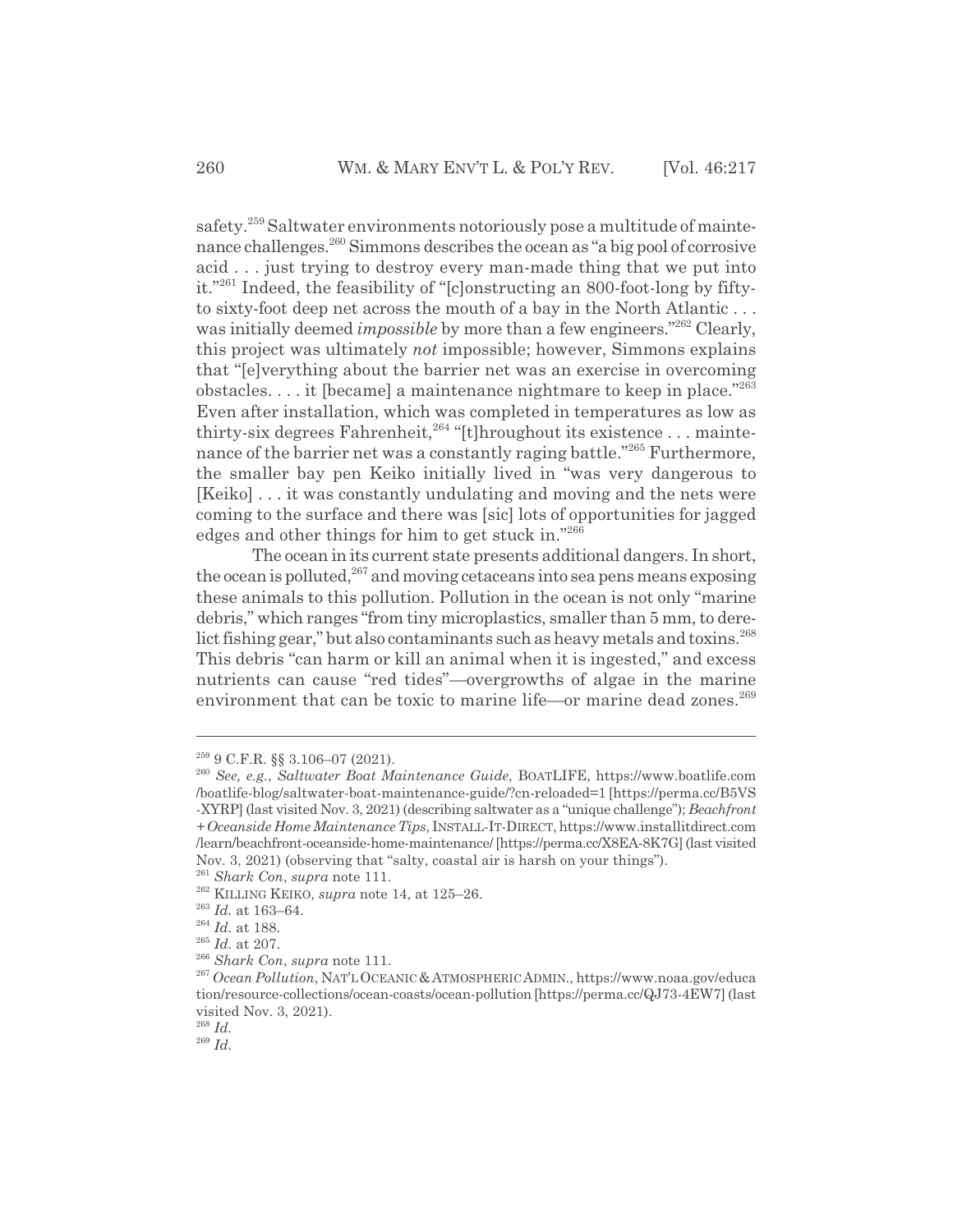Noise pollution is also a serious threat to marine mammals, who rely on sound to navigate and communicate.<sup>270</sup> The effects of man-made noise which comes from shipping, oil and gas operations, military activities, and other sources—"may range from minor disturbances to injury, and in some cases, death."271 In short, those proposing the removal of whales to sea pens must also be prepared to provide the necessary care to the animals in accordance with AWA regulations while dealing with complications caused by both Mother Nature *and* mankind.

The whales themselves could also pose a threat to their wild counterparts—and vice versa. Keiko's papilloma—and foreign genes prevented his release into U.S. waters. $272$  Viruses such as the morbillivirus can spread among marine mammals—morbillivirus in particular has caused significant mortality events on multiple occasions going back decades.273 Moving cetaceans to sea pens means potentially exposing them to pathogens they have never encountered and are thus unprepared for. This danger would likely be compounded by the stresses of travel, the sudden submersion into a completely new environment, and potentially new companions.<sup>274</sup>

Ultimately, in addition to finding a suitable physical location, securing funding, and clearing legal hurdles, the construction of a sea pen and the need to provide at least the minimum standard of care to its inhabitants means dealing with myriad other obstacles. In a column addressing the sea pen issue, Mark Simmons summarizes the struggles of keeping Keiko in a sea pen:

I was present (more than once) when the pen was effectively destroyed by a storm. I was present when Keiko would play with (and likely swallow) foreign objects he retrieved from the seafloor. I was present, on more than one occasion, when Keiko fell ill from exposure to pathogens he would never encounter in a zoological setting. Regrettably,

<sup>270</sup> NOAAFISHERIES SERV.SE.REGION,MARINE MAMMALS AND NOISE FACTSHEET, https:// www.boem.gov/sites/default/files/oil-and-gas-energy-program/GOMR/Marine-Mammals -And-Noise-Fact-Sheet.pdf [https://perma.cc/HYC3-VXLQ] (last visited Nov. 3, 2021). <sup>271</sup> *Id.*

<sup>272</sup> BROWER, *supra* note 204, at 38.

<sup>273</sup> Lizette Alvarez, *Focus on Ocean's Health as Dolphin Deaths Soar*, N.Y. TIMES (Dec. 22, 2013), https://www.nytimes.com/2013/12/23/us/focus-on-oceans-health-as-dolphin-deaths -soar.html?from=science&fbclid=IwAR2vmnJmSkZScA0lL5lTKkXdxE3vcoP0er [https://perma.cc/T53H-8WZ2].

<sup>274</sup> *See* Herrera, *supra* note 114.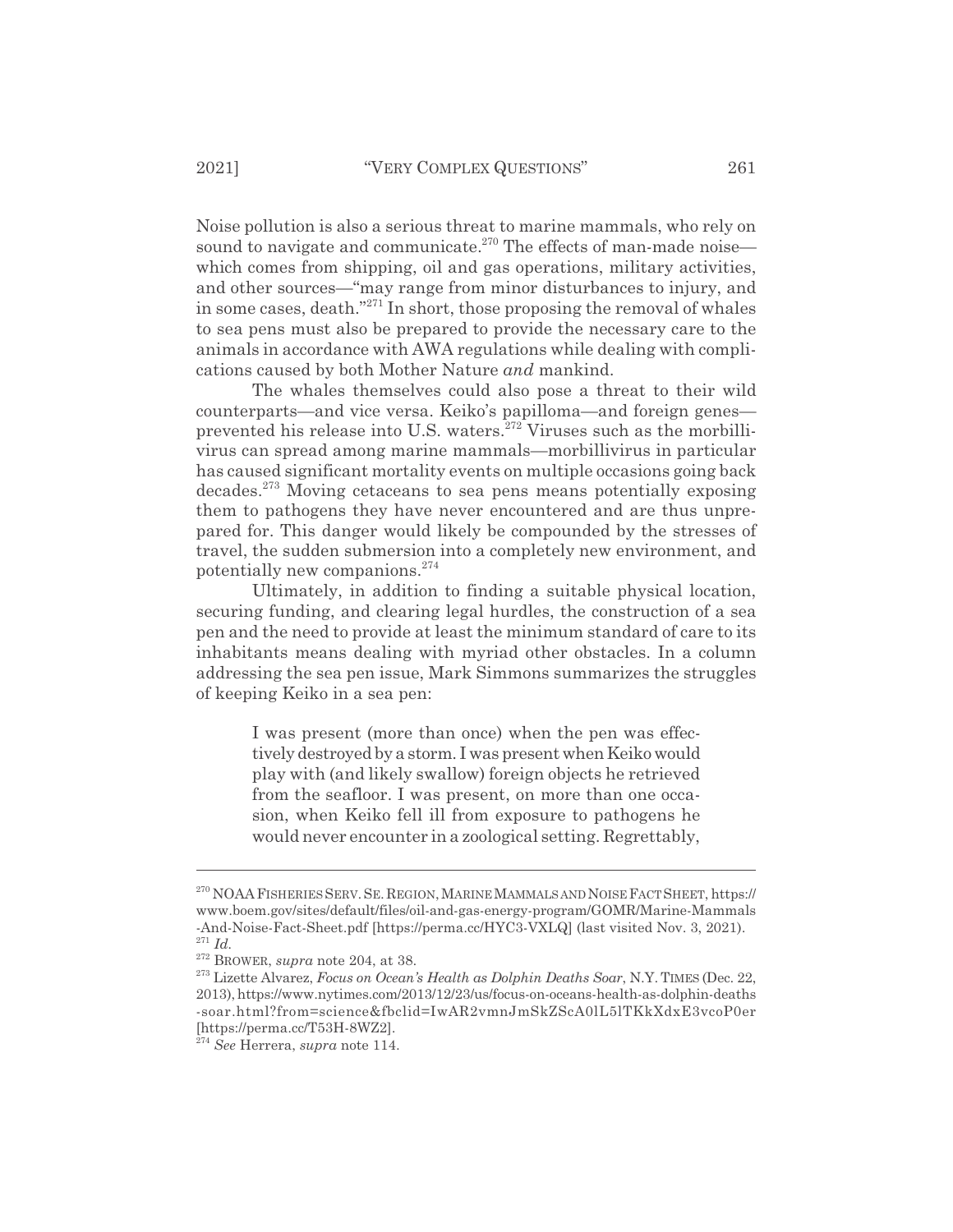I was not present—sometimes for days at a stretch—when severe weather kept us from tending to him at all. $275$ 

A sea pen is not an impossible goal; however, neither is it an easy solution. Even if a suitable sea pen is constructed and funded, maintaining the pen and caring for the whales in compliance with MMPA and AWA requirements is likely to remain a considerable uphill battle for the remainder of the whales' lives. Until and unless these hurdles are overcome, moving cetaceans to a sea pen should not be considered a practicable solution—in or out of court.

#### **CONCLUSION**

As this Note demonstrates, determining what is "best" for animals is not easy. The AWA—and to an extent, the ESA—provide some guidance for how animals should be treated; however, there is little guidance to be found to assist attorneys, courts, or other interested parties in identifying the most appropriate solution in a given situation. Ideas for easy fixes go viral without consideration for whether such ideas are practicable. The transfer and treatment options in particular each present unique advantages and disadvantages, and either may be suitable depending on the specific circumstances of a case. In contrast, moving cetaceans to a sea pen requires overcoming significant hurdles, including finding an acceptable location, funding both construction and operation, navigating legal obstacles, and then ultimately providing treatment that at *least* meets minimum AWA standards.

The case studies and hypotheticals explored in this Note provide some insight into approaching these scenarios. When animal transfer is on the table, *Kuehl v. Sellner* illustrates the importance of considering multiple factors rather than relying on any single detail, such as USDA licensing. Judge Goldberg reminded courts that they do not need to "unnecessarily [hamstring their] broad remedial powers."<sup>276</sup> When considering the treatment option, *Culp v. City of Los Angeles* suggests that in some cases it is possible to fashion a practicable "treatment" injunction. However, *Graham v. San Antonio Zoological Society* serves as a reminder that larger changes may require a significant investment of time and

<sup>275</sup> Mark Simmons, *Sea Pens for Whales Not Ideal Solution*, HARTFORD COURANT (Nov. 19, 2015, 8:00 PM), https://www.courant.com/sdut-whales-sea-pens-keiko-2015nov19-story .html [https://perma.cc/EC76-8TLA].

 $276$  Kuehl v. Sellner, 887 F.3d 845, 856 (8th Cir. 2018) (Goldberg, J., concurring).